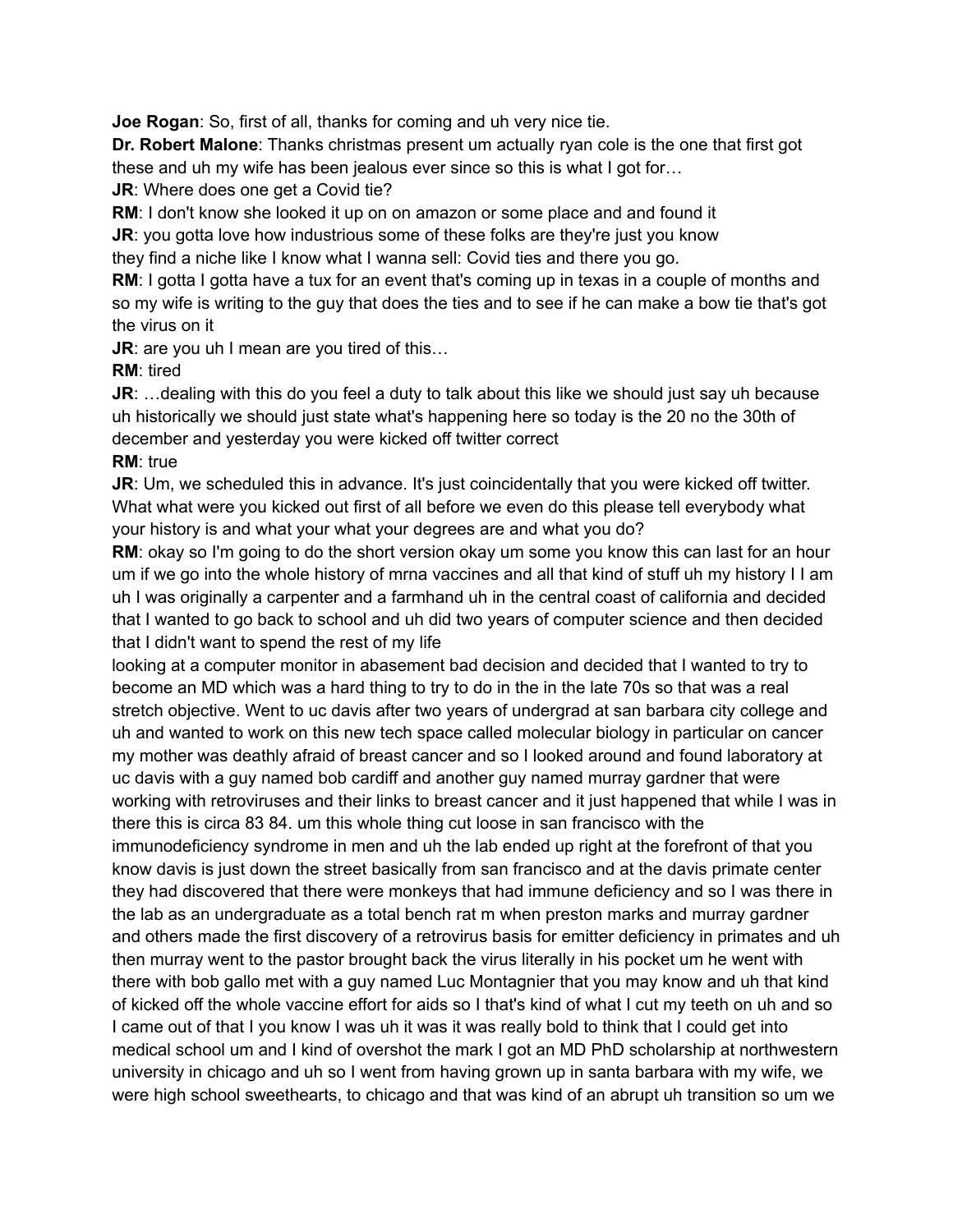decided I would do my graduate work at san diego and i'd been accepted into a program at uc san diego that had two of the top gene therapy specialists I really wanted to do gene therapy with retroviruses that was what I thought was going to be

my life and so we moved down to san diego and I started working in the laboratory of indoor verma which is in the molecular biology and virology labs at the salk institute and this is a place where graduate students normally aren't allowed to go it was there was seven nobel laureates at the time plus Jonas a really intense competitive environment carved out a little niche that I was going to work on for my graduate work which was asking questions about how retrovirus RNA is packaged and from that I had to develop a series of technologies to manufacture RNA and structure it and eventually put it into cells and that through a cascade of events being at the right place the right time asking the right questions surrounded by geniuses led to the series of discoveries that now performs the basis of the RNA technology platform that gives rise to these vaccines and 10 issued patents from they were all filed in '89. So, that's kind of my origin story that it relates to this virus and vaccine and this but since then went on finished my md did two fellowships at uc davis top pathology for years set up a gene therapy lab had many other discoveries came out to the east coast created the technology platform that is now the basis of the company called inovio we actually originally founded inovio in the United States this is uh pulsed electrical fields they have one of the DNA vaccines for Covid then the planes hit the towers the investors pulled back and I went to work for a company called dynport vaccine company that had the prime systems contract as government speak for all the biodefense products for the department of defense for advanced development which is to say clinical trials through licensure and that's my kind of transition from being an academic to focusing on actually making things that work in people and the big epiphany there was that the world is full of these academic thought leaders that publish in big journals and stuff but that doesn't really lead to products and I really wanted to make products

that would help people and so since then for the last I guess about 20 years I've been focused on actually doing stuff regulatory affairs, clinical development, getting necessary training, etc. completed a fellowship at harvard university medical school in uh global as a global clinical scholar to round out my cv and I've uh run you know over 100 clinical trials mostly in the vaccine space but also in drug repurposing I've been involved in every major outbreak since aids this is kind of what I do um I've won literally billions of dollars in federal grants and contracts I'm often brought in by nih to serve as a study section chair for awarding you know 80 to 120 million dollar contracts in vaccines and biodefense I've spent countless hours at the CDC at the AC ACIP meetings um I have multiple friends at the CDC I work closely with defense threat reduction agency which is a and it's one of my favorite uh clients partners teaming partners and I work with the chem biodefense group there's other branches um including the other this is not the branch that funded the wuhan labs that's another branch of DTRA um I've got many friends in the intelligence community so I'm I'm kind of a pretty deep insider in terms of the government I know Tony Fauci personally I've dealt with him my whole career and then and then we had this particular outbreak and um I was uh tip of the spear on bringing the ebola vaccine forward that we now call the merc ebola vaccine I'm the one that got Merk involved.

**JR:** now when the pandemic broke out previous to that I mean you're you're kind of thought of as a heretic now in some strange way… **RM**: Pariah.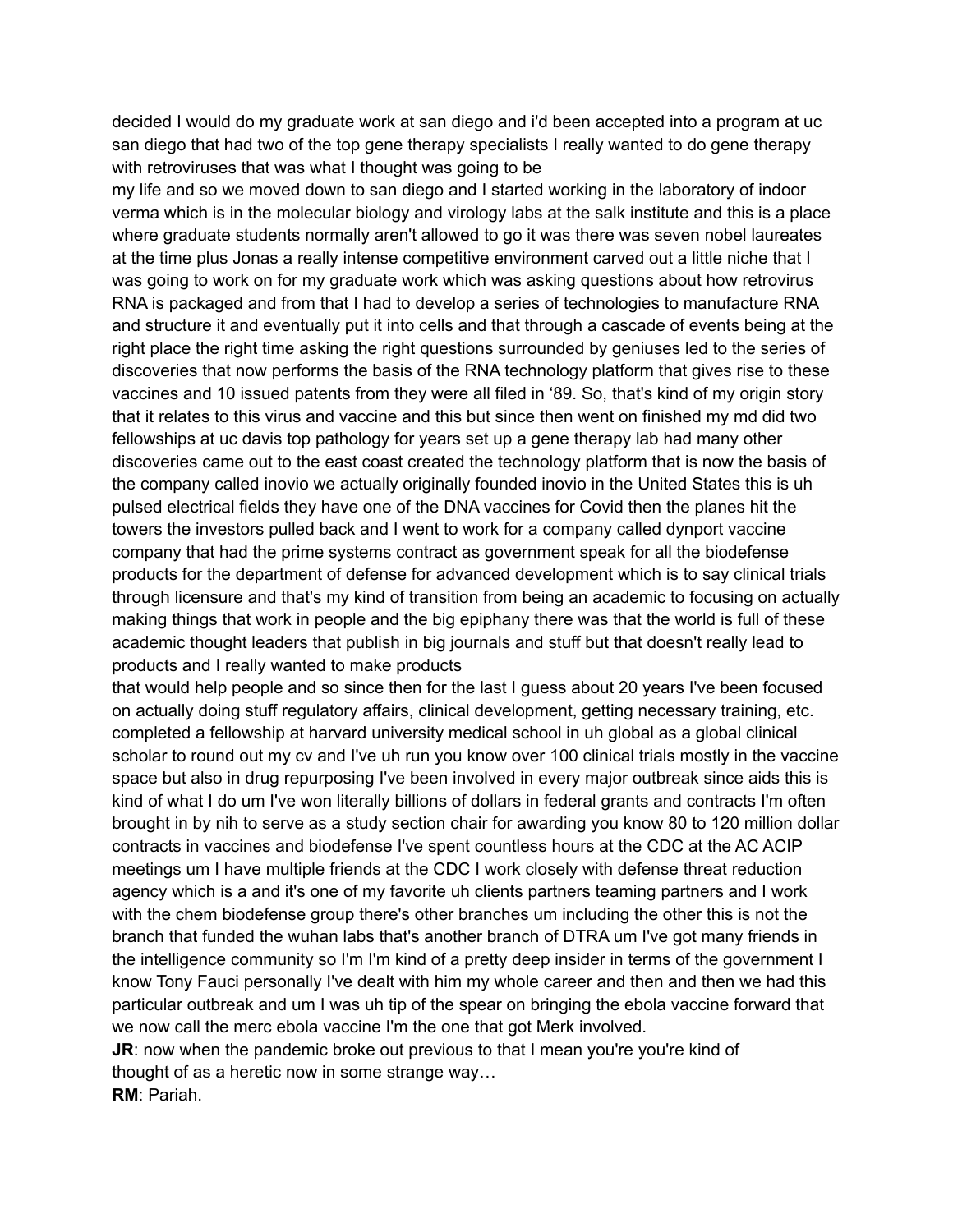**JR:** yeah it's probably a better word and the fact that you've been banned from twitter is it's it's very confusing because I've been following your tweets and I've been reading all the things you've written and I don't understand how it justifies a ban and I don't know what was the partic particular tweet did they tell you what the particular tweet was or what the offense was that **RM**: they never tell you

# **JR**: they never told you

#### **RM**: well they never tell anybody

**JR:** they removed you for not going along with whatever the tech narrative is because tech clearly has a censorship agenda when it comes to COVID in terms of treatment in terms of the whether or not you're promoting what they would call vaccine hesitancy they can ban you for that they can ban you for in their eyes what they think is a justifiable offense and they're doing this and I don't know who these people are that are doing this but they're doing these this one of the most important things about you reading out your history like that is to one of the most qualified people in the world to talk about vaccines

**RM:** well thank you for that I I think that that's so one way that some people put it is and of course since this has happened I've been contacted by multiple lawyers that are looking at filing a suit just like alex berenson has one against twitter um and and the point is made just with what you just made uh um if so the point that I I think is kind of succinct on this is um if my voice if if there's no merit to my voice being in the conversation whether I it's true or not whether I'm factually correct or not let's park that just for a minute whether or not I'm right in everything I say and I freely admit no one's perfect I'm not perfect it's one of my core points is people should think for themselves and I try really hard to give people the information and help them to think not to tell them what to think okay um but the point is if if I'm not if if it's not okay for me to be part of the conversation even though I'm pointing out scientific facts that may be inconvenient then who is who can be and whether you're in the camp that says I'm a liar and I didn't invent this technology despite the patents when there's a whole cohort of that no one can debate that dispute that I played a major role in the creation of this tech and virtually all other voices that have that background have conflicts of interest financial conflicts of interest I think I'm the only one that doesn't I'm not getting any money out of this so I think that it starts to touch on some fundamental constitutional principles about rights of free speech I suspect that's kind of where you're going on that

**JR:** well most certainly but also how disturbing it is for someone who's not an academic like myself to watch people like you get silenced and silenced in this platform of social media where people are exchanging information they're posting up studies and you're discussing different parts of this pandemic that are in the news and what the issues may lie in and where your background and your expertise allows you to explain this in a way that maybe it's not being explained because of the narrative that's being discussed in the mainstream news and to watch you get silenced first of all to watch you get ostracized I've seen that I've seen people distance themselves from you I've seen people call you a crazy person and criticize you but with no specific thing to point to it became like a tag they put on you like oh that guy like I brought you up to someone and he goes oh that guy's crazy I go how so there was no answer **RM**: yes so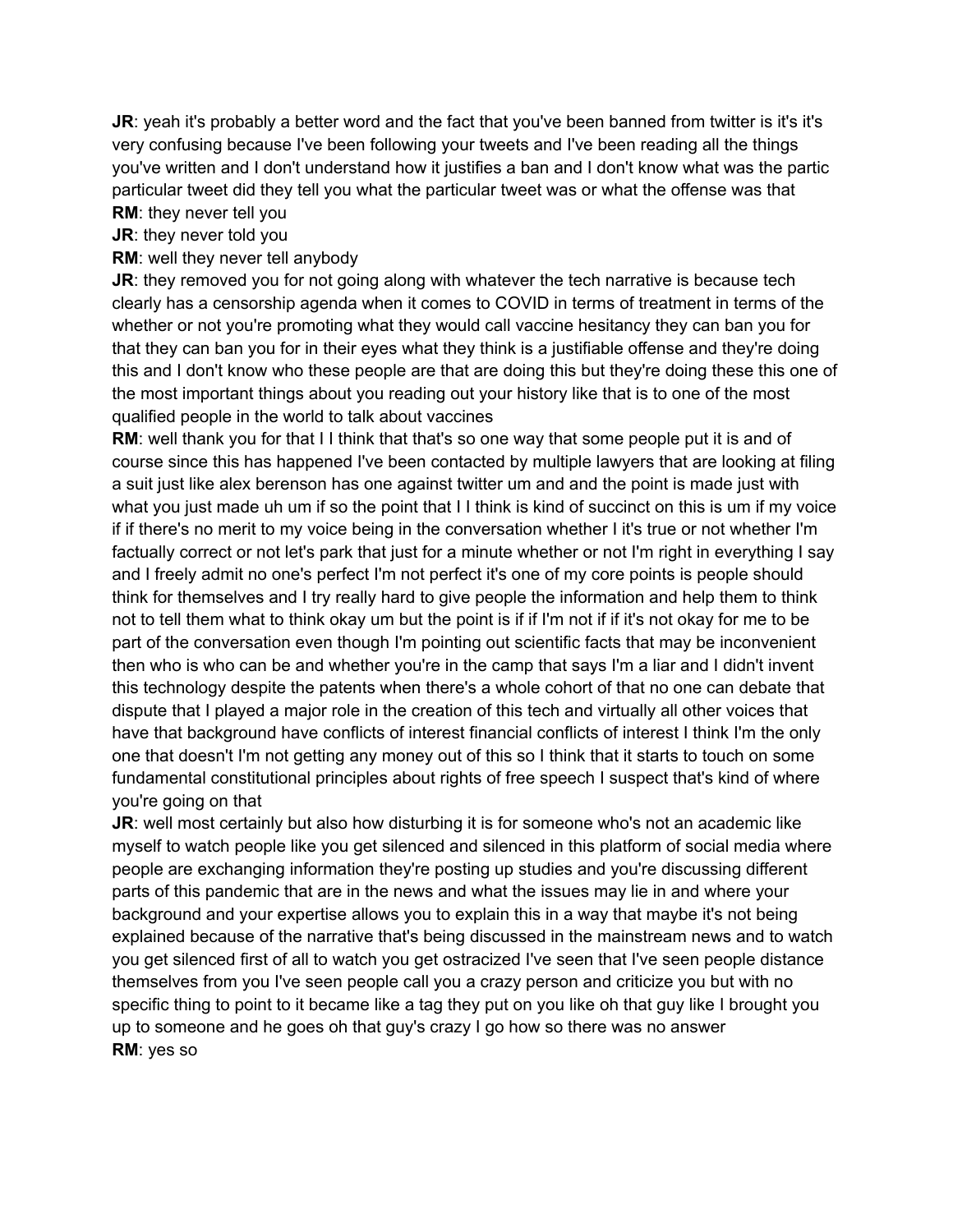**JR:** okay so this is a thing you're gonna just say someone's crazy when they say something that's inconvenient or say something that makes you uncomfortable because you've decided to accept a certain narrative. Did twitter warn you? **RM**: no.

**JR:** Was there any tweets where they said that this is misleading or anything? **RM**: no no they never do.

**JR:** do you have any idea what the final tweet was or what the context was? **RM:I** think I do and there's no way to confirm it until the lawyers you know do their lawyering um now I did have in the case of when I was banned from LinkedIn remember this happened um **RM**: I wasn't aware of that

**JR**: yeah I was de-platformed from linkedin many months ago and uh it was uh there was actually two events of of de-platforming in linkedin and in both cases I was able to get an explanation for what the specific crimes were the thought crimes and in in the first one it was a tweet a linkedin posting in which I pointed out that the chairman of the board of Thomson Reuters also sits on the board of pfizer and and I simply wrote um is does this look like a conflict of interest to you okay and this gets to your core question about tech it's not tech it's it's the horizontal integration across all major industries now under the control of common funds all of these industries the harmonization of the tech censorship the interests of pharma um big media etc and governments all being harmonized in their messaging globally I mean I travel a lot okay I see the same and I have physicians coming to me all the time about what they're experiencing the same playbook is going on every continent okay but getting back to linkedin so this is this is the first event and steve kirsch intervened called up a vice president of linkedin and steve kirsh is a tech guy right yeah yes he's a silicon valley entrepreneur um who you may or may not recall that I was on the brett weinstein dark horse podcast with steve that kind of lit this whole fire up months and months that's right okay that's where I first saw him yeah so so he he has great network connections in silicon valley he invented the optical mouse um and so he he called this vice president linkedin the guy looked into it meanwhile um people started dropping off of linkedin in protest and there was major press articles all over the world and then they reinstated me and I actually got a very kind letter this is unprecedented personal letter from this vice president apologizing and saying and saying specifically that they didn't have the talent to fact check me and uh then therefore they were gonna let me go now then subsequently I got dropped again and a phone call was made and they got put on. In that case, the sin was that some one of their fact checkers because remember this is microsoft one of their fact checkers had identified the atlantic monthly article attack article was written about me and concluded that I was an anti-vaxxer and therefore I should not be allowed on linkedin now the context for that that's fascinating is that atlantic monthly attack article that is often cited by my detractors and it's a fascinating read um we could go down that rabbit hole but no reason um it was written a few days after peter navarro and I came out with an op-ed in the washington times in which we criticized biden policy on vaccines and said that they should be reserved for those that need the most and not used universally and we said some other things about the need of of testing and um tools so that people can assess their true risk it was a political retaliation intended to take me off the

map as I was starting to interact more of a public policy sphere now with this this twitter event my wife and I have racked our brains about what was the what is likely to have been the tweet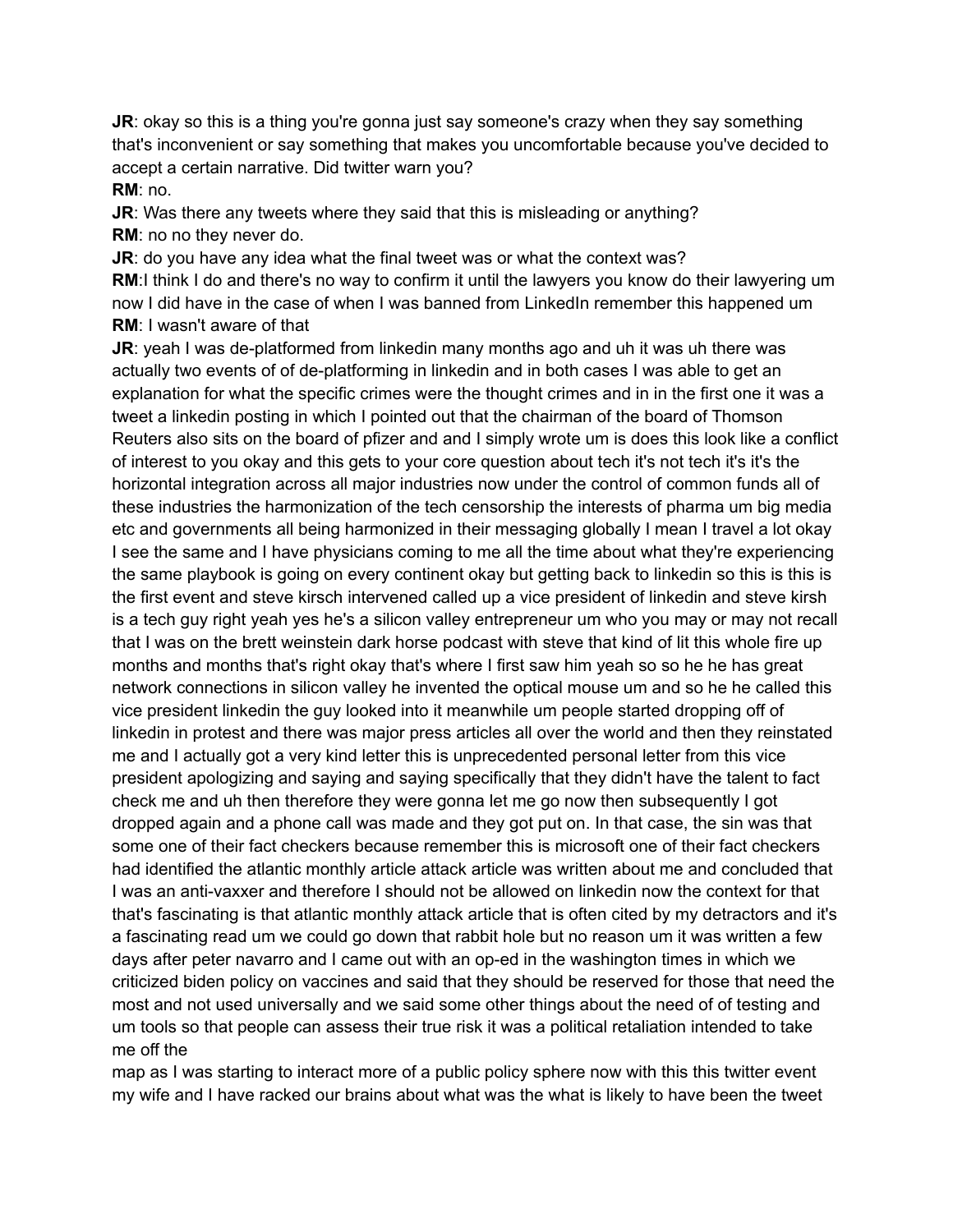that triggered this and you know you never know the last two that I can think of that went out was one that was on our sub stack in which we um referred to a fantastic video that has been put out by the canadian COVID care alliance group that summarizes all the malfeasance and data manipulation misinterpretation associated with the pfizer vaccines and their clinical trials it's a super video and um of course that's I guess that is uh interpreted as something that would cause people to become vaccine hesitant that's the sin in general is saying things that cause people to become vaccine hesitant the other thing that I put out immediately before that was a post a link to a website for the world economic forum that lays out their entire strategy for how they manage media how they're managing COVID 19 and all of their core messaging it's a fascinating website with links those are the only two things I can think of that would meet the criteria. So, you know my position all the way through this comes off of the platform of bioethics and the importance of informed consent so my position is that people should have the freedom of choice particularly for their children um and that in order to con to appropriately choose to participate in a medical experiment they have to be fully informed of the risks as well as the benefits and so I've tried really hard to make sure that people have access to the information about those risks and potential benefits the true unfiltered academic papers and raw data etc. and the policy that's being implemented is one in which no discussion of the risks are allowed because by definition they will elicit vaccine hesitance so it can't be discussed but that's the fundamental background that's the backbone of informed consent so informed consent is not only not happening it's being actively blocked that makes sense.

**JR:** it does make sense and it's unprecedented I mean I can't recall a time ever where people weren't able to discuss the side effects of medication whether or not the studies are accurate whether or not people should universally take these things or whether it should be done on a person-by-person basis this is a it's a very strange time and so when someone who's an expert like yourself has a dissenting opinion and you see that dissenting opinion immediately silenced or si- or at least immediately criticized and then these attempts at silencing it it just signifies how confusing and how troubled the times were in are when Covid first hit when the lockdown started happening in march of 2020 what was your position on all this. **RM**: so you're kind of asking my origin story with Covid

**JR:** yes I mean were you initially um have you taken the COVID vaccine

**RM**: so the answer is yes I've also been infected twice

**JR**: after you took it um

**RM**: once before I was infected at the end of February because I was attending a MIT conference on drug discovery and artificial intelligence so this is pre-lockdown February 20. you but it goes back further than that um there's a CIA agent that I've co-published with in the past named Michael Callahan he was in Wuhan in the fourth quarter of 2019 he called me from Wuhan on January 4th I was currently managing a team that was focusing on drug discovery for organophosphate poisoning ergo nerve agents for DTRA, defense threat reduction agency, involving high-performing computing and biorobot screening um high-end stuff and he told me Robert you got to get your team spun up because we got a problem with this new virus I worked with him through prior outbreaks and so it was then that I turned my attention to this started modeling um a key protein a protease inhibitor of this virus when the sequence was released on January 11th as the Wuhan seafood market virus and I've been pretty much going non-stop ever since to that point with with drug repurposing so I'm the one that originally discovered famotidine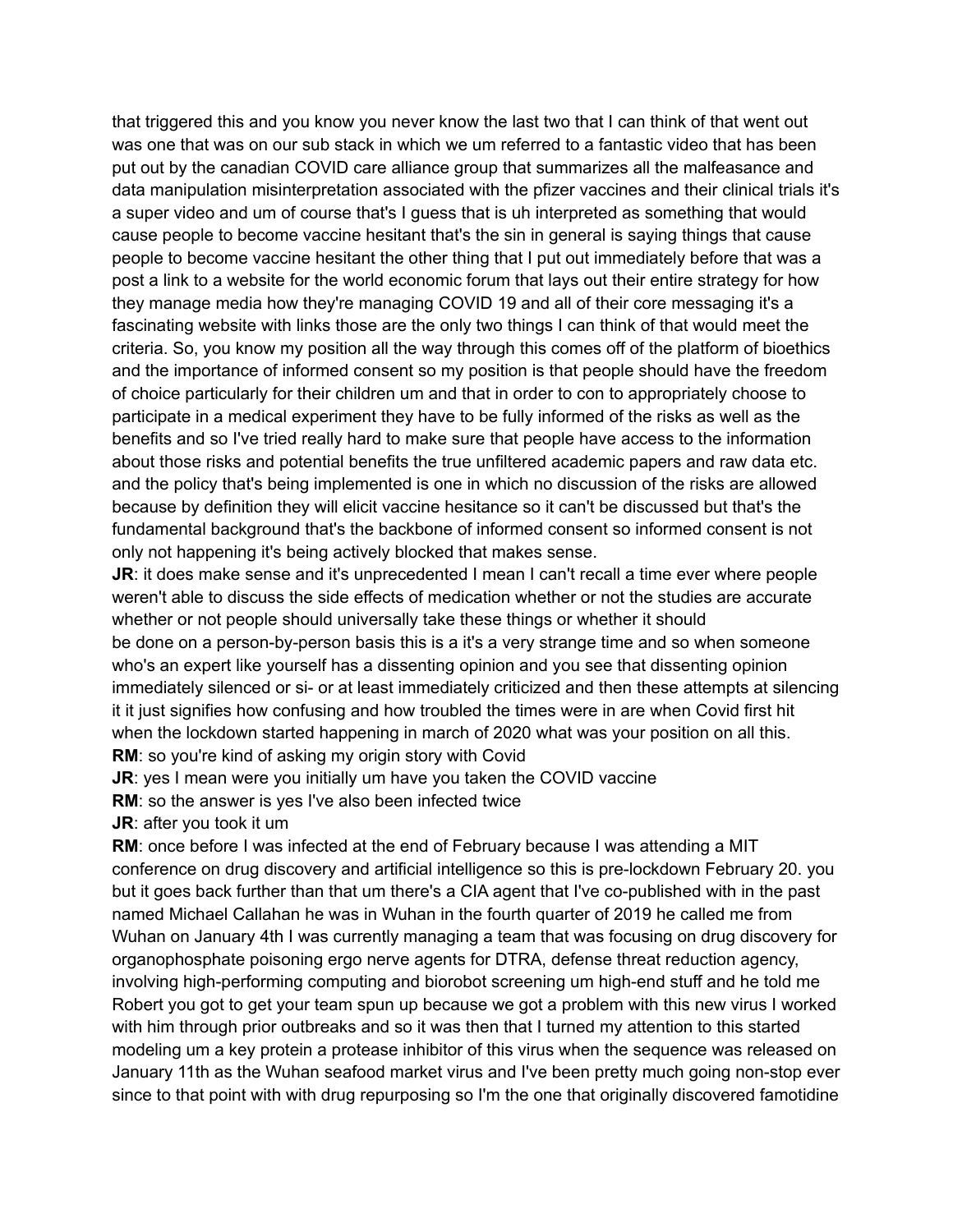as an agent um because I was self-treating myself after I got infected with agents that we'd identified through the computer modeling.

**JR:** so February of 2020 you get infected and how bad is your case

**RM**: bad I thought I was going to die you got to remember I was up up up on all the latest information from china and everywhere else I knew all about this virus I knew you know I I've been watching the videos of people dropping in the street my lungs were burning until I took famotidine and that relieved that

## **JR**: and what is famotidine?

**RM**: it's otherwise known as pepcid so just to on this tangent since I've said it um I've got some good news to announce um first time here uh today we believe we should have the first patient enrolled in our clinical trials of the combination of monitoring and celecoxib for treating SARS-CoV-2. This is trials being run by the company lidos which is one of my clients that I've helped design that's based on my discoveries they're funded by a defense threat reduction agency so this is another drug combination now I work with all these folks like Peter and Pierre um that I know you know

## **JR: Peter Mccullough, Pierre Cory**

**RM:** but I haven't pushed this drug combination I just felt it was inappropriate until we got the trials running but they're now open and we've passed through the FDA screening process by the way we tried to get we had data showing that adding ivermectin further improve the combination but the FDA created such enormous roadblocks to us doing an ivermectin arm that we had to drop it and by we what I'm saying is the FDA created so much grief that the DOD decided it the juice wasn't worth the squeeze and they just dropped that arm

**JR:** why do you think that is what do you think is going on with the pushback on ivermectin **RM:** So it's not just ivermectin, its hydroxychloroquine and just to put a marker on that there are good modeling studies that probably half a million excess deaths have happened in the United States through the intentional blockade of early treatment by the U.S. government that is familiar

## **JR**: half a million

**RM**: half a million that is a well-documented number okay and it's the combination of hydroxychloroquine and ivermectin now when you ask me why you're asking me to get into somebody's head what I can say as a scientist is what I observe um the behaviors, the actions, the correspondence, these bizarre things like uh you know don't you know it's a horse drug y'all right which is amazingly pejorative I live in virginia okay I can tell you the people around me I live in a rural county and I raise horses um that was deeply offensive um to use that language in that way um but there's clearly been an intentional push and Zeb Zelenko who's a buddy the guy that came out with the original protocol zlanco protocol and was the one by the way that wrote the letter to um to trump advocating for hydroxychloroquine okay kind of important to put that together he's put together a great little video clip in which he clearly documents the conspiracy between Janet Woodcock and Rick Bright to make it so that physicians could not administer hydroxychloroquine outside of the hospital

**JR**: and who is Janet Woodcock and who's Rick Bright

**RM**: rick bright was the head of BARDA the biomedical advanced research director which is the group that for instance funded the JNJ vaccine and operational warp speed etc so they're the big-ticket funder in health and human service of biodefense products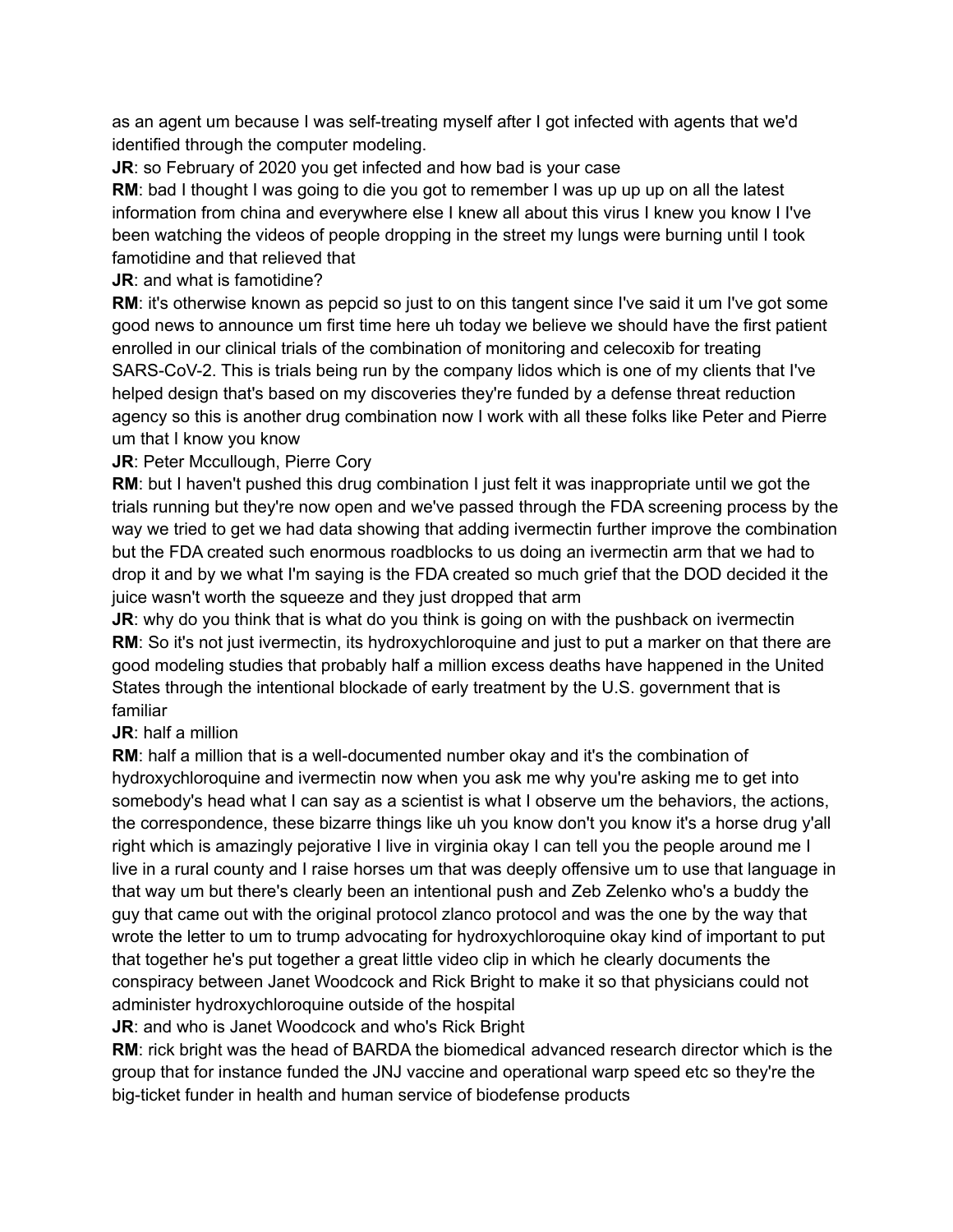**JR**: and who is she

**RM**: Janet Woodcock um was head of operation warp speed for drugs and until very recently head of the FDA she is uh known as the person who kind of gets the credit let's say for the opioid crisis for her role at the FDA

**JR**: so between the two of them was there was some sort of a concerted effort to suppress the use of hydroxychloroquine

**RM**: Rick Bright in in videotaped explicitly spoken about how they conspired to cook on a strategy using emergency use authorization to make it so that hydroxychloroquine could only be administered in the hospital which by the way is too late for when hydroxy should be used **JR**: and why do they do that

**RM**: that is what is the unknown and there's so many why's in-house behind this I like to say there's a stack of stuff that doesn't make sense it's about this high um now there is I can't prove I can't get into rick's head I know rick quite well um I don't know what he's currently working for the Rockefeller he did a whistleblower case and then he left the government but um all I know is they did this and rick admits on it on videotape that he did it and um and he states that the reason was is that he believed there was no evidence of hydroxychloroquine being useful for this virus now that's false hydroxychloroquine was known to be effective against sars-1 that **JR:** wasn't that regular chloroquine

**RM**: hydroxy hydroxy hydroxy and chloroquine are closely related molecules hydroxy is slightly less toxic by the way one of the nice things we had actually filed in during zika I did a lot of drug repurposing I filed patents on the use of hydroxy in zika one of the reasons is because hydroxy is one of the few molecules that have antiviral activity that are safe in pregnancy um and you remember zika was a pregnancy issue

#### **JR**: yeah

**RM**: so hydroxy's been out there for a long time as having viral antiviral effects and um the other part of Rick's story that kind of doesn't make sense that there was no data on efficacy is that um I was the guy that first acquired because I had Chinese connections the Chinese protocol for treating this virus I got it in late February and I sent it in to my buddies at the CIA and at DTRA at the assistant secretary for preparedness and response the government had those documents when rick made those determinations so the assertion that there was no data on hydroxychloroquine at the time when this decision was made is just patently false it's there. So, what is the motivation you're right what this none of this makes sense on the only thing you know this is a journalist problem um and you know the classic guidance is follow the money **JR**: yeah

**RM:** and um so it it it is bizarre that Merck would come out with these explicit statements about the safety of ivermectin. Both ivermectin and hydroxy are on the who list of essential medicines they have been administered for millions and millions of doses they're among the safest medicines we know when administered within this acceptable window pharmaceutical window um they the ivermectin is even safer than hydroxy so merc coming out of the blue and saying ivermectin isn't safe is really inexplicable now another thing is that I sit on the active committee for drugs as an observer. What is the active committee? This is the NIH committee that's guiding the clinical trials for these various repurposed and novel drugs I saw listened to heard witnessed the representative of Merck that's on the committee because the committee is full of pharmaceutical representatives even though it's an NIH public committee explicitly attack the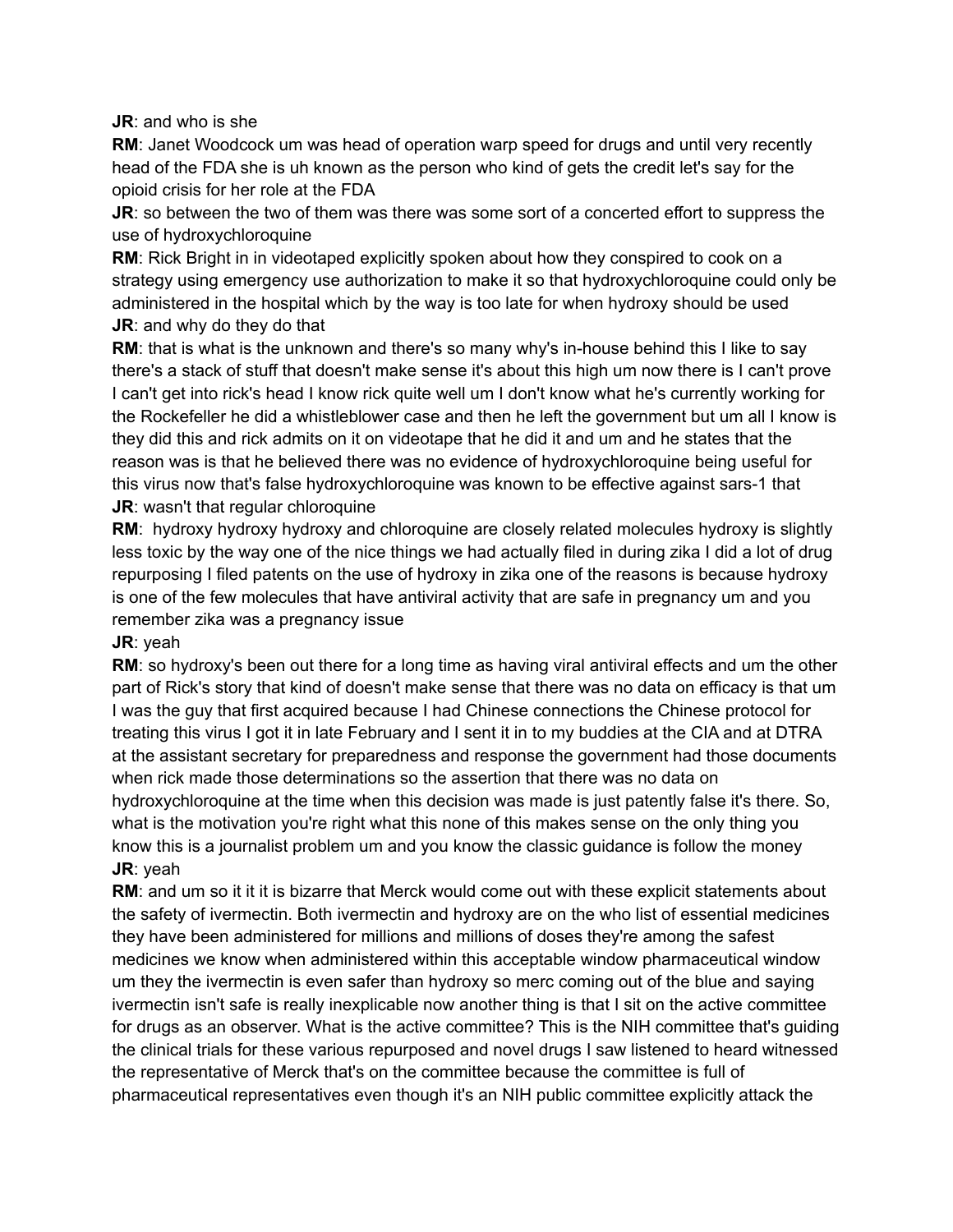decision for the federal government to test ivermectin she said there's no reason to do this now what's happened since then is is active sticks is still testing ivermectin and they've had to go to a higher dose because as we pointed out essentially their initial trial design was designed to fail it was a short course with inadequate levels of drug and so now they've upped it to I think it's five days and 600 micrograms per gig that's the current dosing in active sex but there is clearly a concerted effort on the part of multiple players in the pharmaceutical industry in concordance with the federal government to kill ivermectin as a potential alternative early treatment strategy **JR:** and if you're going to follow the money the problem is there's not a lot in ivermectin because it is a generic drug and any compound pharmacy can make it and

**RM:** it's fairly cheap because it's easy to make and you know we you can get ivermectin um and you know at in bulk at less than a penny a dose

**JR:** wow so um the original sars was is it 90 similar to sars ko v2

**RM**: uh it's that those terms 90 or 96 or 98 um it's those are really not they're kind of um irrelevant uh you know that you can have something that's 99.9 similar and uh the difference is all the difference

**JR**: but if chloroquine worked on the original sars or it showed efficacy in original sars is it safe to assume like without adequate tests that hydroxychloroquine would work on

**RM:** it's the decision that was made by the Chinese government okay that's my point I got the original Chinese protocols this is what they were using

**JR:** and they were using it effectively

**RM**: yeah

**JR**: yeah so uh were they using ivermectin as well

**RM**: no

**JR**: no uh but other countries have like Japan and India and

**RM**: Uttar Pradesh as you know has crushed COVID

**JR**: yeah can you explain what they did to do that because it's kind of fascinating

**RM:** it's it's not clear um what are the drugs so what they did do what we do know and there there's some backstory to this that we could go into if you want to but the observation is there was a decision made the virus was just ripping through uttar pradesh it has almost the same population as the United States it's huge okay dense urban poor all the characteristics of the stereotypes of the indian countryside and uh the virus is just ripping through there and causing all kinds of death and disease and the decision was made out of desperation in that province to deploy early treatments as packages widely throughout the province and it included a number of agents the composition has not been formally disclosed it was done in coordination with unite with who and whatever was in those packages um was rumored to include ivermectin um but there was a specific visit of biden to Modi and um a decision was made in the indian government not to disclose the contents of those packages that were being deployed in uttar pradesh which they're still thereand utter pradesh is flatlined right now the rest of the world is yelling about Omicron and and in hospitalizations well south africa isn't but utter pradesh is still flatlined in terms of deaths

**JR:** so they were visited by someone in the Biden administration

**RM**: there's a meeting between Joe Biden and um Modi and you believe that out of that meeting I don't know what they said I didn't wasn't invited all I know is that immediately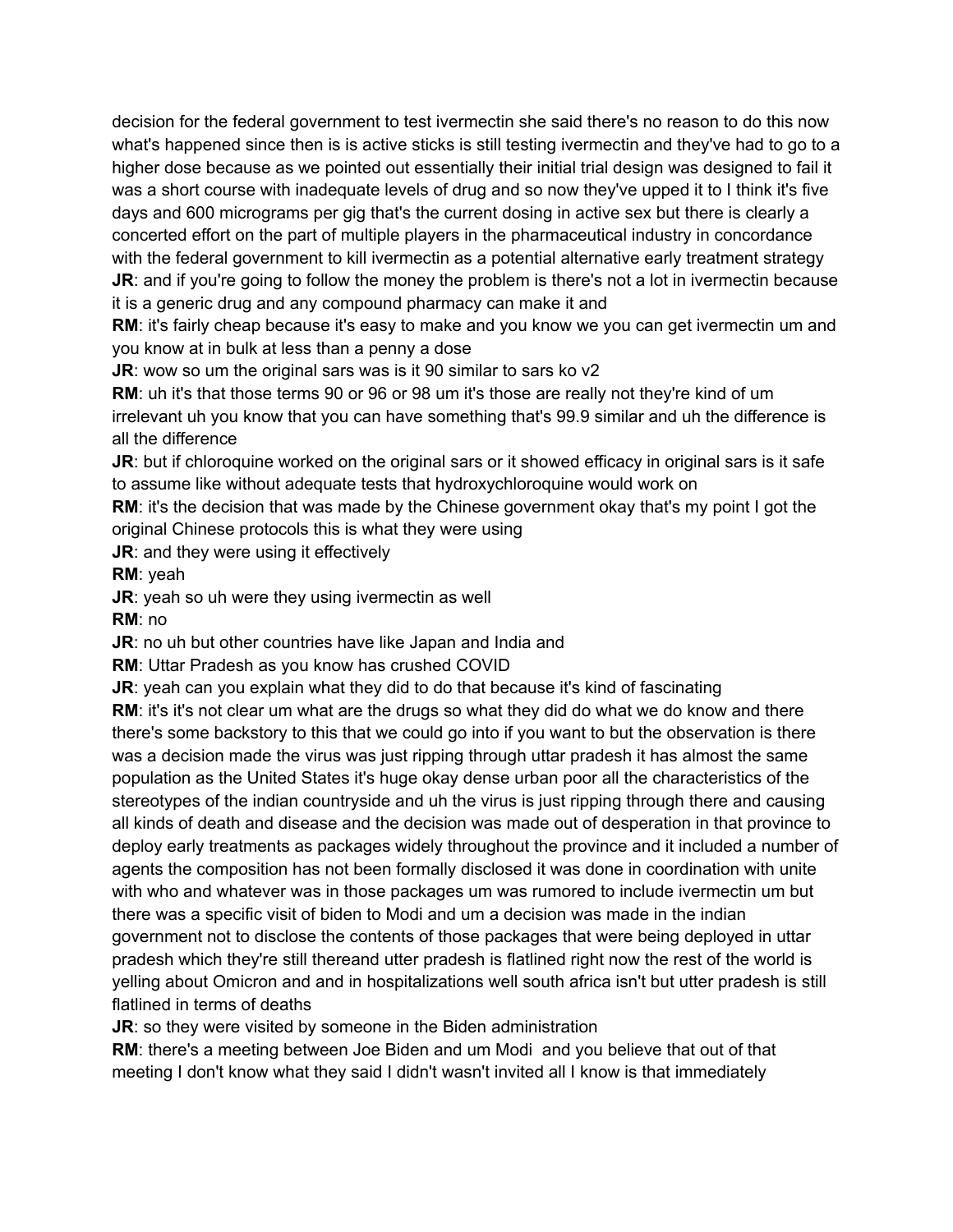afterward there was a decision not to disclose the contents of what was being deployed in Uttar Pradesh

**JR:** It's so crazy to imagine that in the middle of a pandemic there's one place one area of India that's extremely successful in combating the virus and they're not going to say how they did it I mean that's nuts

**RM**: that's I you know so that's where I kind of my stance in all of this is to say here are the facts here are the verifiable data draw your own conclusion

**JR**: okay now February of 2020 you catch it what did you take

**RM**: Famotidine.

**JR**: Famotidine and anything else

**RM**: no there's nothing else available

**JR**: so this was so early on the pandemic how did they did you want to being hospitalized **RM**: nope

**JR**: no

**RM**: I did have I did develop lung COVID and people always I always get the why did you take the vaccine well I took it fairly early on I took moderna because that's what the national guard was deployed in my very rural county in basically central-northern Virginia

**JR**: isn't there some evidence that the vaccine actually helps people with long covert that was the um that was the rumor at the time that was then that was I took it for two reasons I had long covered it was supposed to help with that and I knew I was going to have to travel internationally to France um and Portugal in the near future

**JR:** now is there any evidence that the vaccine helps against long covert or is there anecdotally is there anything

**RM:** anecdotally there was and I have not seen a peer-reviewed solid publication or or um preprint that supports that now but that was the act of rumor at the time and since then what we do know for sure well documented if you've got prior COVID and natural immunity you you have a higher risk of adverse events from the jab now the other part of my story that often gets overlooked so I took two doses of moderna with the second dose I developed stage three hypertension with systolic blood pressure of up to 230 okay I'm lucky to be alive you know what it means is I've had a stress test of my aorta and my cerebral vascular system and I didn't have a stroke and i didn't tear my aorta all to shreds but it's a good thing I had I had irregularities of heartbeat incredible hypertension, pot syndrome, narcolepsy, restless leg syndrome, these are all known side effects that are associated with the vaccine they're relatively less frequent than the myocarditis in the children, in male children in particular, but they're all known on the list of adverse events and it's very clear that people that have natural immunity have a much higher risk factor um for this whole spectrum of adverse events but even if they get jabbed **JR:** even though that's known there are so many people out there telling people who've

just recovered from COVID to get vaccinated

**RM:** it is um there is a number of things here that um are not supported by the science I'll say gently um to be less gent since gentle since we're on the Joe Rogan show I can speak freely it's nucking futs this is just wrong it's not consistent with the data

**JR:** Well it's it doesn't make sense either what we know about natural immunity is that natural immunity at least according to that study in Israel which is like what 2.5 million people I think they said that it's between 6 and 13 times more effective than the vaccine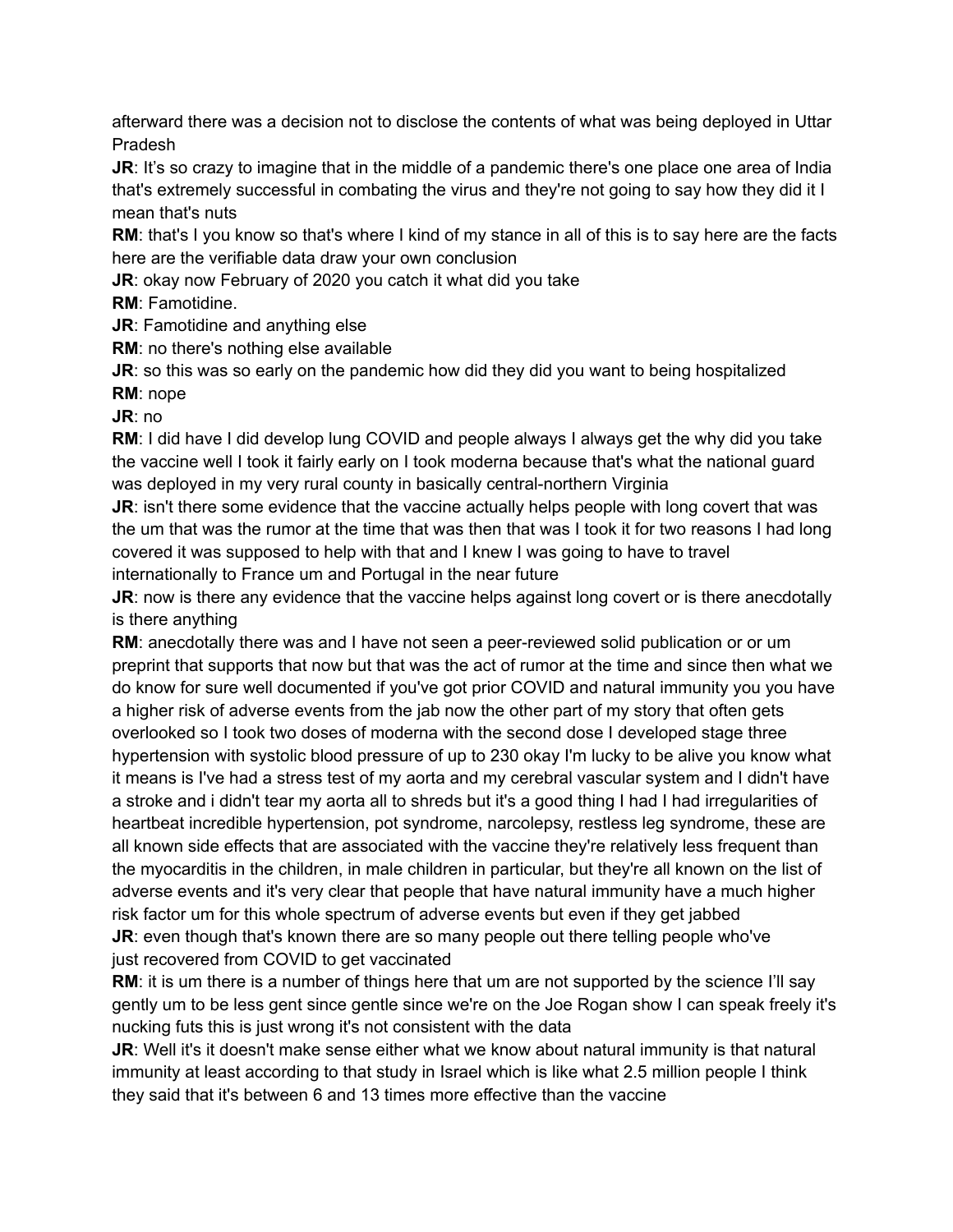**RM**: that is six or 13 times more effective in hospitalized preventing hospitalized COVID it's more like 20 or more fold or yeah 27 fold better at protecting against developing the disease remember infection does not equal disease

**JR**: right

**RM**: um and that's only one of over 140 studies that document that natural immunity is superior to vaccine-induced immunity and oh by the way as a vaccinologist and an immunologist I wouldn't expect anything different

**JR:** but the CDC recently disputed this this

**RM**: it was a fascinating uh play so the CDC uh for most of us that are at all objective in the science world look at what's going on at the CDC aghast I mean the CDC has just compromised it what they did with that was a very small study with intrinsic bias all over the place much much smaller than the Israel I study that you're citing much less rigorous

less statistical power and they pushed that out as their um justification for their position concerning uh natural immunity but

**JR**: who funded that study

**RM**: CDC it would be the federal government

**JR**: so they funded this study they did it themselves and do you believe they did it with the intent of coming to the conclusion

**RM**: you're asking me to apply intent and I've had too much time with lawyers and I'm not going to do it good for you

**JR:** so either way there are many many many studies that point to the fact that natural immunity is superior

**RM**: absolutely

**JR**: having recovered from COVID

**RM**: Like over 140.

**JR**: and also multiple studies that show that people who have had COVID who get vaccinated after the fact have a higher risk I think it's between two and four-fold right

**RM**: you're on top of the data

**JR:** two and a four-fold risk of adverse side effects

**RM**: increased risk

**JR**: yeah increased risk so for you uh you did not know this when

you got vaccinated

**RM**: no

**JR:** What was your thoughts I mean since this was a technology that you were a pivotal part of the creation of and so you're getting this vaccine you probably were thinking look at this all my hard work come to fruition it's gonna protect me from the virus

**RM**: I actually said to the nurse when I took the first jab um I bragged a little bit I usually don't um I'm usually you know keep it on the down-low um I don't like to wear it on my shoulder but um I did say you know I I invented this tech she's like oh that's really cool can I take a selfie um but

**JR:** she aspirate before she uh shouted into you

**RM**: I have that whole aspiration thing yeah I'm sure she did yeah yeah she's a well-trained nurse

**JR**: when you say that whole aspiration thing…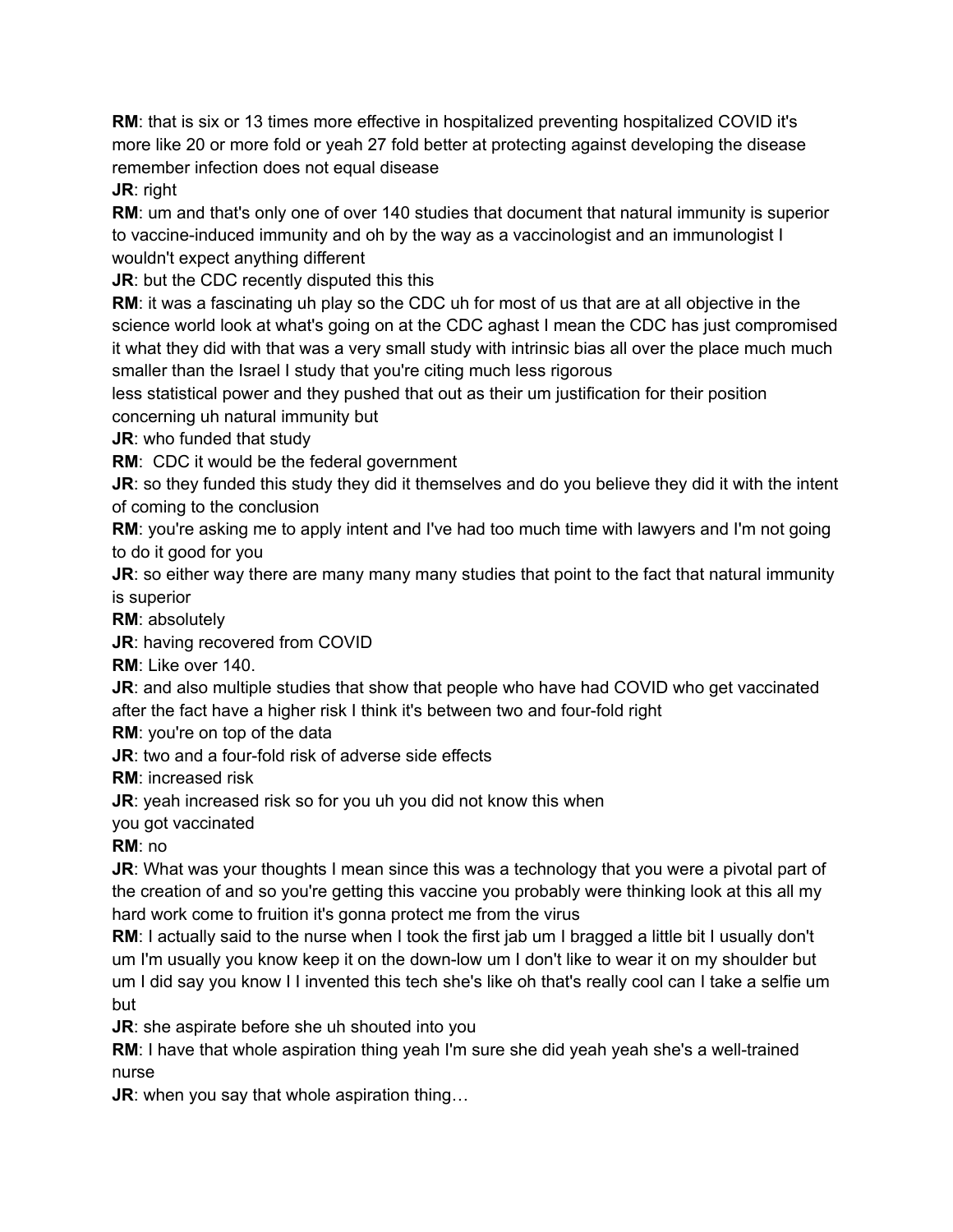**RM**: any skilled medical practitioner when I inject my horses right I breed horses I've got 20 on the farm okay I give them drugs all the time I always aspirate

**JR:** but I saw the shot where Joe Biden got it on tv and they didn't aspirate them they just

**RM**: I don't know what to say um

**JR:** I'll tell you what to say

**RM**: yeah so so

**JR:** That's not the way to do it.

**RM**: yeah and was that really a vaccine right then we go down that whole rabbit

**JR:** that's my favorite rabbit hole um because of the fake set remember

**RM**: yeah so you know there is there it's okay so you know Joe you're in media I guess what what we're experiencing is coordinated media warfare the level of which we have never seen before and I and my peers who were experienced in multiple outbreaks have never seen this level of coordinated propaganda

**JR**: Is this because there's never been an outbreak that coincided with the use of social media because there really hasn't been I mean H1N1 was was it 2009 that that broke out

**RM**: I was pretty active uh through zika

**JR**: but okay and that was

**RM**: I don't remember the years but I was on LinkedIn and Twitter all the time

**JR:** the thing about what's going on now it's there's a heightened aspect in terms of like it's the influence on society that social media has that is it's stronger now than it was two years ago it's stronger two years ago than it was two years before it's ramping up exponentially in some sort of a strange way that's affecting society and then the censorship aspect of it which is kicked in and as you said that they're stepping in line with tech doing it with the pharmaceutical companies, doing it with the government they're all sort of on the same page when it comes to the messaging

**RM**: yes so now you're going to the next level of you know wtf

**JR**: yeah

**RM**: um and uh um how to open that can of worms first off you don't see um you're aware of the trusted news initiative

**JR:** yes can you explain it to people

**RM**: yes so um there uh the bbc announced uh to the world last fall that this organization that they had led the development of which ties together big tech and big media in service of the government uh and was built expressly for the purpose of protecting the democratic voting system you know small d on the democracy um and in voting integrity from undue influence from hostile offshore players through media information campaigns which you'll recall was the claim that was made against russia and so this was the response of the western nations to to build this new structure called the trusted news initiative that would survey all information about um elections and prevent the intrusion of foreign information into the democratic process and creation of undue influence by foreign actors shortly after it was created it was um there was an awareness in the pharmaceutical industry that this could be used to um address a a particular devil challenge that they had which was the pejorative label anti-vaxxers that's also been deployed against climate spect skeptics okay so anti-vaxxers you'll recall is the the label that is used to to basically take anybody out that is raising any concerns about vaccine safety um it's it's the pejorative that's applied and it makes it really easy for the media to basically um take off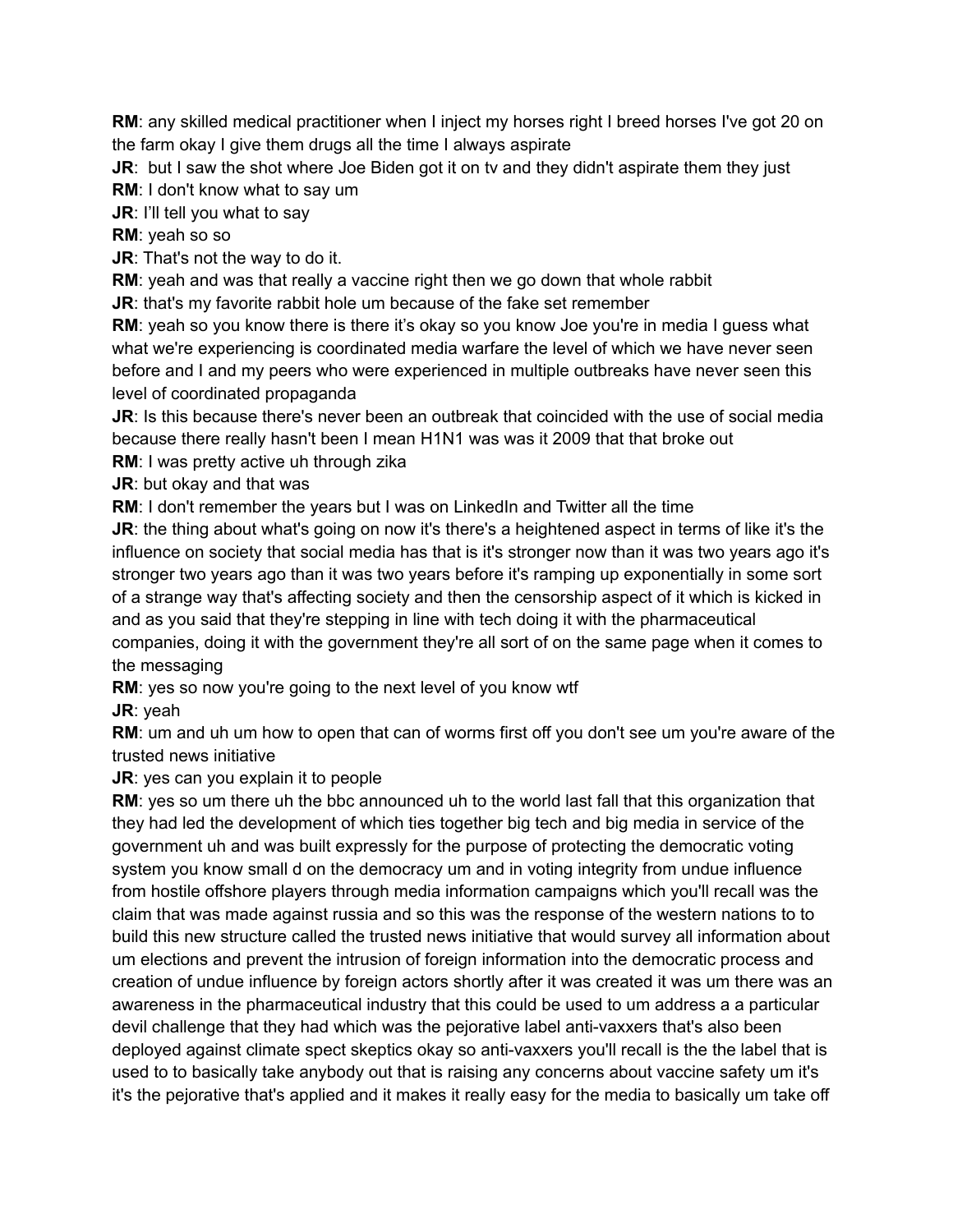the table anybody that's saying something that is contrary to the interests of the really the vaccine industry

**JR**: right

**RM:** um so there was a decision that this same toolkit this same integrated um international media and high-tech um organization led by the BBC would be pivoted to resisting vaccine misinformation and disinformation and uh they put out a proud press announcement last fall that this is what they're gonna do and um they defined these things misinformation and disinformation as anything which was going to lead to vaccine hesitancy and which was contrary to the official statements of the world health organization or their respective national health organizations so if CDC says the world is flat then the world is flat and there will

be no discussion about whether or not the world is flat I'm using obviously an ex a simplified um silly example um so whatever the CDC or tony fauci or tedros etc says is truth by definition and any any information or discussion which is contrary to that truth will be suppressed it will be deleted and those people will that are are expressing these opinions that would lead to vaccine hesitancy which to some eyes would be informed consent and and decisions by an individual that they believe the risk benefit ratio doesn't matter doesn't make sense to them that will that information will not be allowed and those people that are spreading that information will not be allowed to interact in the public sphere in social media okay so that's this kind of if you want to unpack this whole thing it starts by understanding the trusted news initiative and we've got um great links about that that have been put out explain explanatory and links for instance I put out a sub stack recently that talks about the trusted news initiative and the censorship in which I link to both the bbc's trusted news initiative website so you can see what they have to say and a video that describes the trusted

news initiative from my point of view is somebody who that's been on the receiving end of the trusted news initiative now that's the starting point but it doesn't explain the global coordination because TNI is mostly western and it doesn't cover a lot of the other you know Latin America for instance or Spain or Israel and the only way that I can understand how all of this messaging censorship um you know what it really is is canceling

and Bobby Kennedy makes the point that the first real example of cancel culture that we can track is Tony Fauci canceling the esteemed virologist Peter Duisberg because he was raising questions about the origin of HIV and its role in the disease calls it called aids I remember when that happened I was a

**JR:** I had Duisberg on my podcast a long time ago and it was the first time I ever got ike extreme pushback from people that were like I mean this is after protease inhibitors had been used so it didn't even make sense and people are saying you have blood in your hands people are going to die because of this podcast and I'm like what are you saying right like this is a guy who's a biologist university, university of California Berkeley.

**RM**: Full professor.

**JR:** Yeah, I mean a brilliant guy.

**RM**: Yeah, totally one of the best virologists of his generation, full stop.

**JR**: And, um, very controversial opinions, but the only way to find out if someone's controversial opinions are valid is to ask questions, talk to them, and let them express themselves and then I wanted to have someone come on and debate him. I

could not find anyone willing to do that no…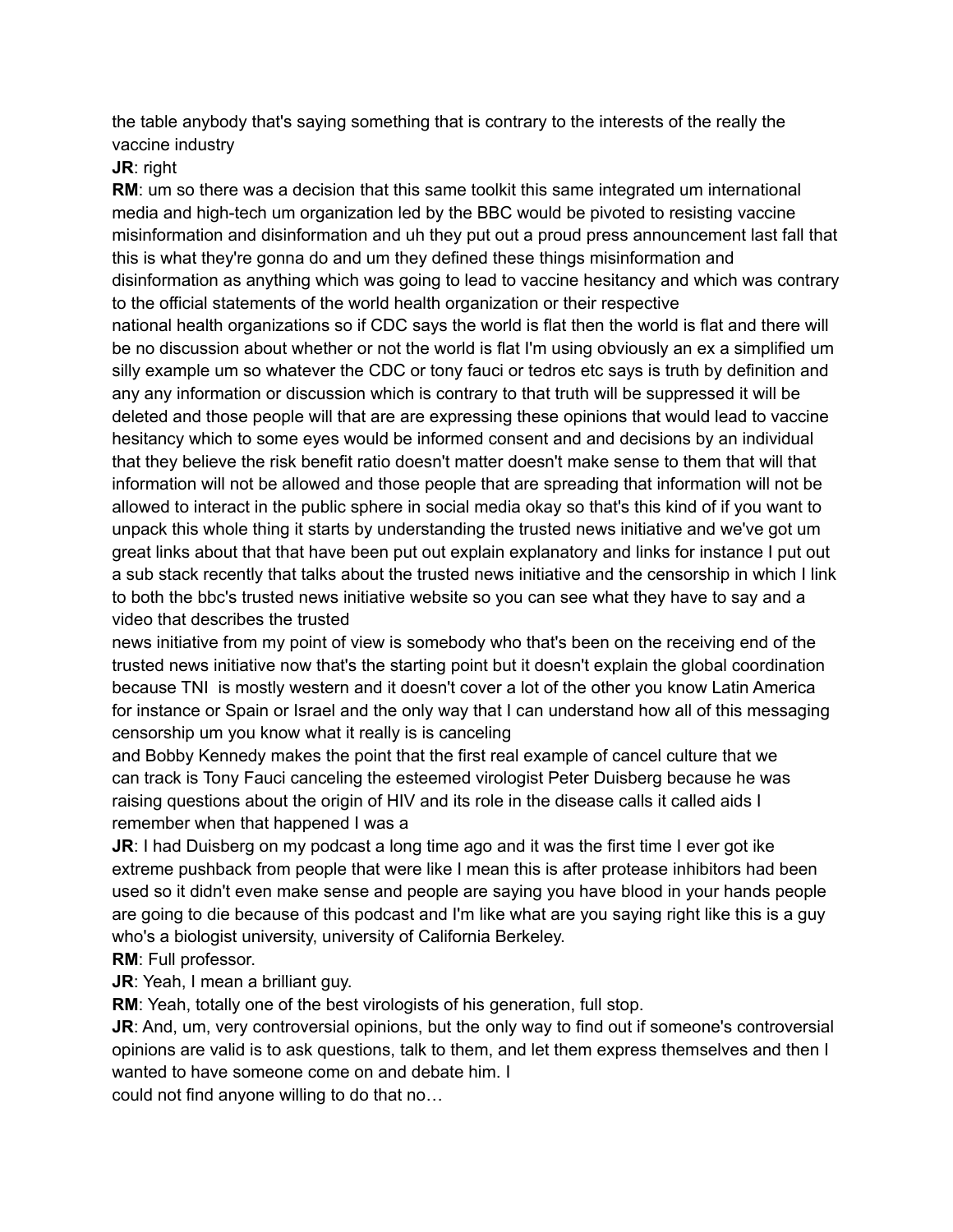**RM**: It's this is covered in detail in Bobby Kennedy's book about Tony Fauci. It's one of the great case studies now we have a more recent example of this cancel culture as it's played by NIH and by Tony in the emails that came out recently when you have Cliff Lane, Tony Fauci and um the director of the NIH Francis Collins um…

**JR**: Yeah.

Malone: …basically coming out and saying that they're gonna ridicule and destroy um fringe epidemiologists and what was their sin these fringe epidemiologists that warranted a concerted effort on the part of the federal government to destroy them? Their sin was raising questions about the effectiveness of vaccine lockdowns, okay? And who were these fringe epidemiologists as stated by Francis Collins, who by the way has no background in epidemiology or public health, okay? He's a sequencing guy that's his claim to fame as the human genome project and the cystic fibrosis transmembrane regulatory protein he has no background in immunology, no background vaccinology, no training in public health, but who are these three fringe epidemiologists well they happen to be full professors from obscure universities; Oxford, Harvard, and Stanford, okay?

**JR:** They were warning about lockdowns.

**RM**: They were warning about lockdowns in the Great Barrington Declaration that's what prompted that.

**JR:** Can you explain the Great Barrington Declaration?

**RM**: So, these three esteemed high-profile academic epidemiologists came together and said and did a comprehensive analysis about everything that was known about lockdowns and their impacts during infectious disease outbreaks and they came out with a specific statement. You can find it on the web lookup great Barrington declaration and they came out with a specific statement that these lockdowns were going to cause more harm than help which was contrary to the messaging that was being put input out by Tony and so Tony decided that they had to be destroyed and then you had Francis Collins recently coming on Fox News after these emails were FOIed and brought out into the open and saying that if we had followed their advice millions of people would have died. This is the fallback anytime you criticize these guys. What they say is oh you're killing people I mean they do it to me too.

**JR:** So, if they had just done what Sweden had done and some other countries where they didn't institute lockdowns and they sort of let people just live their lives and make their own choices they were saying that millions of people would have died?

**RM**: So it would be so it seems.

**JR**: But time has shown that Sweden actually had a more effective take on the virus. I mean it was highly criticized in the beginning people were really concerned that they weren't taking it seriously enough and then there was also some concern that it wasn't you couldn't compare they weren't comparable because the way Sweden is it's like small towns they're separated from each other it's not a high-density situation like new york or Los Angeles or Chicago, but overall in time we've seen that this vest respiratory disease spreads period no matter what. It just it seems to make its way to people no matter where you are and what it's done in that country is it's kind of burned through the population and their mortality rate is lower than most places their infection rate is lower than most places and it didn't do the devastating economic damage and the devastating damage to children that were forced to isolate and not be with their friends and not go to school and not socialize.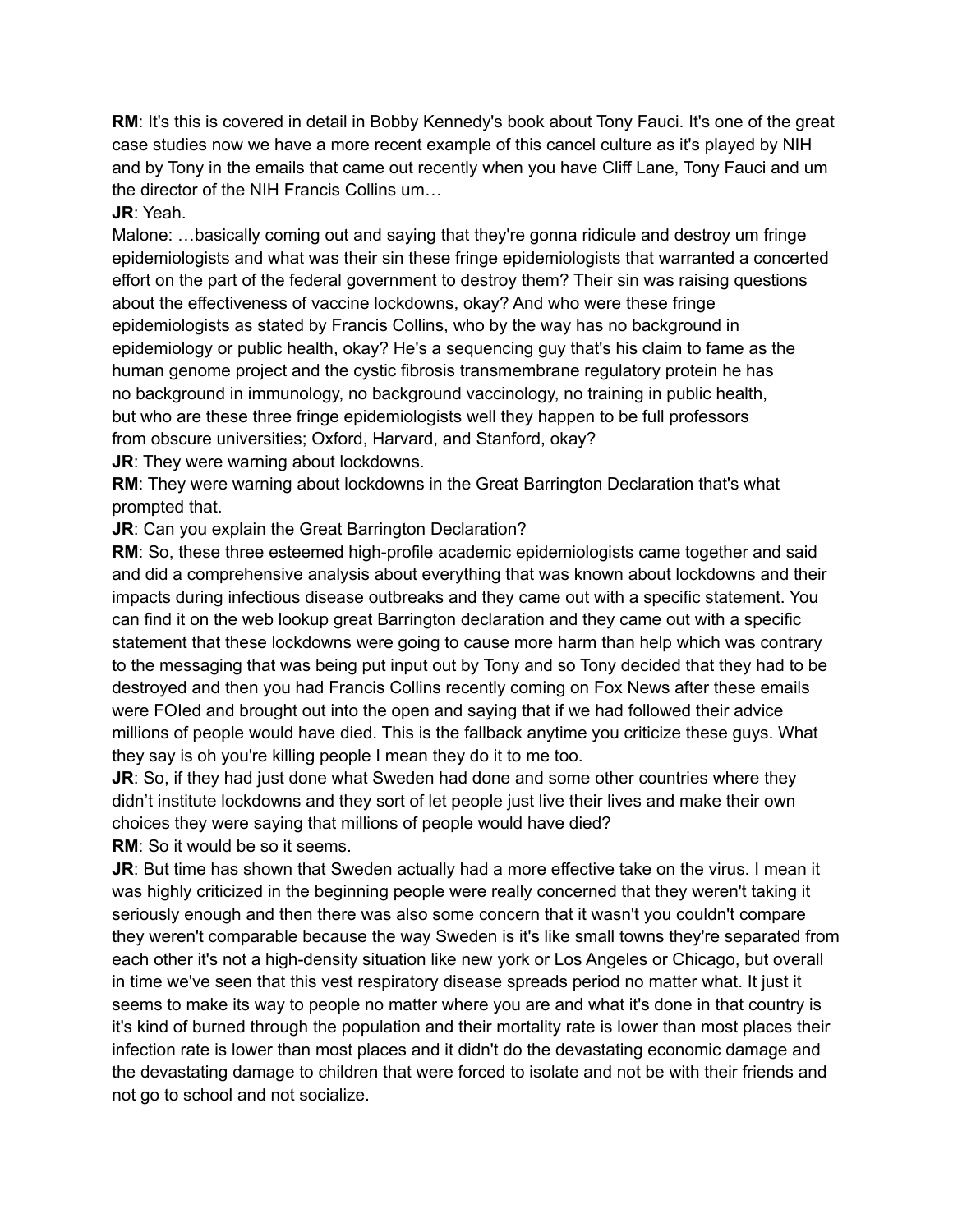**RM**: So, here's an even more fun one, okay, that's that just cuts right to it um you know the pejorative these days is the country's name is actually "Pfizreal". It's no longer Israel um the Israeli people are very compliant with their government and the government has a financial deal with Pfizer, okay, and they only have Pfizer vaccine and they're now on jab number four there's a natural experiment that's occurring in the Palestinian territory in the surrounding states those surrounding states in the Palestinian territory does not have that level of vaccine uptake at all. The mortality in the surrounding states in the Palestinian authority is substantially less from this virus than the mortality in Israel.

**JR:** Now is that factored by age? Is it like what is so what are the variables?

**RM**: Good question and this is akin to this mystery sorry of what's

going on in central Africa and the malaria belt where you have really low levels of mortality um and what you're hitting on appropriately or getting right to the core of the issue is confounding variables and in general the Israeli population is a little bit older than the Palestinian territory on average, so, that's a lower risk neither one of them are associated with high rates of mortality of morbidity of obesity and so that variable seems to be out that may be one of the major variables in africa is that in that malaria belt people generally aren't fat, um, they happen to also be taking ivermectin and hydroxychloroquine for the indigenous parasites that they have to deal with. Um, so, a lot of people were saying well that must prove that hydroxy and ivermectin protect, well not so as you point out there's a lot of moving parts here and um so this is why you know I'm glad you didn't ask me well why is that Robert um because I would have said i can't say because there are too many confounding variables, however, it is a fascinating observation um that we have this um intensively vaccinated cohort in Israel and in much much less vaccinated cohorts in the surrounding states and you can look it up on world of meter you don't have to, believe me, you know your audience is smart enough they can go on world of meter and look it up and look at the mortality and morbidity in these different countries and figure it out for themselves.

#### **JR:** Is the rate of infection comparable?

**RM**: Hard, you know rate of infection is a really hard variable because it's a function of the density of testing and so you know this is one of the situations the more you look for it the more you find which is why you really can't use that as a denominator is the incidence of infection because the incidence of infection is totally contaminated by the frequency of testing and the density of testing so you have to rely on things the only really the only thing close to a decent outcome indicator that isn't subject to all this bias that's all over in the system except in a few states Iceland, the Scandinavian states, generally have relatively clean data the UK to some extent um has cleaner data it's now clear that the Israeli data set is contaminated by all kinds of a monkey business in terms of what gets deleted but the only thing that seems close to a reasonable outcome variable is all cost mortality so because in people get kind of wrapped up around this and they say well you know that this vaccine, these deaths, that was I mean this is the everybody argues both sides of the coin with the VAER system oh that means nothing and then oh well the CDC uses it it means everything right um and and it's okay for them to use it to the numerator but it's not okay for anybody else to use it .

**JR:** And for people who don't know we're talking about the vaccine adverse event reporting system that's VAERS.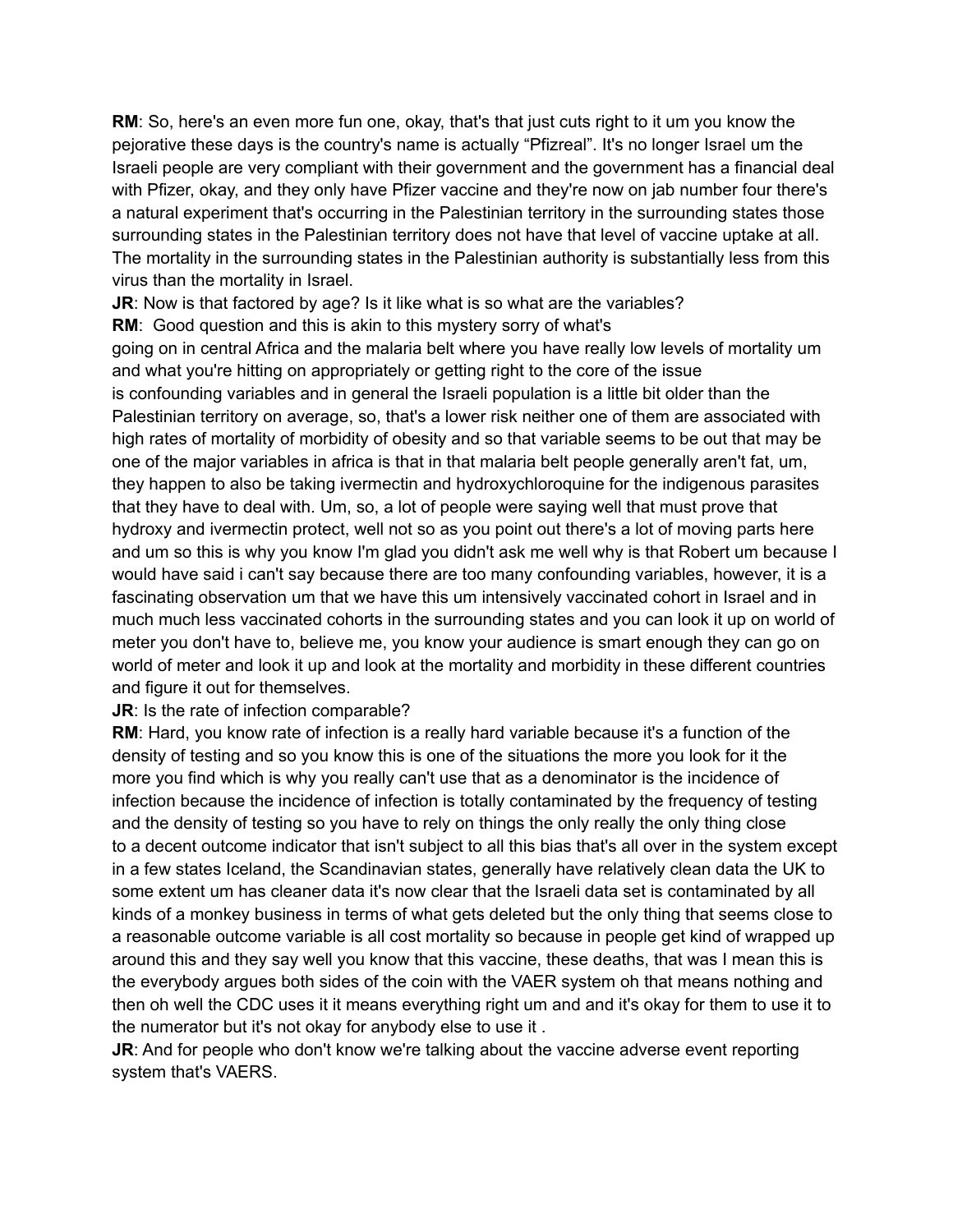**RM**: Which is which the FDA explicitly said in the licensure packet for commeritynis inadequate detect rare to detect rare adverse events that's why they forced if if they ever market community in the United States they're gonna have to do a bunch of clinical trials which I think is one reason why they're not doing it um because the FDA has told them that VAERS is basically junk but it's best we got okay so you know when you when you look at these uh ratios you you the argument is well just because somebody died within X number of days of receipt of vaccine it doesn't mean their death is vaccine caused, it's vaccine correlated, that's fair but it's the only variable we have and it's consistent in that we've had that variable in that outcome measure for decades. Okay, so then we can look at trends but what we see is this explosion of vaccine-associated deaths and you and to kind of pick that apart people say you know well if you had a car accident or a bullet to the head and you went to the hospital and they tested you with a pcr test that's non-specific and they ran it up to 42 cycles and they said oh look there's the virus, and by the way they have a financial incentive to do that, um, that results in a false positive death; true, but the other side of the coin is that if somebody's having brain fog or they have a stroke while they're driving the car and they crash and die and they've had it within you know 48 hours of when they took the jab and we know the jabs cause blood clotting and strokes well then it could well be that an auto accident is vaccine-related, catch my point? Yeah so so all of these kind of things you can't sort out what's what you just kind of have to take the aggregate value and hope that you have a large enough sample size that it contracts corrects for all that stuff, all that noise that's inherent in the system.

**JR:** Now you just glossed over the financial incentive to report a COVID death. What is that? What is the financial incentive? Because there's all these rumors that you would hear about what a hospital gets paid per COVID death and that the government gives them money and that they're incentivized to make something mark it down.

**RM**: It's not rumors.

**JR**: It's not rumors.

**RM**: Well now I don't have the specific numbers at the top of my head I'm not a hospitalist. I'm not a hospital administrator, but that the numbers are quite large there's something like a three thousand dollar basically death benefit to a hospital if it can be claimed to be COVID. There's a financial incentive to call somebody COVID positive the CDC made a determination in year one this is why all of our baseline data is junk.

**JR:** What is the financial incentive to say that they're COVID positive? That's why the pcr cycles are ramped up so high?

**RM:** I, again you're asking causation. I can tell you that there the hospitals receive a bonus from the government I think it's like three thousand bucks if someone is hospitalized and able to be declared COVID positive they also receive a bonus I think the total is something like 30,000 in incentive if somebody gets put on the vent then they get a bonus if somebody is declared dead with COVID. Okay, so they have an incentive at the front end to declare somebody COVID, a COVID case. The CDC made the determination that they were going to make a core assumption if PCR positive the and you die that is death due to COVID, and so the extreme example just to to show the absurdity um if the patient comes in with a bullet hole of the head um and they do a nose swab and they come up pcr positive they're determined to have died from Covid when in fact they died from lead poisoning.

**JR**: That's real?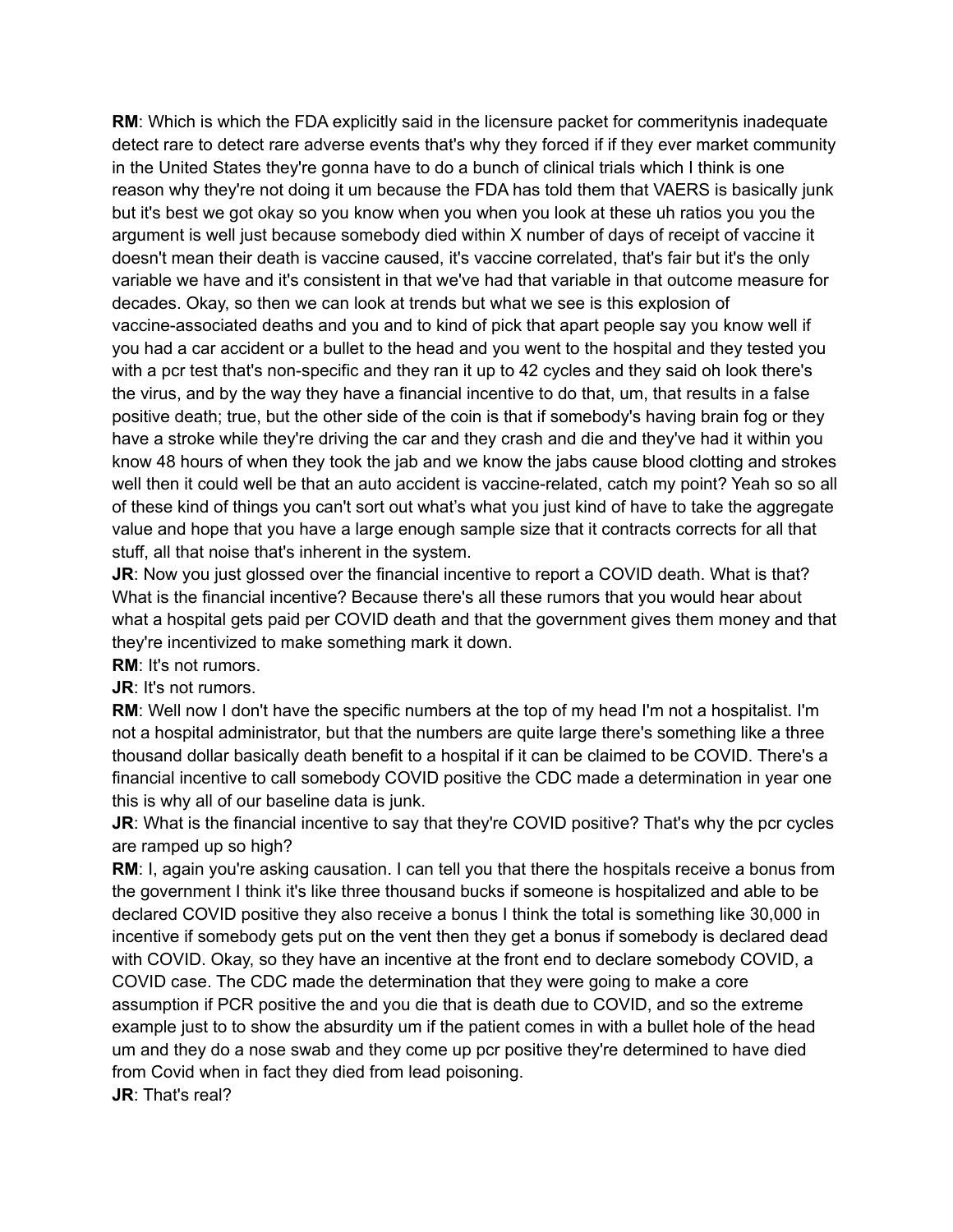**RM**: Yeah.

**JR:** So they've really done that with gunshot victims?

**RM**: I don't know about, yeah, yeah for sure trauma and other things.

**JR**: I, I've seen that said, but I've always thought that's ridiculous there's no way a hospital would do that.

**RM:** It's, it's not, it's not it's not a question of what hospital would do it's a question of med codes.

**JR:** So the code is set that if you swab that person and you are you're supposed to swab them? **RM**: And, and you get a positive signal and…

**JR:** Are you obligated to swab them no matter who they are if they come in with an injury? **RM**: I believe it's the common practice. I don't know whether there would be an obligation that would be a hospital by hospital policy.

**JR:** So that it really is true that if someone has a gunshot wound and they're dying of that gunshot wound and you check them for Covid and if they're COVID positive and they die they marked it off as a COVID death?

**RM**: That is a that is by definition from the CDC that was a decision that was made early on. **JR**: That seems insane.

**RM**: That, there is, that there is, that's why so many of us are so much in arms up at arms and and I'm really pretty aggravated about what's going on is all the way through this the information. Let me put it this way Joe; Part of the reason, I know you're somebody who is really committed to bringing everybody together and the idea that we're really one America um we're one people we shouldn't be divided like this…

**JR**: I'd like that for the whole world.

**RM**: Amen, yeah, amen okay we're aligned.

**JR**: We're just humans.

**RM**: Thank you, okay, but we've been divided in this way in and it's all been politicized and the data have been so thoroughly manipulated that it's hard for any of us to make sense out of it and all the way through our government at least I can't speak to great Britain or Germany but our government has had a series of checkpoints where they have a job to do and I know this because this is what i do for a living, right? I do regulatory affairs and clinical development. We wouldn't be having all of this conflict about what is true if the FDA had done its job. What the FDA didn't do was force the pharmaceutical manufacturers to do their job.

Now, we can we can wrap around you know, well, maybe, it was just they were all in a rush we were all panicked but the bottom line was they didn't do their job and they didn't force pharma to do its job and they didn't employ the standard requirements for testing and verification that pharma was doing its job that I would expect to experience as a clinical researcher on one of my studies, okay? What's gone on with Pfizer if the whistleblower comments hold true and for instance the Maddie Degary case, this young woman who was listed as having a stomach ache that participated in the Pfizer trials when in fact what she had was a seizure and she's now wheel bound wheelchair-bound with a nasogastric tube, one of a thousand subjects.

**JR:** This is a 13-year-old girl right that was a part of the study and they wrote it down as what? **RM**: Gastric distress.

**JR:** That's literally what it says in terms of the adverse effect, gastric distress? Like what is gastric distress?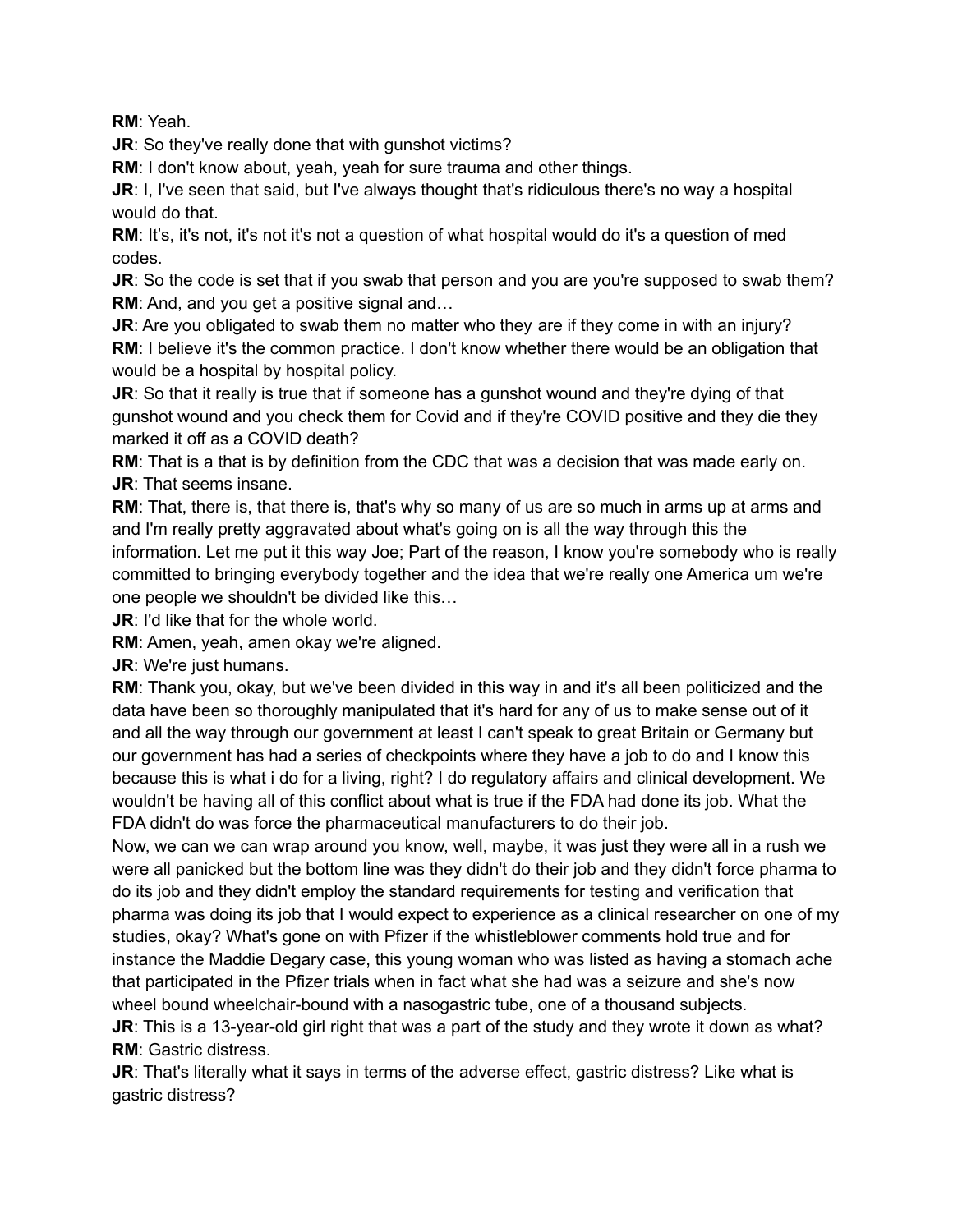**RM**: Stomach ache.

**JR:** That's it? But, what, how do they account for all the other injuries.

**RM**: They don't they take her off the study

**JR:** How's that possible? That's totally unethical. Who's signing off on that? How are they allowed to do that?

**RM**: So the way the rules work in regulatory affairs so this is law right this is regulatory affairs law in common practice at the FDA and globally there's all kinds of treaties and things that regulate how these things are supposed to be done. The rule is it used to be that a pharmaceutical company could kind of offload all the liability for bad stuff that might happen in a clinical trial and be mismanaged, etc.. On to the performer, the subcontractor used to be that pharma actually did the trials themselves and then they found it was cheaper more efficient and they could push off their liability if they engaged companies like I've been working for for decades contract research organizations, clinical contract research organizations, and so that was done for a while and if anything that went bad in the trial then the pharma could say oh it wasn't us it was those guys. Now over the last few years the FDA got wise to that and they made policy that the responsibility vests with the sponsor that's fancy regulatory speak for it it's pharma owns it. Okay, so you ask the question whose responsibility is it to ensure that the data isn't contaminated and manipulated the answer is Pfizer.

**JR:** Wow, so they're responsible for the data they're allowed to say that this was just some sort of a gastric distress.

**RM**: And the job of the FDA always is to ferret out monkey business which happens all the time whether intentional or unintentional and there's all kinds of ways you can craft clinical trials and craft clinical trials study reports, final study reports, to hide the bad stuff and highlight the good stuff.

**JR:** So in this clinical trial that this young lady was involved in how many children were involved in the study?

**RM**: It's 2000 approximately but they're split into placebo and experimental groups and so she was in the treatment group.

**JR**: Now one of the things that people have said in response to the vaccine injuries is that it's approximately one in a thousand that are getting these significant injuries like myocarditis and so you think…

**RM**: There's a, there's a, well, um, it's important when we talk about these things to make a distinction between an event that is clinically significant and might result in hospitalization versus something that might be undetected unless you did a laboratory test or you know maybe like for instance myself when I started to experience those things that I experienced after moderna. I was confused it was not listed as among the side effects. I thought I just suddenly developed um rampant hypertension um until the data started coming out and I you know fortunately I had an astute cardiologist that got me into control and got me under medical management um and then I looked into it oh this is one of the known side effects and then time went by and it became more and more clear so the point is that what gets reported in a study is often biased by how the study is structured because one list when you when you write the study protocol you list expected adverse events and so people if those things happen often times they get checked but I guarantee one of the expected adverse events was not seizure and paralysis okay now what they did one of the things there's all kinds of tricks you can play with the data if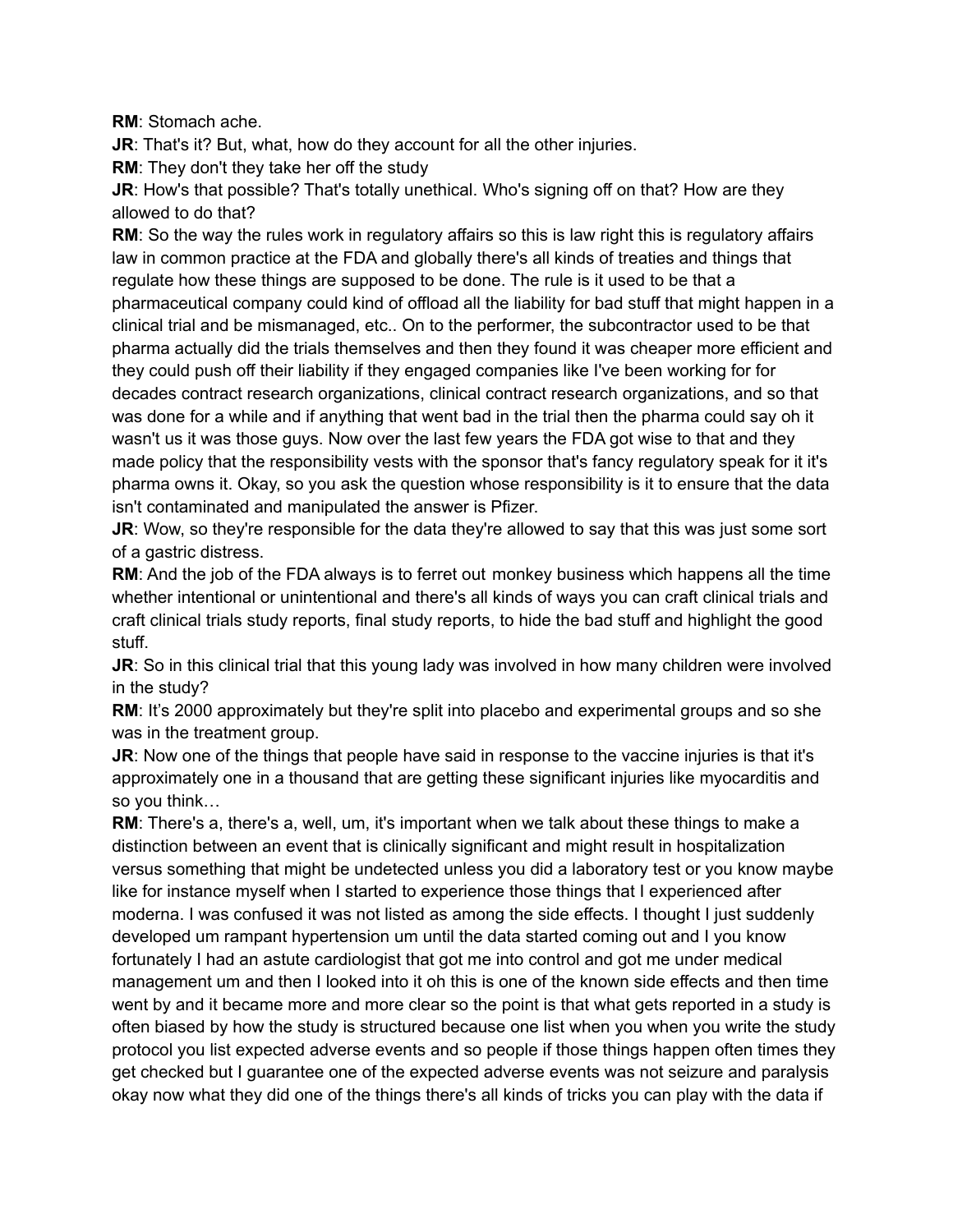you if you're so inclined um and that's why it's so important. People like me that do clinical research for a living, we get drummed into our head bioethics on a regular basis, it's obligatory training, and we have to be retrained all the time so that because there's a long history of physicians doing bad stuff monkey business and the most notable of course in common knowledge is the Tuskegee experiments, but so it happens um there's all kinds of financial incentives to make bad stuff go away and highlight good stuff; makes the sponsor happy um and then you get another contract these are not little contracts you know a modest clinical trial is 20 million dollars. A big one is 100 million or more. Okay, so, these are big money deals you want to keep that money flowing and you want to keep your sponsor happy so that's what's come out with the whistleblower with Pfizer is that the contractor, I think it's here in Texas, that ran a bunch of those clinical trials um appears to have manipulated data in a variety of ways um and and this is done at the level of of checking the data and reconciling the data and deciding which things go into the database and which things don't go into the database and whether or not well if somebody had an adverse event after shot one and then they're dropped because they won't take shot two you know do we drop them out of this overall study analysis that's why there's there's we have all this specific language that we use in ou business the intent to treat cohort the per protocol cohort these are separate analyses they describe these differences and how because it's known that you can manipulate the data in these different ways and it's clear now and basically this was the subject by the way just to bring it back around to our first topic this is the subject of that um presentation that the canadians put out that I put in that twitter post was all the different ways that the Pfizer data was manipulated.

**JR**: The fact that that is grounds for being removed from Twitter is so astonishing it's it's just it blows my mind that that's the number one platform for distributing information right now and that things like that are happening there cause it is I mean it's essentially a number one that would and Facebook I don't know which one's bigger but for distributing information.

**RM**: So, um what's recently taken place so so remember looping back I talked about the interconnectedness at the board level between Pfizer and Thompson Reuters **JR**: yes

**RM**: Okay, Thompson Reuters has become the def-, the fact-checker of choice for determining, you know I quote "fact-checker".

**JR**: Right.

**RM:** And we know we so we can go into the Facebook lawsuit that recently um broke that whole story open but Thompson Reuters is tied to Pfizer um they have common corporate ownership and they are the fact-checker of Twitter now they're integrated okay so it's Thompson Reuters is making the decision um which has connections to Pfizer about what information will be allowed to be discussed on Twitter.

**JR:** That is crazy, that it's so crazy to even hear I and I don't know how we ever pull out of this mess I mean I think we are at a 45-degree downward angle headed into a mountain I really do. It's so strange to me that no one's up in arms about this other than a few people that have been censored, a few people that have these uh opposing viewpoints that are you know deemed to be something that can't be discussed.

**RM**: Well, it's, Joe, it's even deeper than that okay then there's the hunting of physicians. So I myself you know Peter Mccullough is the textbook example of hunting physicians right the guy is 150, 150,000 in debt right now in the hole in trying to defend his medical license this is one of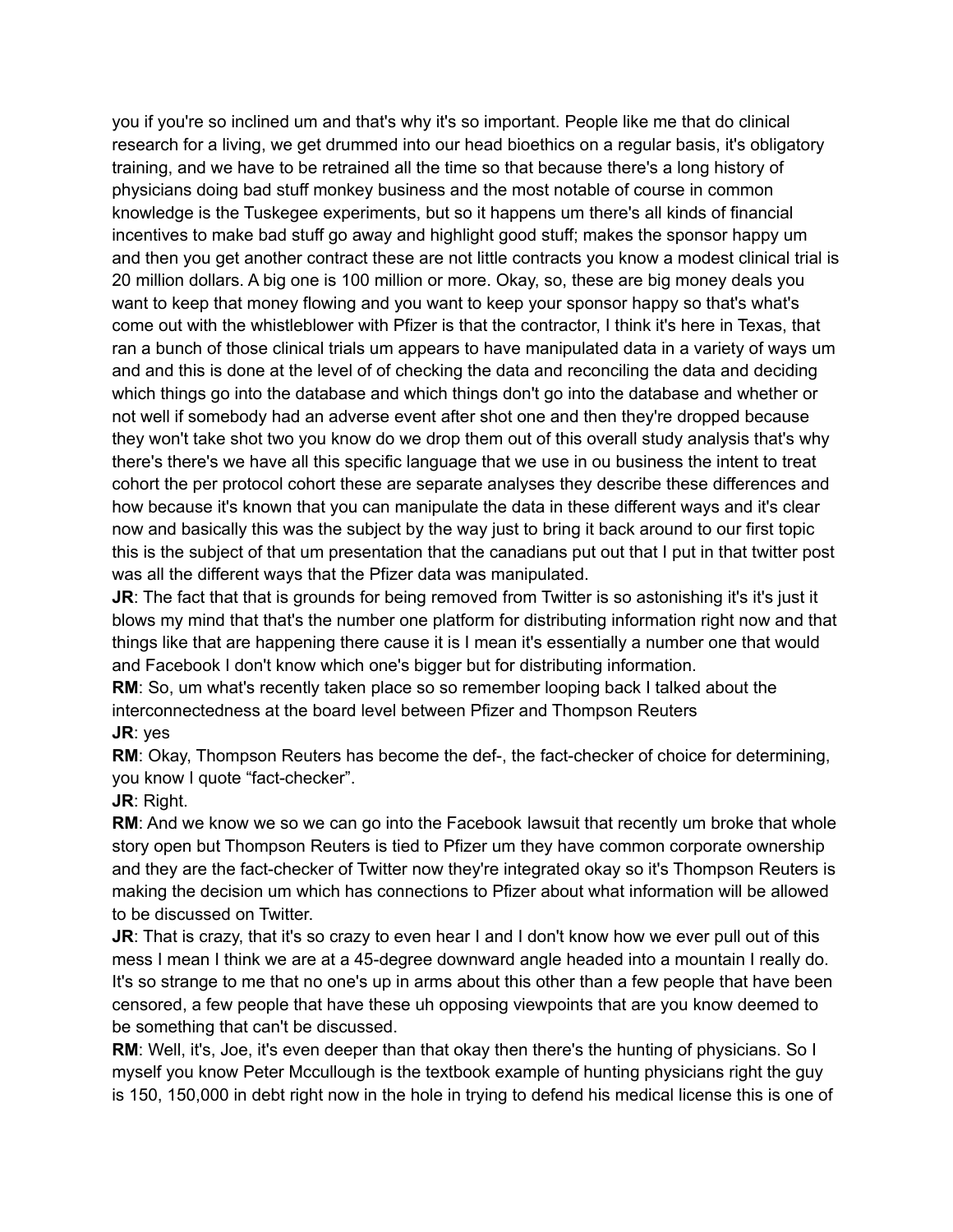the most highly published authors in the world um he's an exceptional researcher you know and and apparently a pretty good podcaster too.

**JR:** The guys published more in his field than any other physician in history.

**RM**: And Baylor's trying to take him out and it's not only Baylor it's some entity outside of Baylor that's come in and is financing the attacks on him but just to bring it home in a really not to make it all about me, but to be able to speak in the first person, okay, so I went to Maui with a bunch of physicians a few months ago and we gave talks and did training about early treatments we didn't talk about vaccines. There's only one hospital on Maui, in the island of Maui. It's owned by a, it's basically a Kaiser Permanente satellite, okay, um so we went there we gave that talk that hospital and the hospitalists associated with it are actively involved and have kicked out Kirk Milhoan because he's giving early treatment with the horse drug ivermectin okay now who's Kirk Milhoan you know why is he in this hospital what is he qualified okay he's an MD Ph.D. pediatric cardiologist with his Ph.D. training at UC San Diego in vascular inflammation. He is among the most qualified individuals in the world for managing um COVID and commenting on cardio myocarditis in children and they've kicked him out of the hospital.

**JR:** Just for prescribing ibm for early treatment.

**RM**: Okay, he also happens to be a pastor at a local country congregation he runs a food bank his whole life he has traveled to emerging economies to provide free treatment this is the kind of exemplar person that you know we all sh we all should be in in the best of all possible worlds. **JR:** and did they give an excuse for this are they saying that his prescription of early treatment promotes vaccine hesitancy like is there anything

**RM**: He's prescribing um uh enough ineffective drugs and putting people's lives at risk but here's the point I'm not even there yet okay we're just winding up on this one. **JR**: Right.

**RM:** So the other day right before christmas three days before christmas I get a package from my licensing agency which I'm licensed through the state of maryland so the state of maryland medical board sends me a package um and it is a complaint that's been filed against me I have six days to respond, basically, I end up having to respond on christmas day okay or earlier to this attack claiming that I should lose my medical license and the citations are that I didn't actually invent mRNA vaccines the a copy of the atlantic monthly attack article on me um claims that I'm licensed in virginia which I'm not, claims that I didn't graduate from harvard medical school which I did, okay so I have to respond to all this stuff now I'm going through it and and it's just false, false, false, false, all coming and and pulled a bunch of stuff off Twitter and Linkedin and send it in and saying well this is the reason why this guy should lose his license okay because he is responsible for millions of deaths he said it straight out okay I'm responsible for millions of deaths um because of what I've said on social media now who is it that's filing this it turns out it's the director of recruitment and external affairs of this hospital in maui. This guy felt that it was necessary to send this little package of happiness right before Christmas to my licensing board to try to get my license taken away that what we're seeing across the united states and across the world is it's the hospitals and the hospitalists that are attacking outside physicians

**JR**: do you have any knowledge as to why they're doing this other than speculation **RM**: um if I was to follow the money I'm gonna put it that way okay again I can't get into their heads of course I don't know what's making them do this it's crazy okay never been done before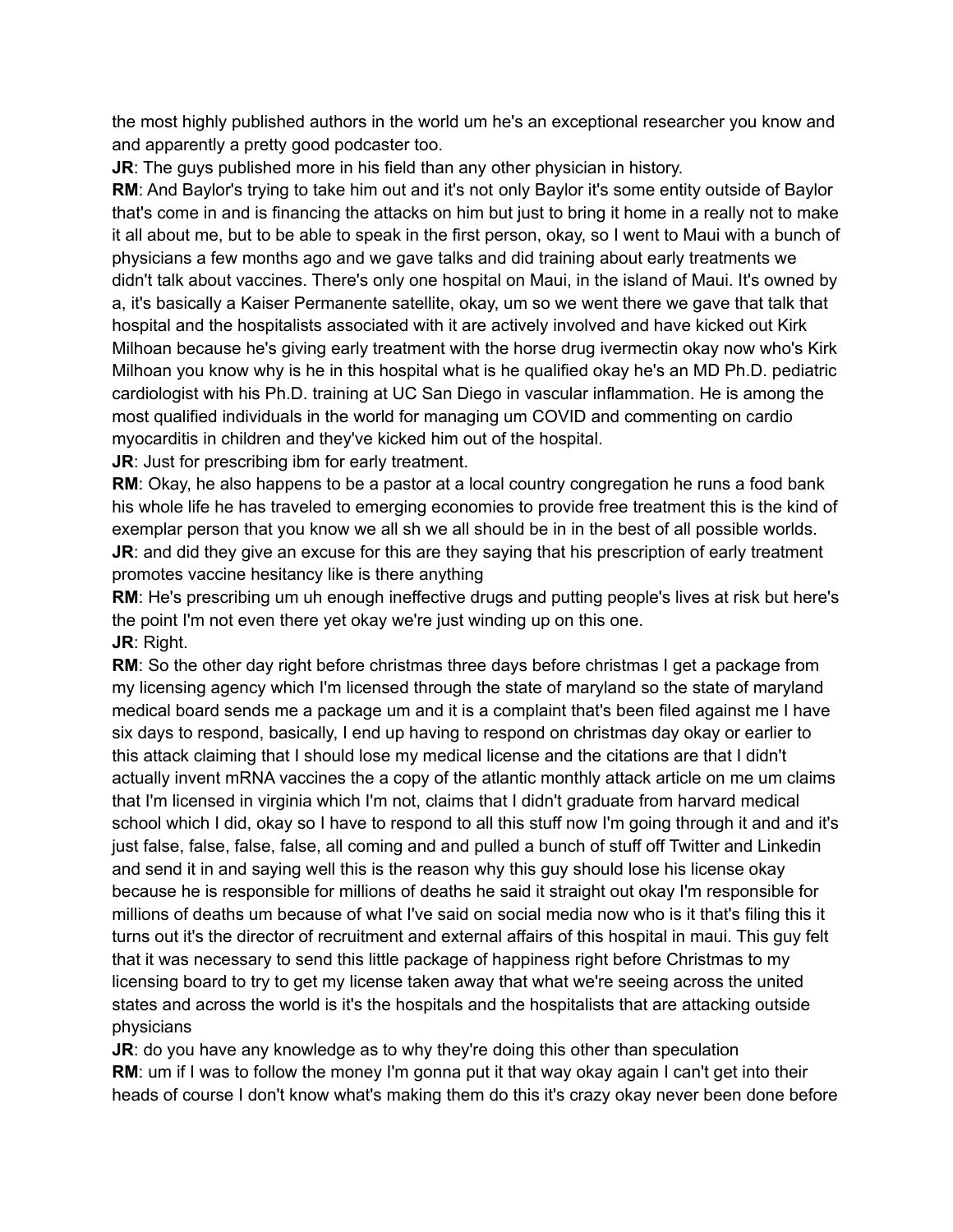right it's happening you know we've went and and did a presentation in alaska and the same thing was being done for the physicians that came out and spoke about early treatment in alaska and the fortunately the alaska licensing board put out a very terse statement that they don't want to get involved in politics in this kind of uh tit-for-tat and that this is outside of of their role medical licensing boards for this kind of stuff are usually involved in making determinations about somebody's suitability because of drug abuse or sexual activity or other things which are are outside or malpractice overt malpractice okay this kind of political weaponization of medical licensing boards is new now here's the uh here's the the observation that I can make if we follow the money is that hospitals are incentivized to to treat COVID patients the thing that ties all this little part of this story together including the suppression through the government of early treatment hospitals are incentivized financially to treat COVID patients if COVID patients are being treated outside of the hospital and prevented from going to the hospital such as the case in the imperial valley um where brian tyson george fareed have saved thousands and thousands of lives of indigenous latinos that are coming across the border and working the fields I mean they're they're breaking their backs to save the poor amazing story there with early treatments um and I guess they're left alone because they're in the imperial valley nobody cares they're all poor but in these urban environments there's all these incentives for hospitals to treat COVID patients and if people are giving treatments that are keeping those people out of the hospitals then they're not getting that revenue

**JR:** so your speculation if I just could unpack this that doctor in Maui who was giving early treatment you re you think that the reason why he was targeted because he was directly costing the hospital money because people weren't going in

**RM**: I'm not saying I I'm saying that the observation is that early treatment keeps people out of the hospital and that hospitals have financial incentives including death incentives Rogan: to discourage early treatment

**RM**: and the in the other data point is these that are doing the attacking are almost universally hospital administrators and hospitalists

**JR**: so these aren't physicians these aren't

**RM**: by hospitalists I mean hospital-based physicians

**JR:** okay what does that mean then what why are they doing it because they're part of that system of that hospital system the administrators they would be doing

**RM:** that because they're making but they're making so again I don't want to make accusations right I'm observing facts

**JR**: Right um I want to bring this back to something we were talking about earlier but we kind of moved past it we were talking about the one in a thousand statistics.

**RM:** Right, so a recent paper out of Hong Kong comprehensive analysis cardio uh myocarditis in boys hospitalized okay that makes sense that's…

**JR**: Yes.

**RM**: that's word string so that's the data analysis so that's saying the myocarditis was so bad after vaccination and these are all verified post vaccination the myocarditis was so bad that you went to the hospital incidence rate is 1 in 2 700. now the there's all kinds of hand waving that oh myocarditis is mild and they recover from it, okay those statements aren't let's say gently based in fact the historic incidence of death post myocarditis about 27% now the assertion is well this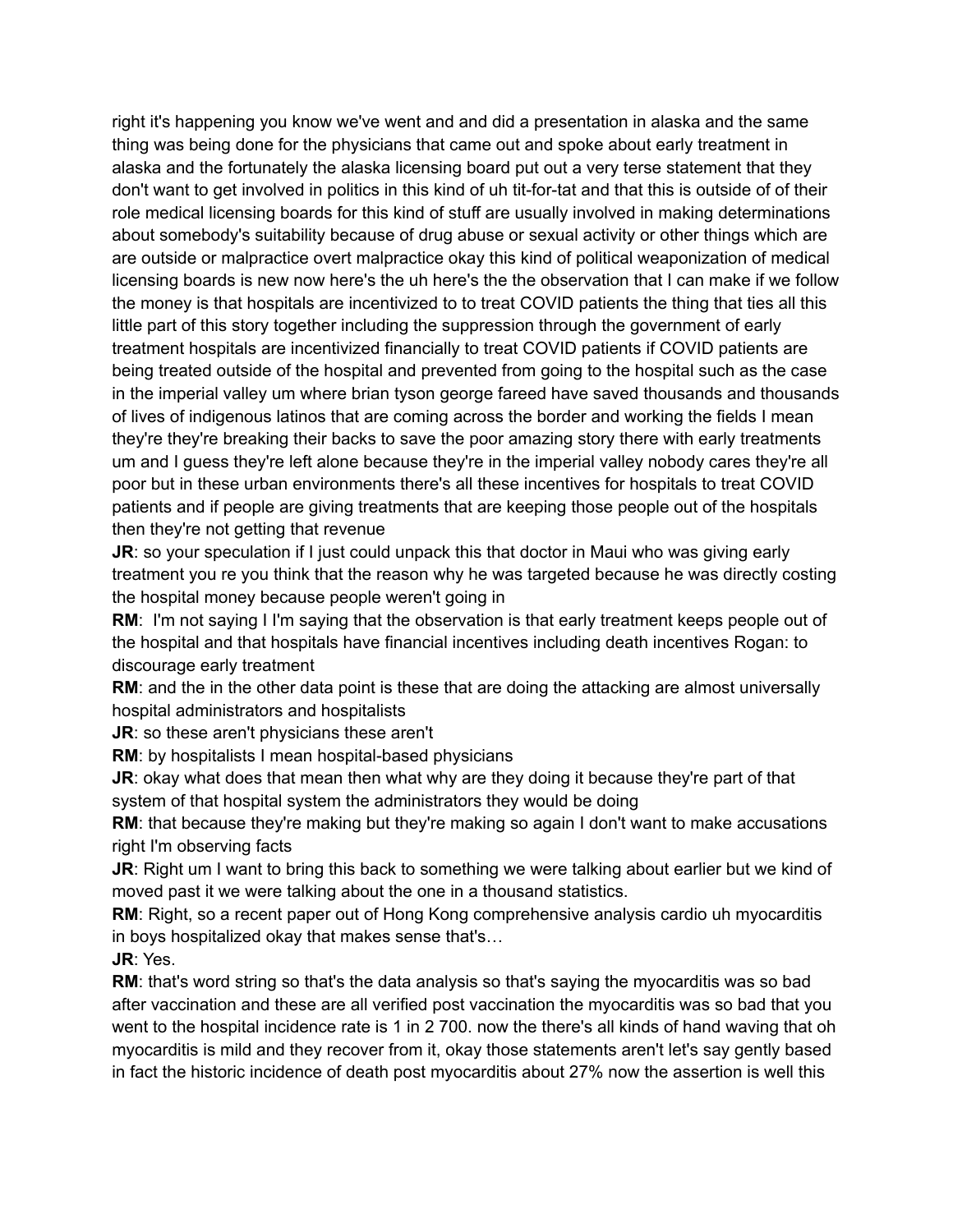is a different kind of myocarditis and therefore it's not going to kill these kids or young adults okay but that's being said in the absence of data it's pure speculation.

**JR:** right and why are they doing that because they keep saying that the the the instances of myocarditis are mild I keep hearing that it's mild myocarditis and that it eventually goes away but not citing any studies and i don't think there are any long-term studies of children that are vaccinated

**RM**: no, there can't be

**JR**: there can't be right

**RM**: by definition

**JR**: right right

**RM**: because we haven't done what we have always done okay so let me say this person ask me Robert you're the inventor of this tech you're a vaccinologist why are you speaking out this was the whole topic of the Atlantic monthly attack article you know why is this person become a vaccine skeptic the uh the did they talk to you extensively and the three days before this thing came out the journalist who's it's a fascinating young man he previously publishes basically on woke issues in the chronicle of higher education this is his first big article okay he was clearly hired and they explicitly say the article was funded by the Robert wood johnson foundation the Zuckerberg chan initiative, okay? Robert wood johnson is the major shareholder in JNJ and Zuckerberg chan of course is Facebook, okay? so Facebook and Zuckerberg chan have funded this attack article by this guy that normally writes about wokeness in the journal of higher education um and he was totally obsessed over this question: Robert, why are you saying these things you must have some financial incentive there must be some reason why you're doing this **JR:** did you meet with this man in person

**RM**: no just over the phone okay and i told him repeatedly because it's the right thing to do. I get this you know this consternation, but see the thing is I think I'm maybe the only one that has been involved deeply in the development of this tech that doesn't have a financial stake in it so for me the reason is that what's happening is not right. It's destroying my profession, it's destroying the practice of medicine worldwide it's destroying public health in medicine I'm a vaccinologist I've spent 30 years developing vaccine a stupid amount of education learning how to do it and what the rules are and for me I'm personally offended by watching my discipline get destroyed for no good reason at all except apparently financial incentives and I don't know political ass covering

**RM**: now uh back to this number because we keep going past it and going off on tangents the the number that keeps getting cited is one in a thousand people have adverse events and including myocarditis um if myocarditis that requires hospitalization it's one in 2700 **RM**: In boys.

**JR:** in boys but there's also issues of people that have something like fatigue that has last vaccination but I mean there's a lot of those there's a huge number of dysmenorrhea and metametroraja

**JR**: what are those?

**RM**: this is alterations in menses in women

**JR:** oh right there's that's a huge issue

**RM**: there's and they deny it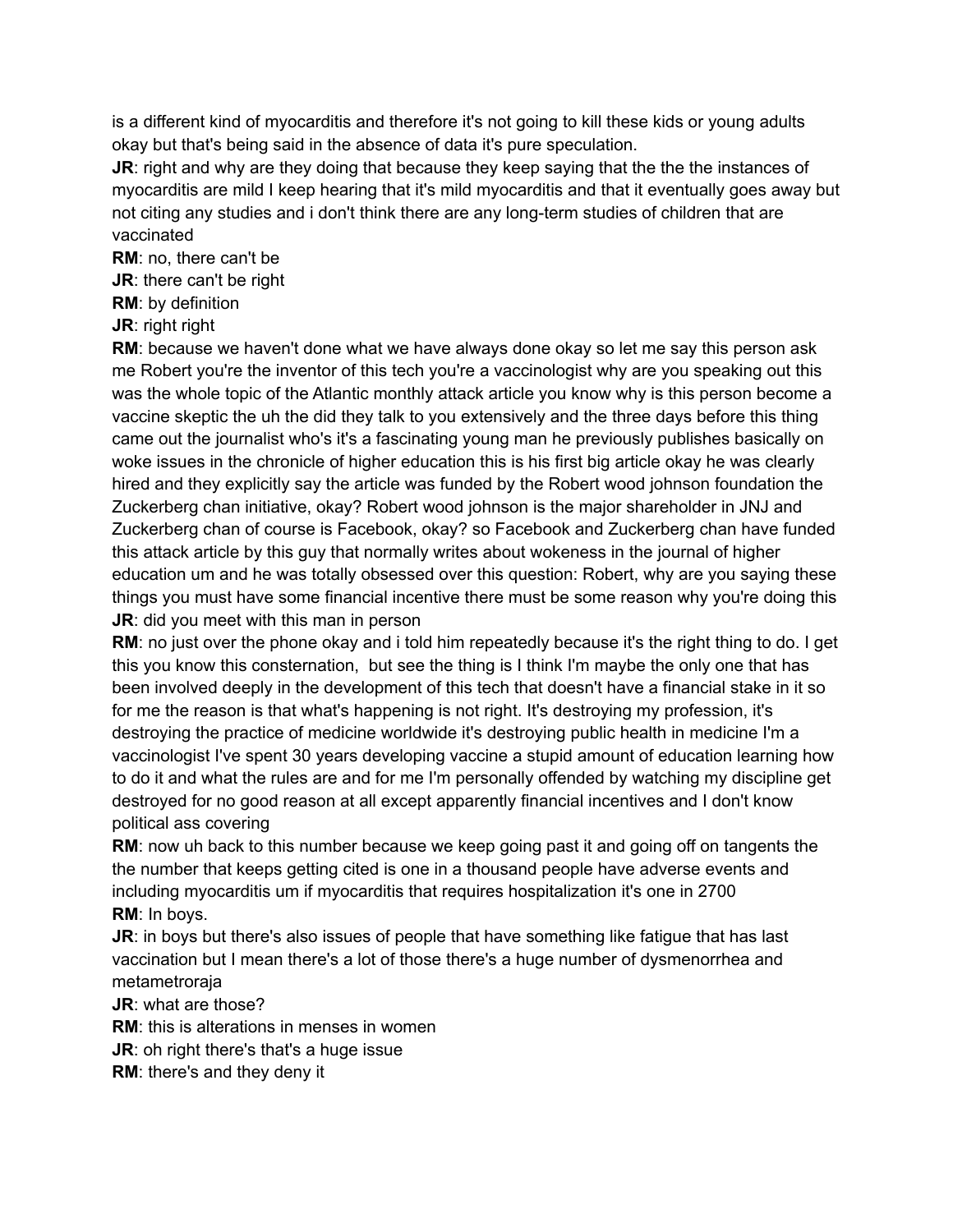**JR::** With menses we menstrual cycles um women going to menopause very young like I know a girl who's 36 who got the vaccine hasn't had her period in eight months.

**RM:** and then there are the women who are post-menopausal that suddenly start bleeding. **JR**: yeah

**RM**; so here's the thing about this Joe that kind of ties this together I'm I'm in the business it's basically the part of what I do is like a detective um figuring out because I'm trained in pathology why is this happening what are the things that connect these things okay so what is it that drives menstruation the answer is the ovary the ovary is the controller okay through hormones and ovulation okay what did we learn early on from the pfizer data package which by the way when that was disclosed by byron bridle from japan and sent to me was the first thing that really lit me up and let me know that something here was rotten okay and when I got that I picked out as byron had done I was given the task of independently evaluating it and then I took that package and I gave it to a more senior regulatory professional that I respect and I said these are the things I see this looks really bad he looked at it and he said oh you missed this thing that the other thing okay these these missing things include reproductive toxicology evaluations of teratogenicity birth defects standard stuff that's always done genotoxicity not done what was done was a cobbled together group of data that didn't even involve the vaccine and used other mrnas in non-glp that's fancy talk for not done with rigor studies not done according to the rules all cobbled together and sent in to the regulatory agencies of the world to justify going ahead and giving jabs to everybody under emergency use authorization that's the truth of it that's the short version that's you know using common language one of the studies they did do was administer these lipid RNA complexes to rodents and showed the distribution of the synthetic lipid component that's the fats that package the rna that let it slip into your cells it's a it's a synthetic chemical positively charged molecule it's a fat with a charge on the end it goes to the ovary at a very high rate like 11% of the lipids now this wasn't supposed to happen it was supposed to stay in the arm where it got jabbed but it doesn't it goes all over the body and one it goes to two places that are really kind of anomalous bone marrow and ovaries now the overarching signal is really clear because it doesn't happen in testes now so now you got a molecule synthetic molecule going to an organ the ovary that controls menstruation in a non-clinical model um rodent and subsequently it's deployed widely in humans and you have this phenomena of alteration in menstrual cycle. Now one of the things that was fascinating I was asked to testify to the hasidic jew rabbinical court in new york a lot of interesting things happen with that it's like sitting around with 15 different gandalfs um one of those bucket list things I guess uh I'm talking to him it turns out that the rabbis in the hasidic jew community carefully monitor we don't need to go into how the menstrual cycle of the fertile women in their um congregations closely monitor it because there is strict um guidance about cleanliness and intercourse and they had a major problem because they these these you know these are all 60 plus up to 80 long beards right here that had exquisite understanding about the menstrual cycle in all the women in their congregations and they all knew that these menstrual cycles were being disrupted all the time and for them this was a major crisis because it meant that if you're if you're in the hasidic community increasing the size of the population of hasidic jews is kind of important to you um it's centrally important to them and this was a major threat to reproductive health in their communities now they they took all this testimony they thought about it and they came out with a clear statement that children should not be vaccinated this this has the power of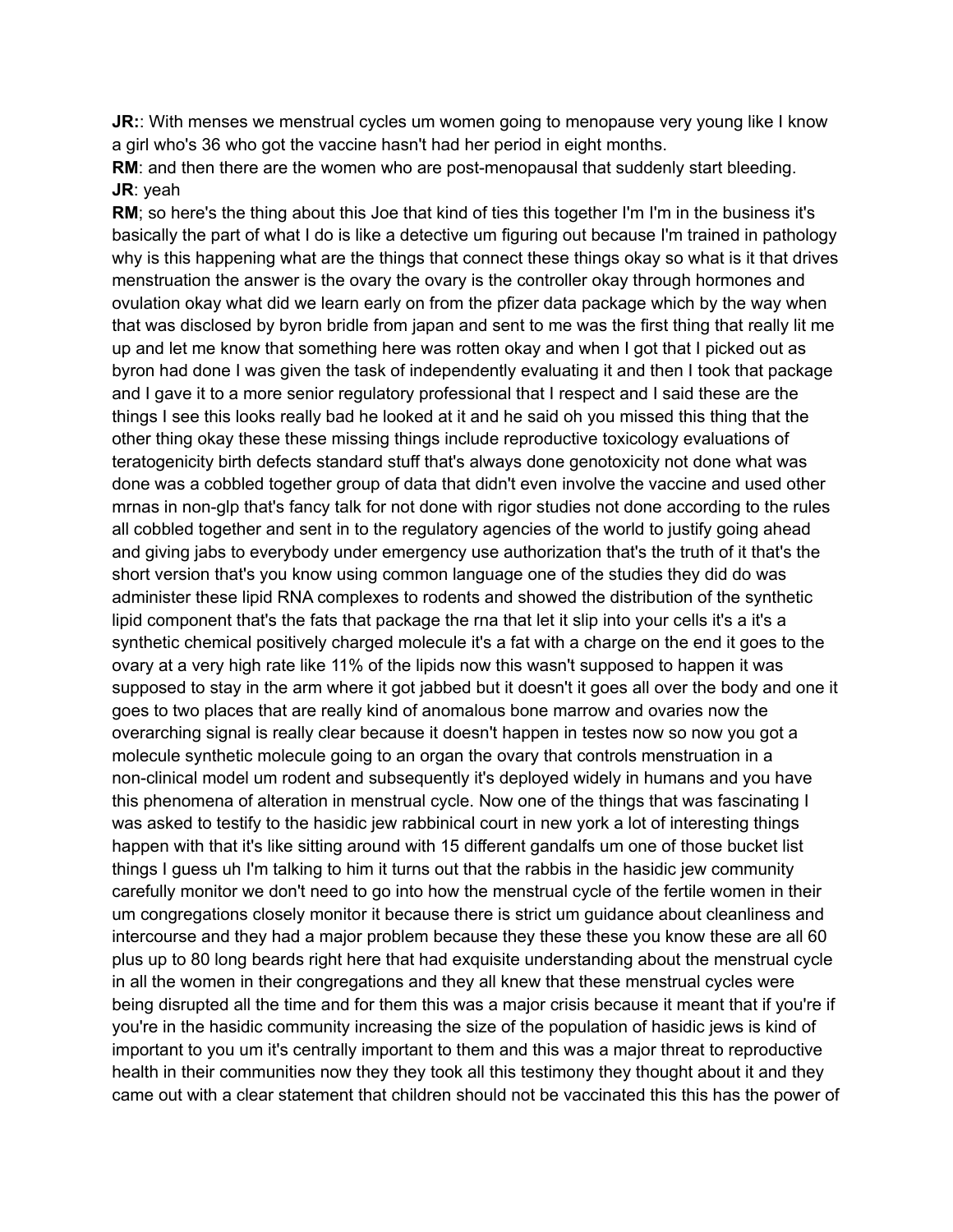law in this community should not be vaccinated in adults it's strongly discouraged and part of the reason is because of these alterations in reproduction um and again the point what's the common variable is the ovary this is why I say in my little statement that's gone all over the world this little four-minute clip that's kind of gone viral and triggered governments to attack me now like israel and spain and italy um in the same systematic pattern of you know um uh trying to demean me and delegitimize me but um that's why I say in that that that think twice about giving these jabs to your kids among other things your your girls are born with all the eggs they will ever have and these lipids are going to the ovaries and they appear to be affecting menstruation in some way but menstruation is just one of these adverse events you picked out some of the other ones the fatigue brain fog all kinds of things

**JR:** and to be fair people get that from COVID as well

**RM**: true absolutely true and that's another fascinating variable is we have Covid we have mRNA genetic vaccines and we have DNA virus administered genetic vaccines that's the JnJ here in the United States adenovirus, okay and they all have these symptoms of clotting, brain fog and other things okay and so as you know this is basically does it walk like a duck and quack like a duck what is the common variable between those three very different systems natural viral infection mRNA genetic vaccines and DNA genetic vaccines now we don't see these problems by the way adenoviral vectored vaccines have been in development for my entire life 30 years they're licensed adenoviral vector vaccines they don't have these problems, okay so it's something that's not intrinsic to the platform what is it the common variable is spike just to cut to the chase.

**JR:** Spike protein.

**RM:** Yeah.

**JR:** And so the spike protein is probably causing all these problems with people who have caught Covid and also people who are getting the vaccine but then the lipo- what is it lipo nano Particles?

**RM:** That's fine, that's a good term.

**JR:** How do you say it?

**RM**: I call them lipoplexes um lipid nanoparticles is another.

**JR:** Nanoparticles so these are the ones that are affecting the ovaries?

**RM:** No it's the lipid part of it in particular that goes to the ovaries not the RNA

**JR:** And that aspect of it is not affecting men but with men you have a higher instance of myocarditis and why is that?

**RM:** Good question what is driving the myocarditis so there's a couple there are a variety of hypotheses about this what we do know is that both the virus and these vaccines are associated with here's another fancy medical term microcoagulation or micro coagulopathy the latter one being a disease of microcoagulation small blood clots there are multiple ways in which that can happen it's clear that spike is associated with a variety of mechanisms that cause the trigger coagulation including an autoimmune one, okay so there's something about this protein spike is whether it's in the vaccine or not it binds to the surface of key cells through a key regulatory protein called ACE2. ACE2 is involved in controlling blood pressure vessel blood vessel tone all kinds of stuff. If you activate ACE2 on the little tiny smooth muscle cells that wrap around your capillaries that control your vascular tone, that's your blood pressure locally okay. The ability of blood to go through those tubes okay that's controlled basically you've got these little muscles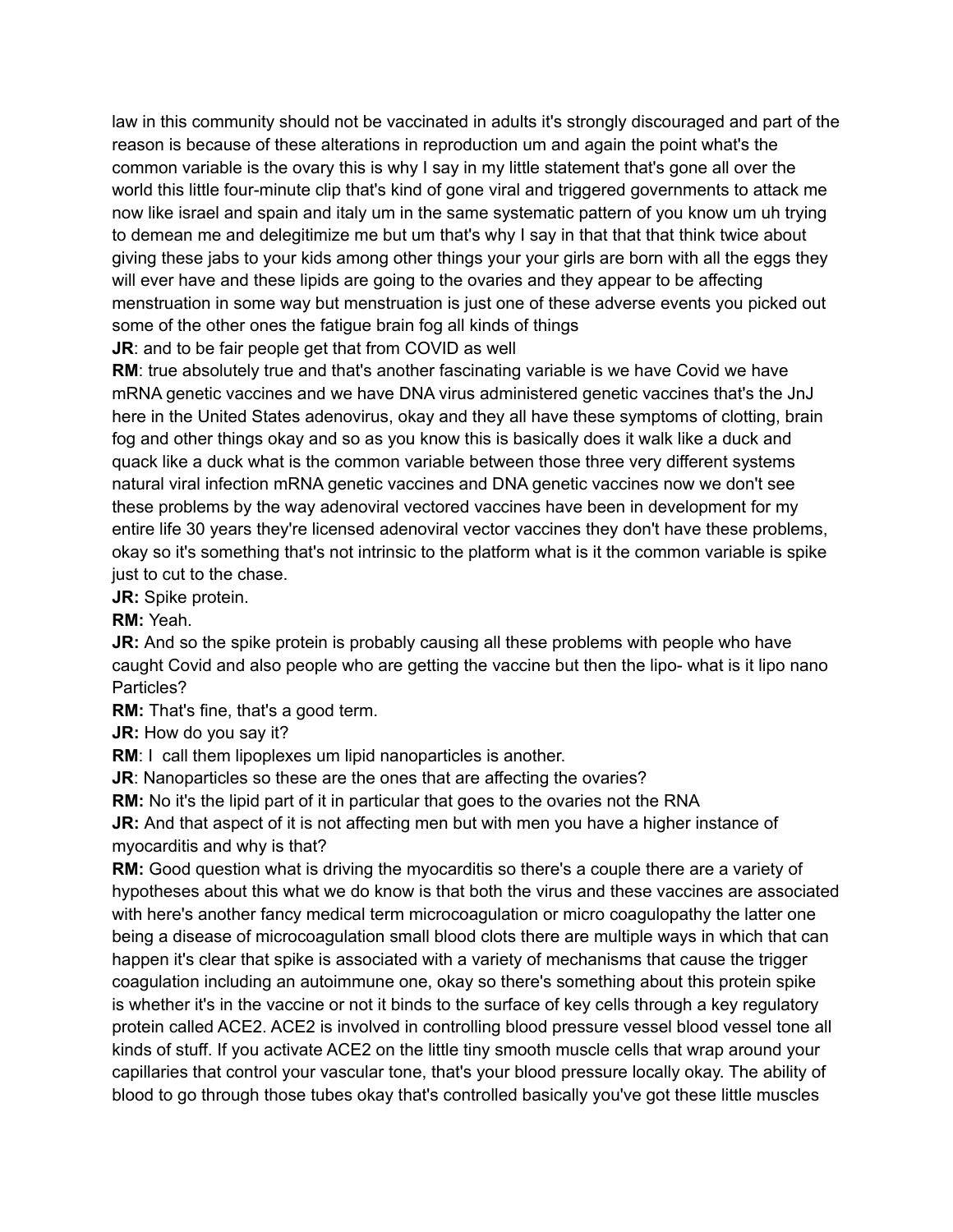cells cellular muscles um that control the contraction it's kind of like peristalsis- if you know what that is that the kind of process that can move uh something down a tube like in our gut- um you know the way we move food and waste material through our gut and eventually excrete it. That's

peristalsis the thing that brings it down through our esophagus. Same thing happens with your blood vessels and when ace2 fires off when it gets activated it causes contraction of parasites and blocks these micro vessels and if you get stagnant blood in blood vessels it clots like that that's what it does. Okay, it's a normal homeostatic mechanisms so there's that there's the whole cast so there's there's the effects on the local tissue and there is direct effects triggering coagulation through a number of pathways. Now what can cause myocarditis pericarditis a number of things; autoimmune processes which we also know are involved in some of the coagulation problems and this kind of process of clamping down on blood vessels um which we know is happening.

**JR:** And the autoimmune response is this also in response to spike protein like what is causing the autoimmune response in people?

**RM**: It's observed that it is happening and it's happening with these um uh RNA vaccines um it's happening with the adenoviral vectored vaccines. I don't know, I don't recall literature that it's happening with the virus itself but it may very well be.

**JR:** I know uh quite a few people that have had viral outbreaks post uh like things like shingles, herpes outbreaks.

**RM:** That's another one okay so now you're opening the puck, the compartment. Before we were talking about cardiac and blood vessels. And we talked a little bit about the brain we didn't talk about the strokes we talked about the brain fog and it's known that spike will open the blood-brain barrier is this kind of concept it's a little loose but it has to do with the structure of the cells that line the blood vessels in your brain and what it allows to go through and doesn't go through. Spike causes that to become more like an open sieve- so things can go into your brain that shouldn't go into your brain. So that can trigger brain inflammation and that is one of the that is the risk that people like Luc Montagnier are concerned about with neurofibrillary tangles and that's why they talk about prions or Alzheimer's-like symptoms. That's part of what happens when brain gets inflammation because it's got stuff going on in there that's not supposed to have.

**JR**: Hence the brain fog.

**RM**: The brain fog could be due to microvascular blockade. It could be due to this clamping of blood vessels that I was talking about. It could be due to leaky blood vessels- that's the blood-brain barrier breaching. Hard to say multifactorial all we know is that it's happening. **JR:** And that's also something that's happening to people with COVID as well.

**RM**: Correct. I've experienced it myself okay when I had when I wasn't sick um and not only brain fog. Um, you can remember uh the broadcaster Cuomo, when he had COVID he was talking about seeing hallucinations. Um that is that is a common consequence of primary COVID infection is not just brain fog but overt hallucinations.

**JR:** Now after the vaccines started to be administered it was a couple of months later I believe that the Salk Institute published their paper on spike proteins.

**RM**: Right and I cited that in the Brett Weinstein Dark Horse Podcast and um was immediately attacked by Reuters uh for uh spreading disinformation because I was speaking that the spike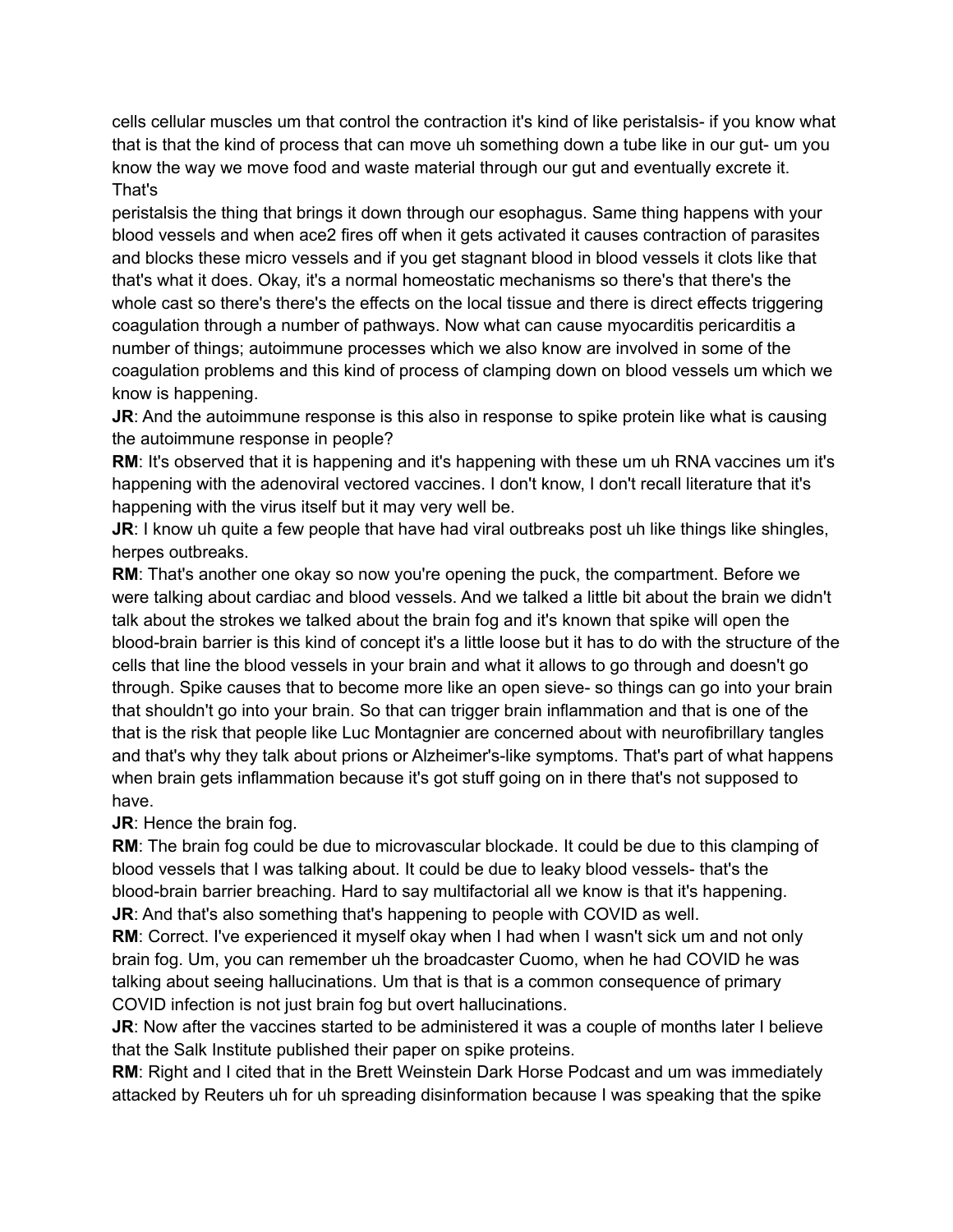protein was a toxin. And there's actually that's one of many papers that have come out since then or before and I didn't say the spike protein on the vaccine- I said the spike protein. And Reuters basically took my words twisted them and then attacked me about it.

**JR:** Is the spike protein in the vaccine different than the spike protein in the virus? **RM:** The answer is yes um in a way that matters is the question. Um so the difference is now we're going to get into molecular virology- I'm sorry but you asked the question- um so spike kind of you can think of it as having a stem part and a head group you could point to your time and then and then yeah right just these things sticking out here but but I wanted to illustrate that it also has this little it's like a catcher's glove that sits on top that is the receptor binding domain okay so it's got these these elements that are really important to understand it. And this, this part of the spike protein that is kind of straight and thin the stock is responsible for the business part of what spike does. Spike causes fusion between the virus and the cell it's what enables the virus to infect the cell and it's a complex set of events and it changes its structure as it goes through those it's fascinating stuff if you're into this. Okay um you can lock it into the pre-fusion conformation you can make it so that it will not trigger cell fusion after binding with two little tiny mutations substituting proline in the s2 domain and that'll make it so that it can never trigger fusion which is one of the things that it can do to bake toxicity. That has nothing to do with whether or not it can bind two up here whether or not that catcher's mitt will grab on to ACE2 by the way spike exists as a trimer- like a treble hook you know on a fishing lure- so so these two mutations are in this um s2 domain that's kind of the stem and it makes it so that it can't fuse. And that's what's in the vaccine but the rest of the spike is the natural spike and yes it does get cut off and it does go in the circulation that's all been proven and so what matters about that is all the things I've been talking about about spike interacting with ACE2 and turning on ACE2 that can all still happen none of that's changed. Now one of the attacks that's made against my staying this is oh no they engineered spike so that it's non-toxic okay that fails two tests. Number one at the time they did this engineering I've carefully reviewed the papers okay it's all about making it more immunogenic there is nothing in there about making it less toxic okay. And by definition it will make it less toxic as a fusing fusion protein but it won't do anything about it the other parts of of spike in its activities. Then then there is this fundamental logic flaw, in in clinical development and non-clinical development and safety and pharmacology I like to say the French judicial system applies. What that is is you're guilty until proven innocent. It's the job of the pharmaceutical companies to prove that their engineered spike is safe. They never did that. And so all of this pressure that comes back you know from folks like me saying hey this isn't right okay- and it looks like a duck and it walks like a duck and it quacks like a duck it's probably toxic. Because it's the common variable I get criticized because oh well you know well prove that it's not safe I'm sorry that's not the way it works. It's pharma's job to prove that it is safe, not my job to prove that it's not safe. I'm observing the safety signal is there. It is associated with vectors that express spike whether it's the vaccine the virus or the adenovirus you know the MRNA the virus itself or the adenoviral vectored spike. Those toxicities are there and the common variable is the spike protein. And the comment well it's not a toxin- I'm kind of in the Forrest Gump school of toxicity. You know if it causes toxicity it is right um uh it is a toxin by definition it is you know toxin is as a toxin does and um uh you know we can argue about the meaning of toxin just like so much of the rest of our language has been perverted during this but the simple explanation you know the simple definition is does it cause toxicity in people I think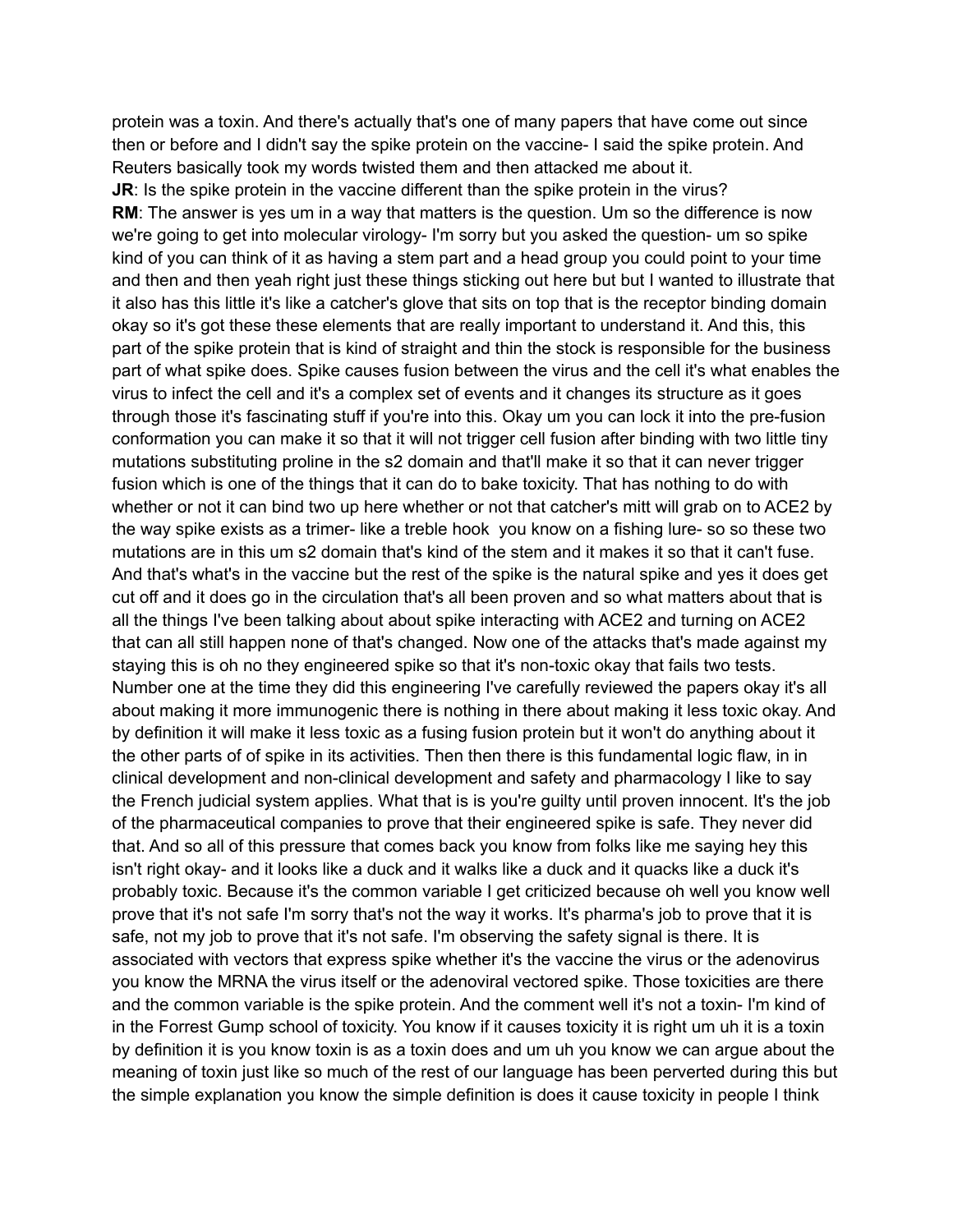the answer is pretty clear now it does. The question that we're all arguing about is how often and how bad.

**JR:** This is the question so why do so many people take the vaccine and have no adverse effect at all?

**RM:** Great question and that is a normal situation in any drug. We talk about bell curves- there's a response curve. Humans are genetically complex and they're phenotypically complex. I am not a jiu jitsu champion. I am not the same body mass index as I was when I was 25. It seems that um the common factor across many people that get both the vaccine adverse events and the disease- and by the way there's a great paper out that tried to dissect long COVID and differentiate it from post-vaccination syndrome which is what we're talking about- and they did statistical analysis large cohort of patients basically they're indistinguishable long COVID and post-vaccination syndrome in terms of the spectrum of the syndrome their incidence that kind of stuff they're indistinguishable. They're the same thing. So why? One of the factors that seems to be common is this kind of hyperglycemic index people that are not necessarily diabetic but they may be pre-diabetic or they have problems with carbohydrate metabolism or they're eating too many sugars or whatever the thing is so they've got elevated hemoglobin h1c etc. People that have high glycemic index indices seem to be particularly susceptible to these effects now that is a syndrome associated with an inflammatory state in blood vessels. So you know this what you're asking again and again um because you are who you are is in plain language the big you know picture issues that are sitting out there that haven't been adequately addressed.

**JR:** Not only haven't been adequately addressed but when you do address them you get demonized even if you're just asking questions as far as like what are the numbers? What is the data? Where can I see this data?

**RM:** If you're an academic you get run out. Now we've talked I don't want to avoid you talked about some of the other adverse events and you started talking about um the ones that relate to immune response. And um that is the the tip of the iceberg that most people are familiar with is the common- CDC never talks about it - but it's clearly there in the literature you know in places even new england journal of medicine it's clearly there in the VAERS database is latent virus reactivation and the most obvious one is shingles. I mean if you get shingles- I've had shinglesit hurts you you don't you don't miss it when you get it. But Epstein-Barr virus, other herpes viruses, cytomegalovirus, what are these all in common they're latent DNA viruses. So what latent DNA viruses well we have a bunch of DNA viruses that basically hide inside our body and they are kept suppressed. Matter of fact there's a whole um thread in vaccinology we talk about immunosenescence the aging of the immune system part of that has to do with the Thymus and it's shrinking that's what educates t cells- by the way that's one of the reasons why children basically shrug this disease off- is they haven't had that thymic involution but one of the things that happens is your t cells become increasingly focused on suppressing the DNA viruses that we've all been parasitized by um like cytomegalovirus. And so you can watch over time the the diversity of t cells in person's body who's infected by CMV over time as they get older and older their t cells get more and more and more focused on just trying to keep cmv in the box and not let it out okay. So when we see DNA viruses you know pandora's box is opening and they're

jumping out of there- okay well the thing that keeps pandora's box closed is t cell responses. And then we have you know I hope someday you get a chance to have Ryan Cole on-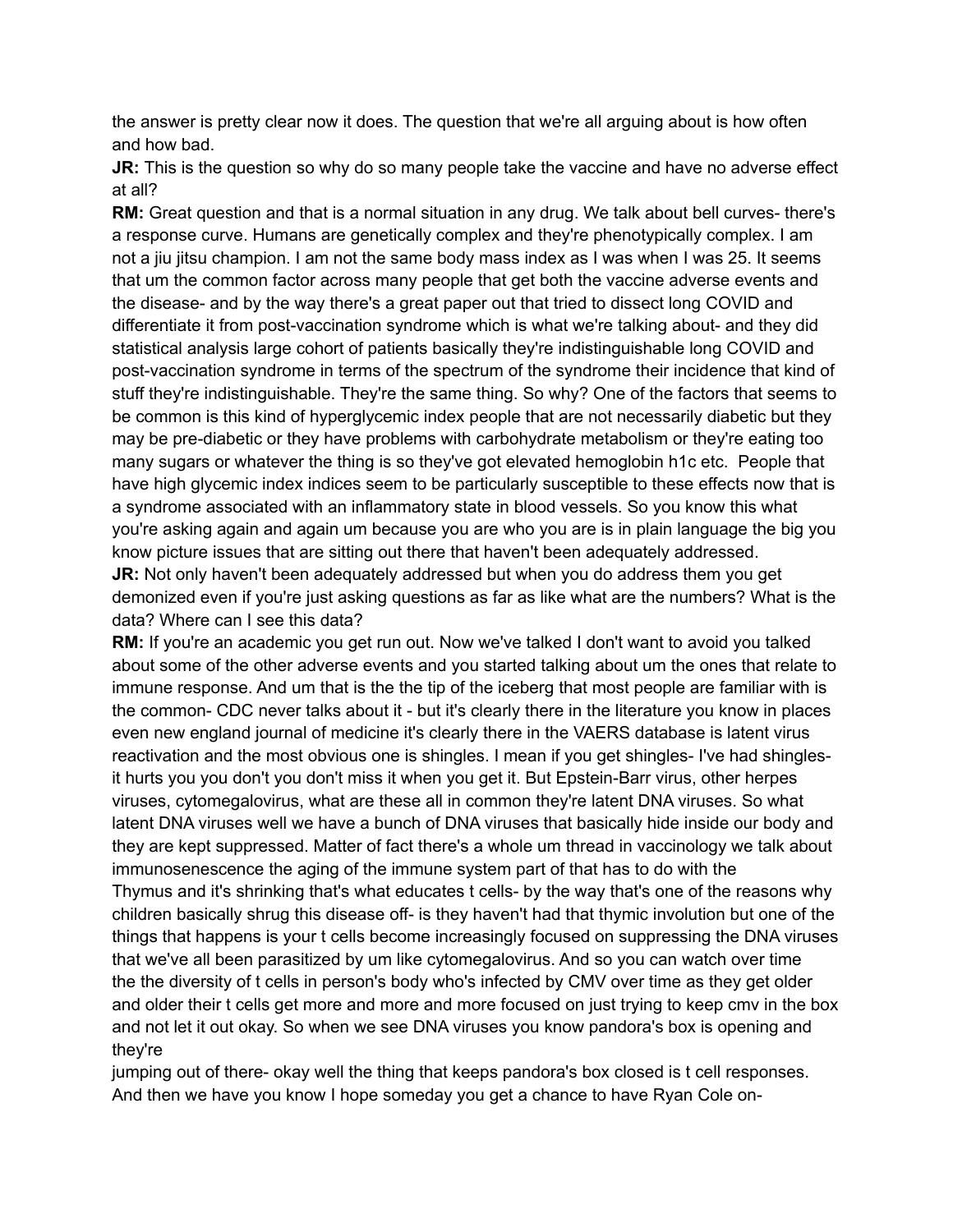pathologist deep understanding of this- um as he points out he's seeing referrals from oncologists of cancers that are unusual. They're occurring early they're behaving irregularly they're behaving very aggressively. Now right now this is still anecdotal I don't want to get the audience all wound up we're all going to die of cancer. No. Dr. Malone is not saying we're all going to die of cancer. But um this is another of those little uhohs because the thing that keeps cancer suppressed is t cells. Then we have the laboratory data that um we're seeing abnormalities in the key signaling molecules that t that t cells use to talk to each other toll-like receptors that are associated in particularly with the MRNA vaccines so something is happening okay that is causing release of t cell suppression, reactivation of latent DNA viruses, maybe some signals relating to oncology, um some changes in t cell signaling behavior. And then there's this this increasing awareness that there's some window of time not sure how long after vaccination when you're actually more susceptible to infection. And this may have something to do so not only is the vaccine efficacy waning but the multiple jab strategy is actually creating more and more windows where people have this period of t-cell suppression. So there's a whole lot in this box of immunology and what are the jabs doing to our immune system and how long does it last that is let's say gently a little worrisome to some of us that have a background in these things.

**JR:** This T cell suppression are there any studies on the amount of time that it takes before your system rebalances itself post jab and is it a cumulative like if you're dealing with three shots or four shots?

**RM:** That's this is this is the I'm sorry this is the obscenity for me of this whole well we're going to give four shots uh because we don't really know but we know we need to do something. I like to talk about the metaphor as a father- I don't know if you've had kids I'm a grandfather okay. Um you give a three-year-old a hammer and everything becomes a nail. Okay that's that's kind of a simple way of saying people that aren't well trained given a powerful technology or tool will abuse it and overuse it. In this case there's multiple reasons not to do the multiple jabs. The simplest one for everybody to understand is when your son develops seasonal allergies to ragweed pollen or whatever and it's so bad that he can't go to school his eyes are running he can't play in sports whatever you're like oh we got to do something about this I'm going to take him to a rheumatologist an allergist and see what they can do. Well they do a bunch of tests and they say oh your son is allergic to ragweed pollen or whatever the thing is okay. What do they do well they give him shots- what are those shots? They're high doses of antigen that are administered repeatedly to your child and what it does is induces something that as immunologists we call high zone tolerance. High zone tolerance basically amounts to an ability by giving multiple injections at high levels of antigen to shut down t cells against in an antigen specific fashion so there's that. The other thing with the multiple jabs is that these are multiple jabs that are mismatched. Okay they don't fit.

**JR:** Can I pause for a second before you continue so you're saying that by if like if someone is allergic to things and they go to an allergist and they start getting shots- those shots shut down t-cell response?

**RM:** Correct.

**JR:** So those shots by doing so and shutting down t-cell response the idea is that it kicks your immune system in and it's supposed to fight off these things? **RM:** No.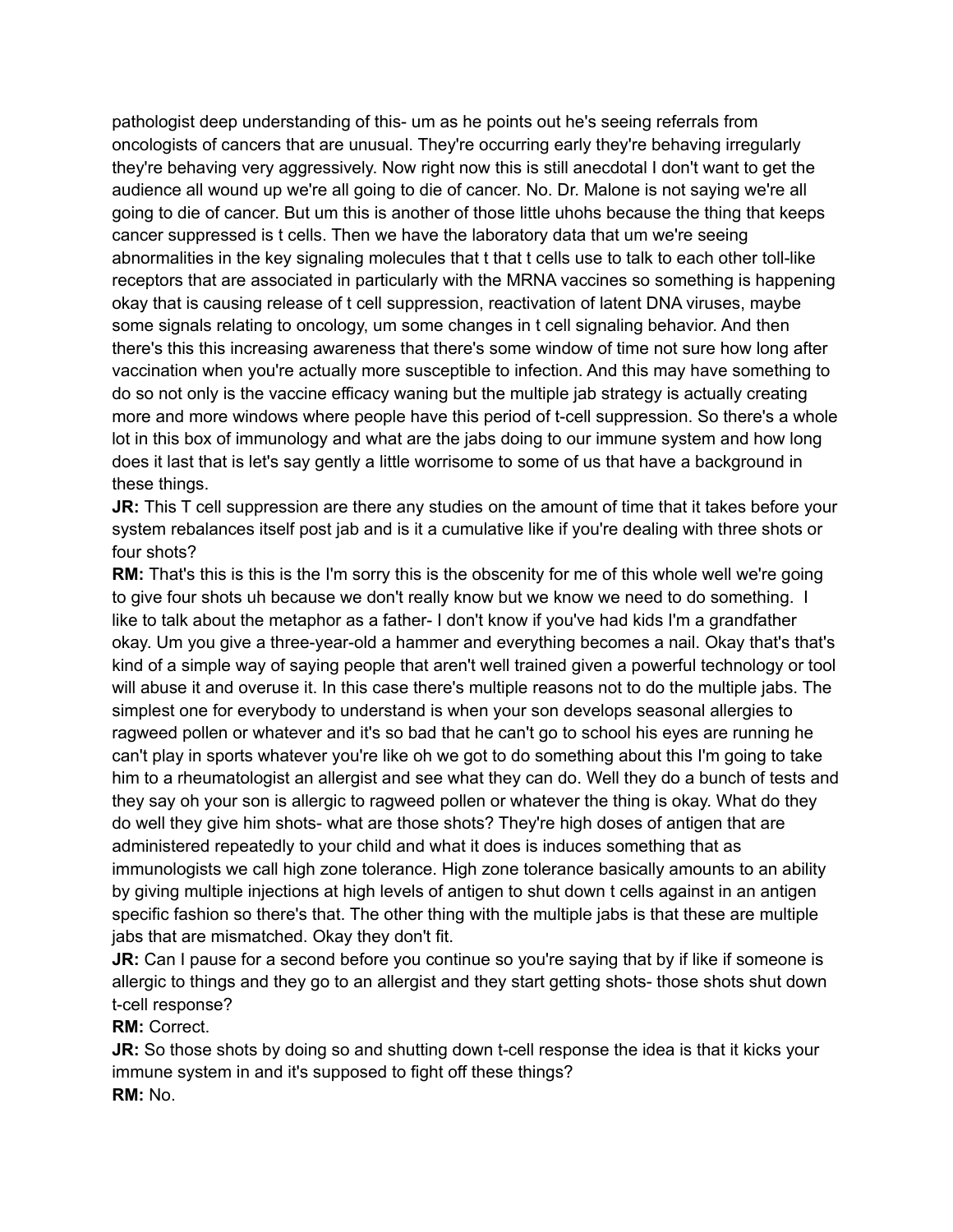**JR:** Does it make you more vulnerable to other diseases?

**RM:** Because they're using that antigen okay the ragweed pollen right- it's causing deletion or down regulation of the t memory population responsible for responding to ragweed pollen. So what it's doing is selectively shutting down the t response against that antigen.

**JR:** But what about everything else?

**RM:** No- I won't say it won't affect it but it the effect on the overall immune response is negligible in that this is done clinically routinely. So there's there's those two things there's this short term issue we don't know how long it lasts. There's the um high zone tolerance issue, and then there is with the multiple jabs that are mismatched for the current circulating virus. That's akin to repeatedly taking a flu vaccine from two seasons ago and hoping it's going to protect against this flu.

**JR:** Well that's one of the more confusing things about this push for people to get boosted now with Omicron because they keep saying with Omicron we need to get but that's a vaccine escape variant isn't it?

**RM:** Yeah um among other things. Do you want to open that can of Omicron?

**JR:** Well I want us what we know so far is uh at least Peter Mccullough said this and I believe several other people have said this as well that the immunity that you may have had to the Alpha variant or the Delta variant it does not seem to work very well against Omicron. **RM:** That's true.

**JR:** Nor does the immunity imparted by vaccines.

**RM:** By the way since we were down this little rabbit hole let me just say one thing: Peter called me he said "Robert make sure you talk to Joe and make it clear that although I spoke clearly and forcefully about one and done when I was on his show that was before Omicron." **JR:** Yeah.

**RM:** And so Peter wanted me to make sure that your audience knew.

**JR:** Yes we've actually talked about that because I have several friends right now that have tested positive for Covid for a second time and that is post that podcast with him. He was pretty sure that if you got Delta you would never get it again but I know people that have had not I honestly I don't know anybody who had Delta which was the last phase I know people had the original version of Covid who have now gotten Omicron.

**RM:** In my case I had the original Wuhan strain and I got infected with Delta and I had disease for about three days and that's after taking the two jabs.

**JR:** And then how far after taking the two jabs was it?

**RM:** About four months.

**JR:** Four months?

**RM:** Yeah four or five months.

**JR:** So that's still inside the window of efficacy?

**RM:** Uh that window of efficacy seems to keep shrinking- that's another thing.

**JR:** Oh that is another thing. When you were vaccinated post your infection how long after your infection were you vaccinated?

**RM:** Nine months.

**JR:** But you still had a horrible reaction to it?

**RM:** Totally.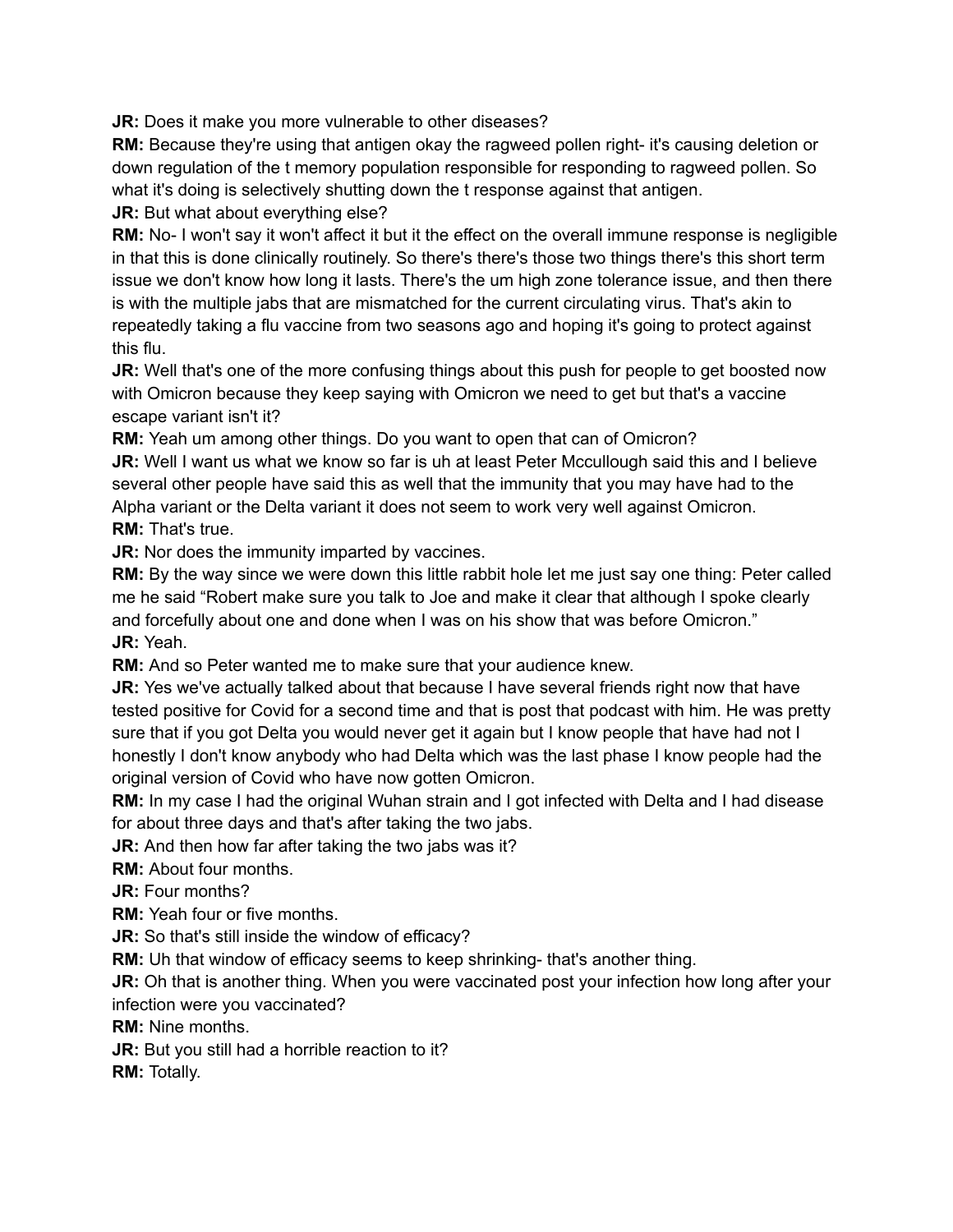**JR:** And then even that- this is pure speculation. The waning efficacy of the vaccine- does that have an effect on your natural immunity that you have?

**RM:** So you're now opening up the big can of whoop ass.

**JR:** Is that the ADE?

**RM:** ADE- so that's a whole other rabbit hole and I like to call it vaccine-enhanced infection or disease because ADE is just one subset of that. But there are signs in some data and we were we were talking about this just before the broadcast from Denmark among other places of negative efficacy against Omicron as a function of the number of vaccinations up to three. So um negative efficacy- positive efficacy means it protects you- negative efficacy means your probability of being infected is higher if you've taken the vaccine and it's compared to unvaccinated it seems to be somewhat higher um if you've had one jab. Even worse even more likely to get infected if you've had two jabs, even more likely to get infected if you had three jabs now don't jump straight to ADE because the problem just to illustrate this confounding variable problem which is what all the statisticians argue about endlessly. Um is that there's all kinds of things that can complicate this interpretation. I'm going to give you the simple one if somebody feels that they're fully vaxxed and they're living you know their young person in Denmark or whatever in Europe okay they're more likely to go engage in risky behaviors, such as maybe they're gonna go out clubbing whereas before they may have said no I'm not gonna go out clubbing you crazy. Now they feel like they're Superman they've got a shield right and so they engage in more risky behaviors and so there's an example of a confounding variable one of many. So I want to caution that I'm not saying that this shows that we're having vaccine-enhanced infection I'm saying that this is a risk which the FDA knew about explicitly identified, told the vaccine manufacturers they should set up studies to detect whether or not it's happening. But didn't force them to do it. This is another one of the huge FDA fails here they had the right and responsibility to ensure that we had good data about this and they took a pass. They said vaccine manufacture we think you should do this but you know it's optional and so they never did it. No surprise. That's like first rule of clinical development when you're in big pharma you never ask a question that you don't want to know the answer to. Unless you're absolutely forced to do it. That's why the FDA is supposed to do its job but in this case with enhanced disease a known risk of all prior coronavirus vaccine development efforts including veterinary um chronic complication with those efforts the reason why I focused on drug repurposing instead of vaccine development at the start of the outbreak when I got the call from Michael Callahan I said hmm past history ADE this is going to take a long time we're going to need drugs best way we can get drugs is drug repurposing. Yay, and then I got my team to focus on that. That's why we did that. Um so FDA's known that this is a risk all the vaccinologists know it's a risk it's in the literature we've all been kind of watching carefully I have is this risk going to manifest.

**JR:** Can I pause you for a second? When you're saying statistically it seems that one jab makes you more likely to get Omicron than unvaccinated. Two jabs even more so. Three jobs more sowhere is this data coming from?

**RM:** It's a series of analyses there's a a really active group of biostatisticians worldwide and are you now that are picking apart the primary data that's coming out. There was a paper that was published from the Netherlands as I recall that had or or it was a publication from official publication by the government that had the primary data and then this primary data has been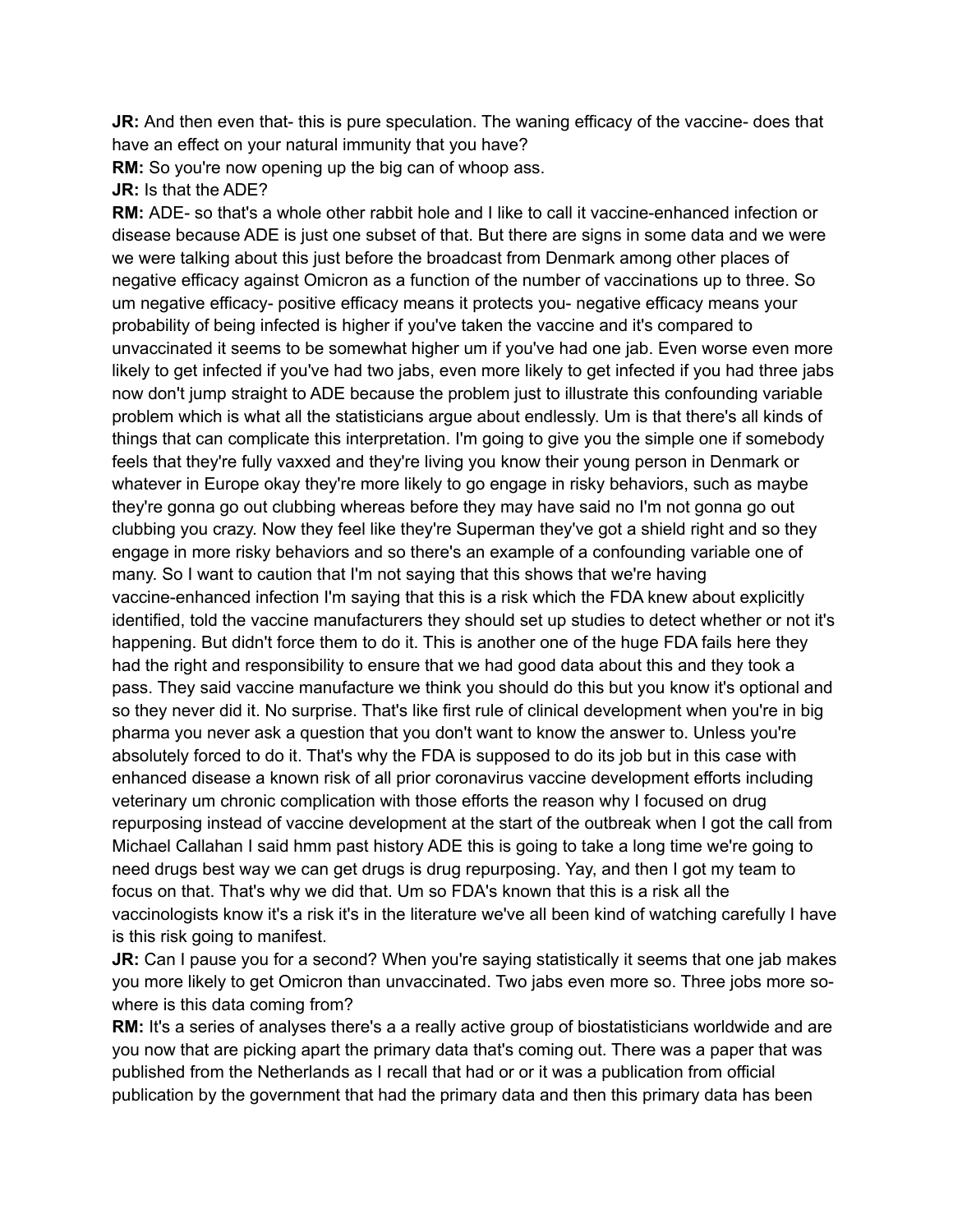analyzed re-analyzed discussed on Sub-stack blah blah blah torn apart and re-built. Now we put out a Sub-stack statement that summarizes some of this that you can easily find from us but it's an ongoing debate but the the effect size is now now what the statisticians are arguing about is well whether or not they had the right number for the denominator of total cases. This gets back to my point that the databases are all contaminated because the incidence of the virus in the population is a function of testing. Um, in other words you don't look for it you don't see it then you assume you're not having it right and in the Netherlands they have one of the best testing systems so they have rigorously testing everybody for whether or not they're getting the virus. And so those numbers are a little you know sketchy and that's what everybody's arguing about is is should we be looking at only the 12 and above cohort you know it's all this is. But the effect size is so large that it's we can we can argue about these confounding variables until the cows come home but it's a big effect. Um it's going to be hard to account for otherwise it is not in peer-reviewed publications. This kind of stuff is wicked hard to publish these days and it takes months.

**JR:** So would the assumption be that there's something that's happening to people that are vaccinated where it makes them more susceptible to this particular strain of Covid because this particular strain of Covid, this Omicron, is a vaccine escape variant meaning that it's sort of tried to find its way around the protection of the vaccine and selected for that?

**RM:** So now you're trying to um impose- what you're doing is generating a hypothesis- which is good and one of many possible hypotheses and so in a world a proper world where we are allowed to debate these things and do these kinds of studies and examine these kinds of variables without being right in social media um we would have a very active discussion about this hypothesis and many others now that's my my way of not answering your question. **JR:** I understand well is there a mechanism that would point to one of two things whether it is a decrease in an immune response of a person who's been vaccinated or some opportunity… **RM:** So let me throw out so you just hit let me go down the rabbit hole of that first comment you made okay. So what we're doing is with with administering a mismatched vaccine is we're driving the effector and memory cells, b and t, towards a population that is focused on a virus that no longer exists. So it's not in in immune response you don't get everything um and with what I think you know you didn't ask me the question but I'm going to answer it anyhow what is your hypothesis for the poor durability of the vaccines. My answer is it looks to me like original anagenic sin. Well that's kind of a cool terminology what that means- let's unpack original anagenic sin. I think what could be happening with these data as you're just following your hypothesis you just shared consistent with that is that we're driving the immune response towards responding to an antigen receptor binding domain a spike that no longer exists with Omicron. Um now it it has become clear it was initially denied but it's become clear that all of us have a background immune response against Beta coronaviruses these are naturally circulating cold coronaviruses that have significant immunologic crossreactivity with SARS-CoV-2. And the problem with that in original anagenic sin is that those existing memory cells will dominate the immune response when you get infected and when you get vaccinated. Let me unpack that in a way that kind of makes sense for the common person. We all know that in war the homily is we're always best prepared for the last war. Okay in your life your the sum of your prior life experiences biases how you respond to- I mean in in your martial arts you must know this right deeply um- what you've experienced in the past in prior fights is gonna um bias how you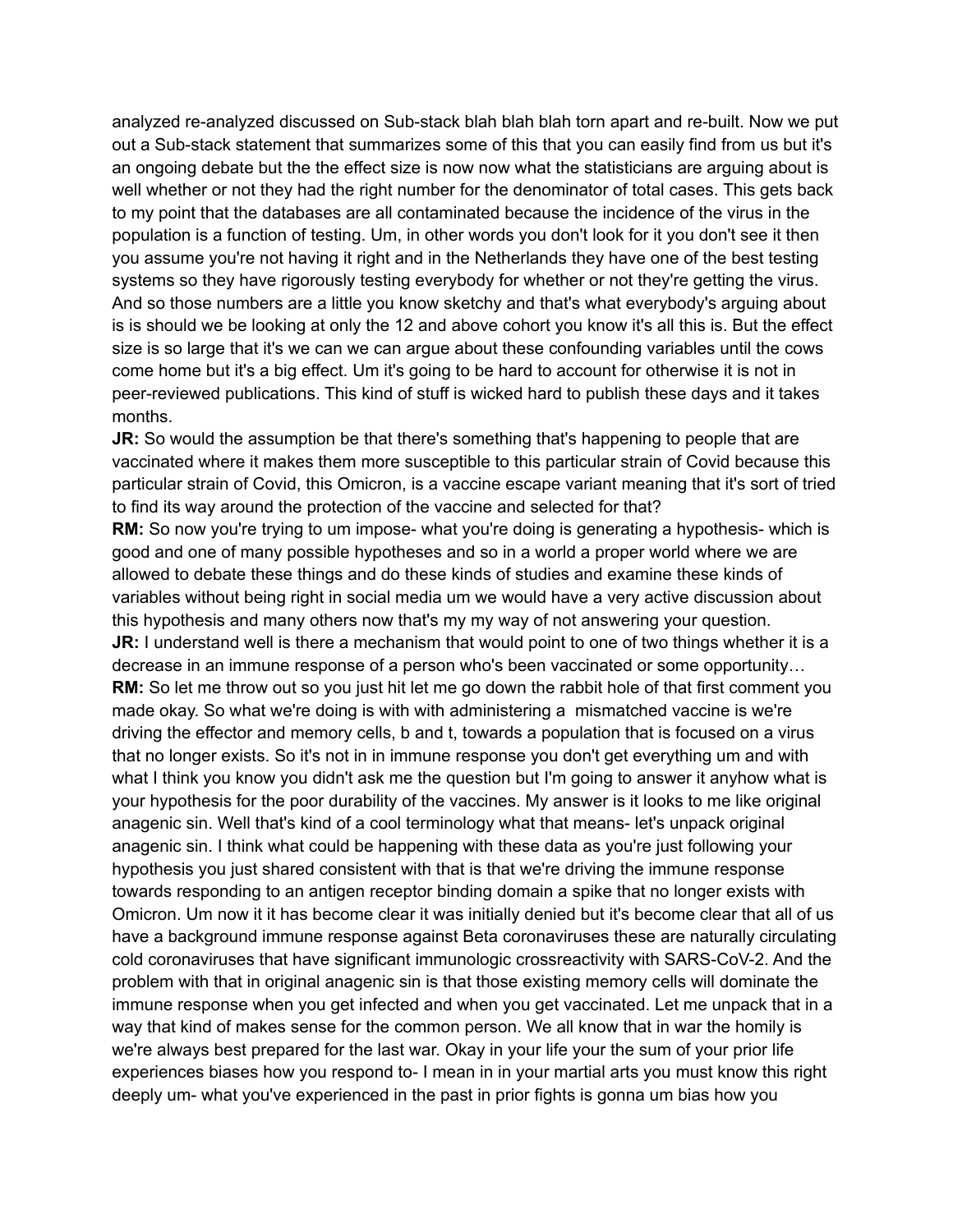respond to a new opponent okay. Same happens with your immune system. Does that make sense?

**JR:** Yes.

**RM:** Okay super. You now understand original antigenic sin. Okay because the prior exposure of your immune system to an antigen that is closely related to a new antigen. You know if you are are having martial art um competition with us a person of a certain ethnic background or physical um characteristics or whatever and they have certain strategies that they use, the next time you encounter somebody that looks like that and seems to move like that you're going to say oh they're going to use the same kind of strategies. Your immune system acts the same way with viruses. And it could be that they've they've got a whole different toolkit and you're busy fighting this war and they come in and boom you're dead. Right um same kind of thing. Okay so we've got a new pathogen but it's got a series of of overlaps with the old ones that we've seen before and our immune system is biased to respond as if it's the old one. Now to make matters worse we're taking the spike protein only one of the proteins the dominant immunologically dominant protein and we're jabbing everybody multiple times, and driving memory cells and effector cells that are to a virus that is not the one we're encountering. So it could very well be that as you're taking more jabs you're further skewing your immune response in a way that's dysfunctional for infection to Omicron compared to somebody that is immunologically naive they only have- presumably- they've either recovered from an earlier because we got to remember the baseline group the non-vaccinated group is actually complicated because it's got those that haven't had the virus before but they've had Beta coronaviruses and those that have had prior infection and are naturally immune. So you can appreciate that looking at these things kind of get squirrely there's a lot of moving parts. But when you see a signal this strong it's saying something's going on you ought to pay attention to it in my opinion.

**JR:** What is the difference between the spike protein that's generated from the injection of the vaccine versus all of the variables that your body encounters when it's been infected by Covid? **RM:** That is another brilliant question I'm not saying this to butter you up and thank you for asking.That's a it was a very broad question and um this is a peel the onions onion layers um situation I mean you said what are the differences so let's start at a high level. When you get infected or I get infected it's typically nasal or oral pharynx. It's coming in through the mucosal membranes of your head okay and by the way that's one of the other things that's kind of cool about Omicron in a good way, is that the prior strains infect mostly deep lung and there's really fascinating data from Hong Kong suggesting that Omicron is infecting upper airway more. That is a characteristic of less pathogenic influenza viruses and hopefully what we know about Omicron is even though it's more infectious and replicates the higher levels it's less pathogenic. It's a paradox well that could explain it okay so there may be some good news in Omicron. But getting back to your question when you take the jab you get a I don't know how say a spike of spike, you get a bolus a peak fairly rapidly of this viral protein and it's in your body, and it's circulating in your blood. We know that. There's a Harvard study, Brigham and Women's nurses, spike protein circulation after vaccination.

**JR:** Can I pause you one one second? When you test for Covid you go in through the nose. If someone is getting Omicron are they less likely to test positive because you're swabbing their nose?

**RM:** More. All of these are initially coming in here.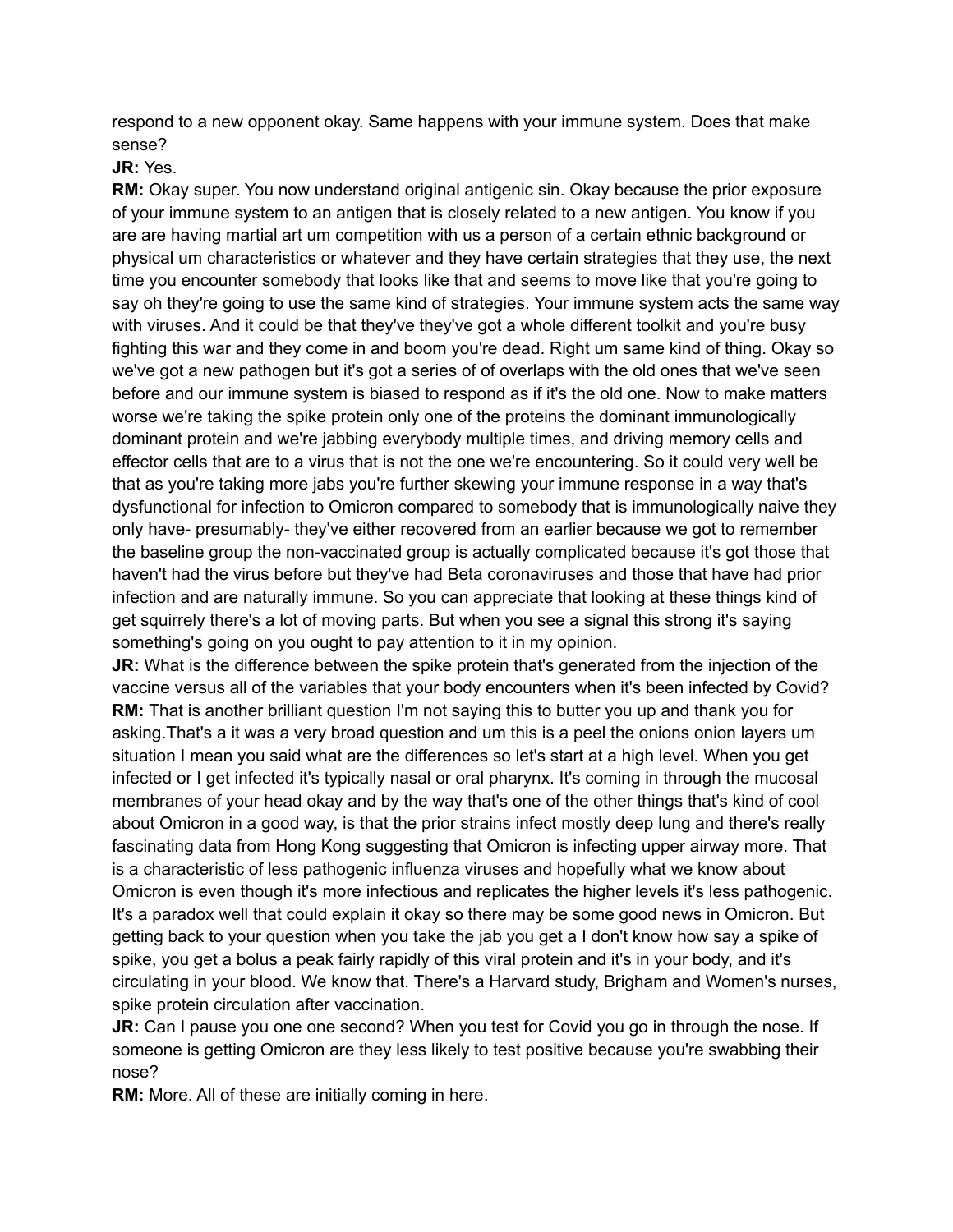**JR:** So it still would exist in the nose even though it's affecting the back of the throat. **RM:** It seems to be well it's it's clearly producing equal or higher levels. Delta was significantly higher in the nose by PCR with all of the caveats about the problems with that cycle number, and um Omicron seems to be even higher significantly higher. Okay so hits your nose and then it goes down okay.

**JR:** Okay and it's affecting the throat for some reason. A lot of the people that I know that got Omicron had a throat ache a throat a soreness of the throat before.

**RM:** That is paradoxically really good news by the way- it's called primary data anecdotal primary data- but it beats modeling data from the CDC which is what the New York Times has been reporting that we're all have by this point we're all supposed to have 70 or 80 percent of all the virus in the United States is supposed to be Omicron that is based on what is now known to be erroneous modeling and all of us that were inside when we saw this come out we knew the group in the UK that did the modeling and we were like oh these guys have over promised they have basically put out scare modeling all the way through this outbreak and we should take this with a grain of salt and now the press is all backpedaling and the CDC is backpedaling saying oh I think we got it wrong um and there's still a lot of Delta in the population. But you know your buddies if it's circulating here in in Austin and you're hearing people that are having more of the sore throat and runny nose and less of the my chest is burning, and I've lost taste and smell just to kind of open that up a little with H1N1 influenza just to take one example we have high pathogenicity and low pathogenicity versions of H1N1 what that means is some of them will kill you and some of them won't. Um more or less. The difference seems to be the virus the receptor the nuances of the receptor that the virus is hitting and using to initially infect cells and the the low pathogenicity H1N1s infect the upper airway and the high pathogenicity H1N1 is infected deep lung. The prior SARS-CoV-1 have been hit in deep lung so this report that you're giving me from your buddies that you think is probably Omicron is consistent with the Hong Kong data and it all fits into a box and we know from South Africa for sure that Omicron and where you know the WHO made the statement there are no known deaths associated with Omicron in the world now there may be a couple somewhere.

**JR:** I thought it was just the United States I didn't know they were saying for the world yeah because there was a we we just read something that said there were several that were associated.

**RM:** Now there's there's as I said over time there will be deaths associated remember we talked about the difference between causal and association.

**JR:** Yeah okay and also the fact that 95 of the people who have died from COVID had an average of four comorbidities.

**RM:** You're on it, and and now it's been documented at least two cases when they were reported deaths from Omicron and people actually went back they got picked up in the legacy media and circulated as oh my God it's going to kill us again more fear porn then people went again like they did with the ivermectin story remember about the hospital it was all full of ivermectin toxicity and then someone bothered to call the hospital- same story sorry nope those weren't Omicron deaths. Just something that got reported and amplified in the legacy media. So regardless the mortality of Omicron is remarkably low I think we can all agree on that. **JR:** It's essentially like a cold.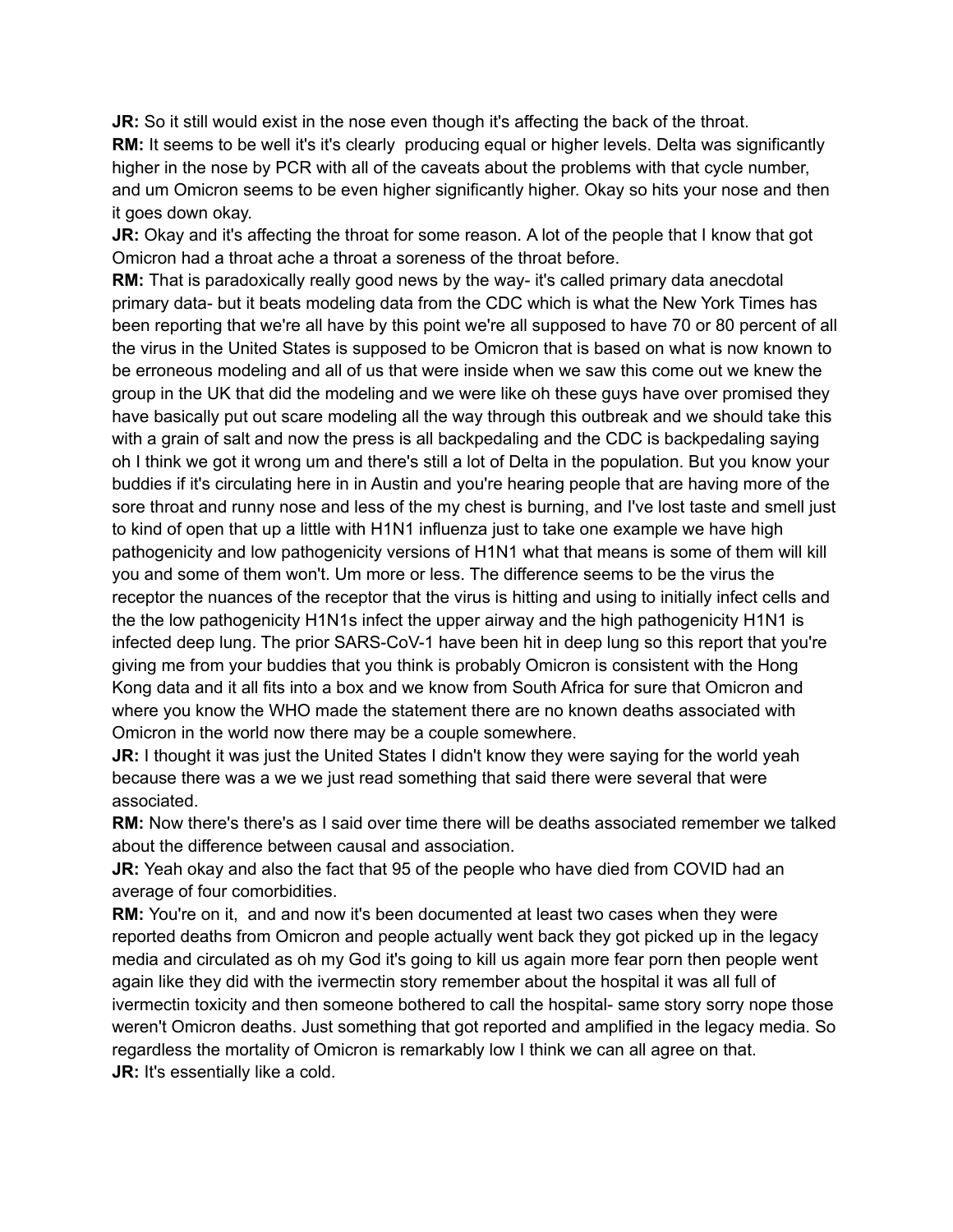**RM:** That's the list of symptoms from Omicron published in Nature I think recently are pretty much 100 percent overlap with common cold.

**JR:** And there are coronaviruses that are common colds?

**RM:** That's the Beta coronaviruses that I was talking about when I was talking about original antigenic sin.

**JR:** So if you test positive for the common cold do you test positive for a coronavirus like if you take a Covid test…

**RM:** The common cold is a generally

**JR:** That's not common?

**RM:** Um no it's it's a it's a grab bag of stuff right okay it's rhinoviruses it's coronaviruses it's influenza you know it's a lot of things um there's a lot of respiratory viruses that are floating around. But getting back on on track with Omicron it is absolutely looking like Omicron is a mild variant. It is absolutely um able to escape uh prior vaccination the control of prior vaccination typically with mismatched vaccine. Um it seems to be also able to infect a subset of people that are naturally immune probably less than the subset that get infected with um vaccination. But and this is a kind of a key message to your audience- the reproductive coefficient that's more fancy language- um the reproductive coefficient but many of your audience is going to know that that's the R naught. The R naught of the original Wuhan strain was about two to three that means that if I'm infected on average without any other interventions i'll infect two to three other people okay, and for Delta the R naught was more in the range of five to six. If I'm infected no vaccination no social distancing no masking blah blah blah the average rate of transmission would be I would infect five or six people. In the case of Omicron the R naught the base reproduction coefficient is the range of seven to ten, okay that is wicked high. That is measles territory. What that means I'm going to translate that into simple language- we are all going to get infected. Whether you use masks or not use social distancing or not unless you're going to go live on your trail and not talk to anybody when you pass them you're going to get infected. So this gets to the key point you know find a doc that'll administer early treatments um and you know what they are and you just had the expert on Peter McCollough.

**JR:** It's incredibly difficult to get the stuff now that's what's incredible.

**RM:** And then as if that isn't bad enough we've got the Federal government monkeying around with availability of the um monoclonal antibodies.

**JR:** That was the next thing I was going to ask you about why would they do that when what is the percentage of Delta versus Omicron out there and how do we know?

**RM:** So here that's I just alluded to that a minute ago and this is another fascinating story and it's kind of being covered up it's starting to be covered by the press but they're not going back to the cause. Okay remember I said that there was a group in the UK Imperial College didn't give the specifics before there's a group in the UK that does modeling and they came out with some modeling projections that basically the entire UK hospital system was going to be inundated with uh um Omicron shortly basically Christmas time. And a lot of us looked at that and went yeah those are the same guys that have predicted that we're going to have you know millions and millions and millions of dead and and they're going to be bodies stacked up and you know coolers in the UK. Um and uh it sure looks like they may have overshot again. The CDC seems to have taken those modeling projections and those models and they put out you remember in mid-December right before Christmas, Merry Christmas, oh you're all going to get infected by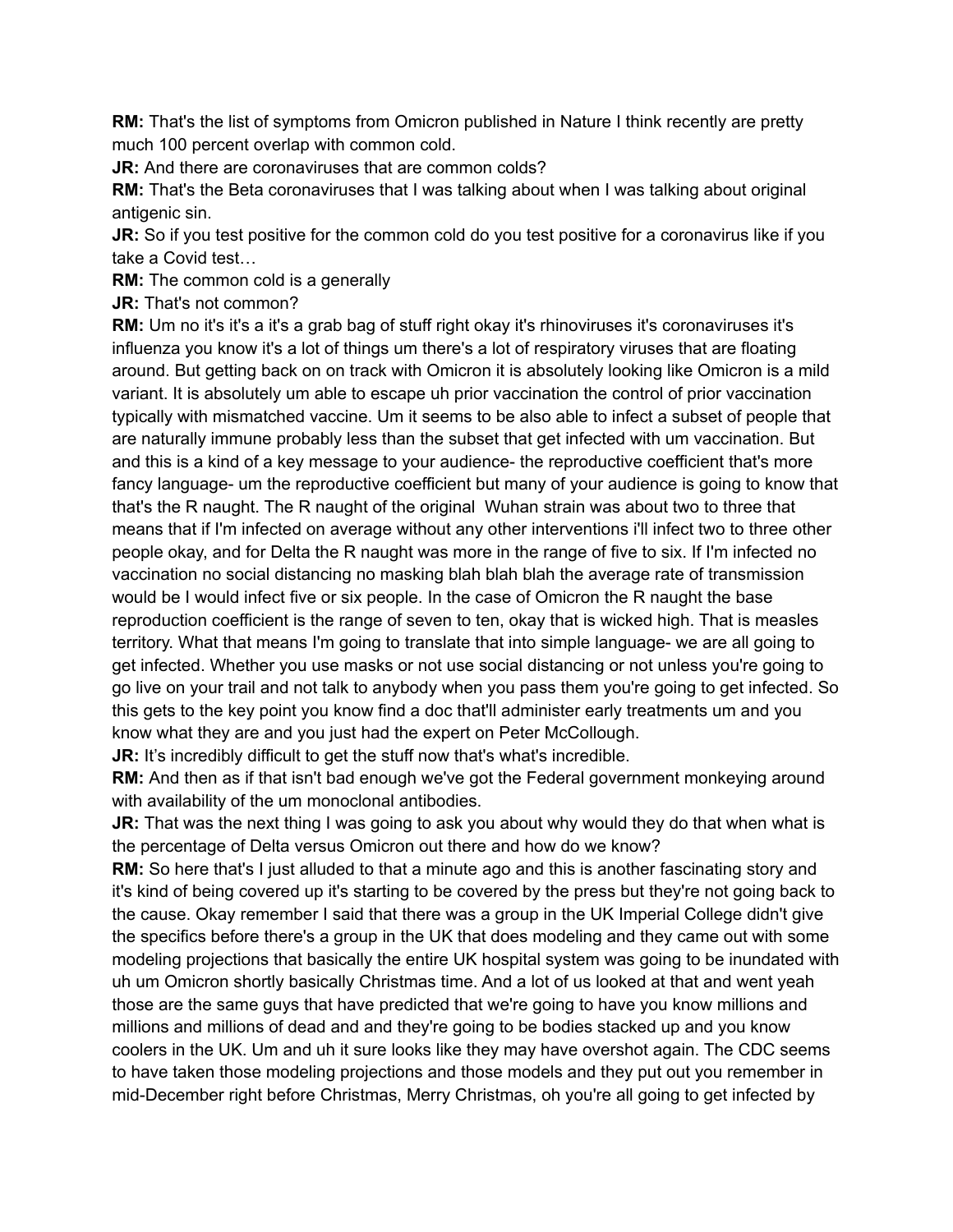Covid and and it's going to sweep through and we're going to have 80 percent of Covid by this time of this month.

**JR:** Well how about that ridiculous press release from the White House that said we're the winter of the unvaccinated death you're gonna experience a winter of death and overwhelming hospitalizations.

**RM:** All I can say is that the political genius behind that should be taken out in the behind in the woodshed and given a good whooping um because that was just horrible political messaging. **JR:** Horrible and in the terms in terms of Omicron so inaccurate.

**RM:** Yeah um but it doesn't matter and that's that's that's the core thing of of this chronic angst of of what the heck is going on this doesn't make any sense at all um, you know I don't want to get too off your topic, but um our government is out of control on this and they are lawless. They completely disregard bioethics. They completely disregard the Federal common rule. They have broken all the rules that I know of that I've been trained on for years and years and years. These mandates of an experimental vaccine are explicitly illegal. They are explicitly inconsistent with the Nuremberg Code. They're explicitly inconsistent with the Belmont Report. They are flat out illegal and they don't care. And the only thing standing between us and it's too late for many of our colleagues including my you know the unfortunate colleagues in the DoD um hopefully we're going to be able to stop them before they take our kids.

**JR:** What's wrong with the DoD?

**RM:** The mandated vaccines for everyone in the DoD. So uh you know what's going on in the White House is a whole another hour's talk.

**JR:** Yeah I'm sure it is. Back to Omicron and Delta, how do we know? When I was tested and I came out positive for COVID I have no idea what I got I assume it was Delta because that's what Ii'd heard was going around, but when they release these numbers where are they getting that data from?

**RM:** So in terms of this specific one I'm sorry I got off track, so I was talking about Imperial College modeling then the CDC seemed to picked up on that yeah and the last data they had it's actually um Peter that sent me the data we did a podcast about it um so he sent me the the modeling data and and he sent me um the documentation that the modeling data that the CDC was putting out in the New York Times and the press and all amplified you know when we all said oh we're going to have 70 or 80 percent uh Omicron in the population by this time of this year, um the only actual data they had was up to about December 4th as I recall, and it showed only a tiny fraction of omicron in the population but then they applied their mathematical models that they apparently got from Imperial College and they said oh the curve is going to look like this and therefore that's where we're going to be at this point in time and therefore we're going to have 70 percent infection and the press all picked it up and they just assumed that that was based on real data, not modeled data okay. What I'm hearing from docs in the field again and again and you know I had a bunch of people call me before I came on your show everybody was like Robert say this to Joe, but uh you know you're so important that everybody wants to get their angle in. But what I'm hearing in the field is that Delta is still dominant and these are hospitalists and people treating disease and so they're seeing a skewed population but it's important to remember that when the CDC says those kinds of numbers they're talking about incidents that is that is the moment you know how many have actually been infected at that slice of time. But what you see in the hospitals and this is something that press misses all the time so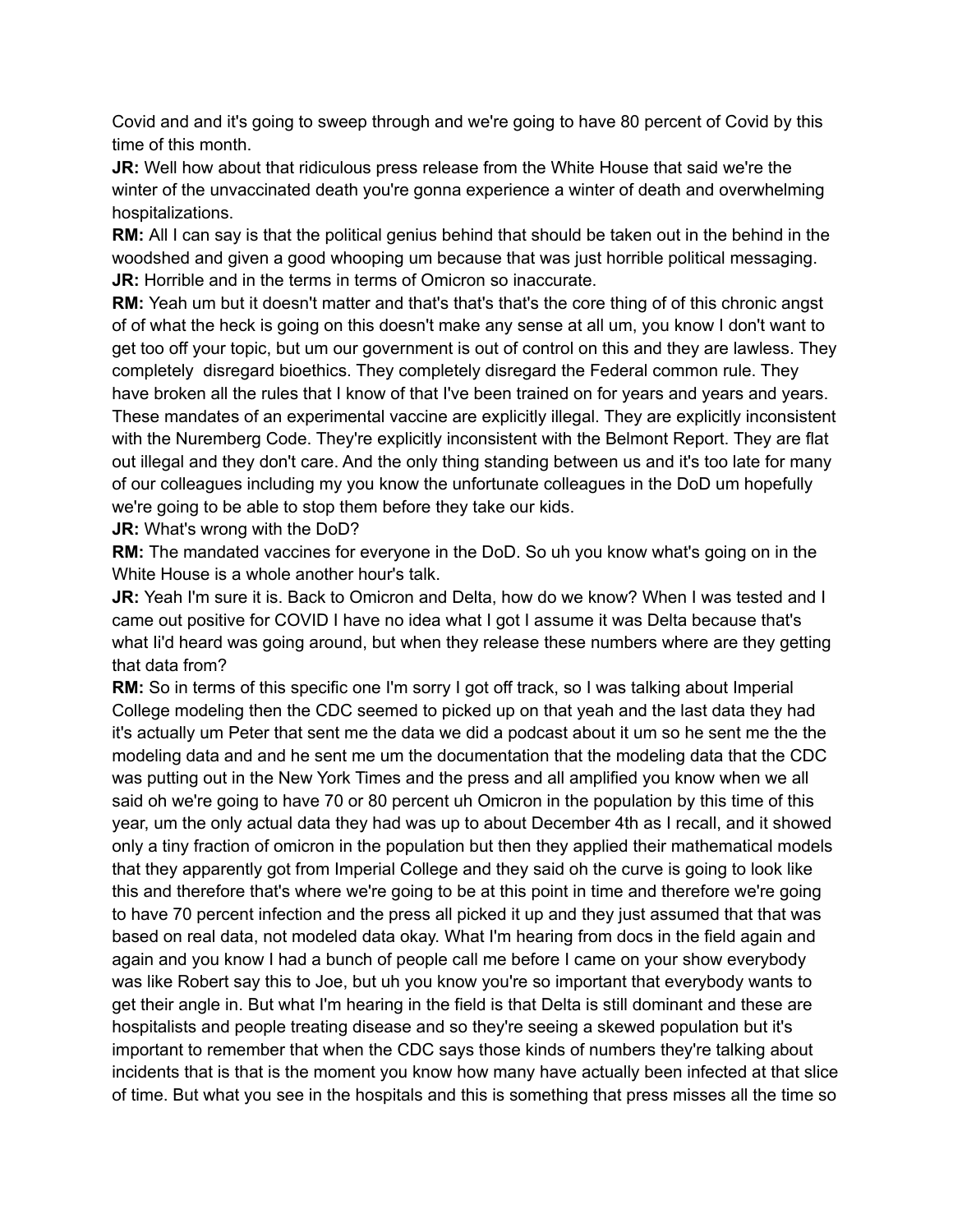you're hearing all this fear porn about how the hospitals have filled up in New York City and blah blah blah blah okay. Um Omicron causes a short-term limited illness. Delta is wicked bad and it puts you in the hospital. When it puts you in the hospital you can be there for a month to two months okay. What you're seeing in hospitalized cases right now appears to be dominantly Delta because the CDC overestimated the fraction of the population that was they

overestimated how aggressively Omicron was going to move into the U.S. population maybe that means are social distancing and masks are working I don't know- but it's not moving in as fast as they had been projecting and the bulk of the disease that the docs that I'm talking to are seeing in hospitals appears to be Delta.

**JR:** Wouldn't that be because the people that are catching Delta are the ones that need to be hospitalized versus the people that are catching Omicron?

**RM:** Precisely- but here's the rub and you I'm looping back now to your antibody point, okay is the geniuses in our public health system said oh no Omicron based on this modeling data is going to be moving into the population it's going to dominate things we need to pull the monoclonals that are Delta specific and only administer only allow people to use the monoclonals that are Omicron specific because it's going to drive further evolution otherwise. I guess that's their logic.

**JR:** But I haven't heard that logic at all. All I've heard is that the monoclonal antibodies are ineffective against Omicron.

**RM:** You're saying the same thing.

**JR:** But I've never seen any data that the monoclonal antibodies

**RM:** There are data.

**JR:** Where is that?

**RM:** It's in peer-reviewed literature now.

**JR:** That it's ineffective against Omicron?

**RM:** I wouldn't say ineffective- less effective based on laboratory neutralization assays. **JR:** So in vitro?

**RM:** Correct. So um you know Joe Lapado um surgeon general in the State of Florida has put out public statements now on I think it's twitter, among other things, um decrying what the Federal government has done of pulling all of the regular monoclonals. What I'm hearing from frontline docs is those those you know older regeneron monoclonals etc. are still very effective in their hospitalized population presumably because it's still predominantly Delta. And yet they're no longer able to get it.

**JR:** So the government has literally stopped the distribution of medicine, effective medicine, for a disease that exists currently. When has that ever happened before?

**RM:** Hydroxychloroquine and ivermectin.

**JR:** Yeah but on this level. Where like hydroxychloroquine and ivermectin were off-label uses. This is something that has emergency use authorization. This is wild.

**RM:** It is. Are they brain dead?

**JR:** Are they trying to just are they encourage vaccination? Is that what all this is a money grab? Okay what is that?

**RM:** So here's another um version I mean there's that when you see this kind of decoupling of a public policy from logic then it causes thinking people like yourself to say what the hell's going on here right um and then we go down the rabbit hole is it this that or the other thing. One of the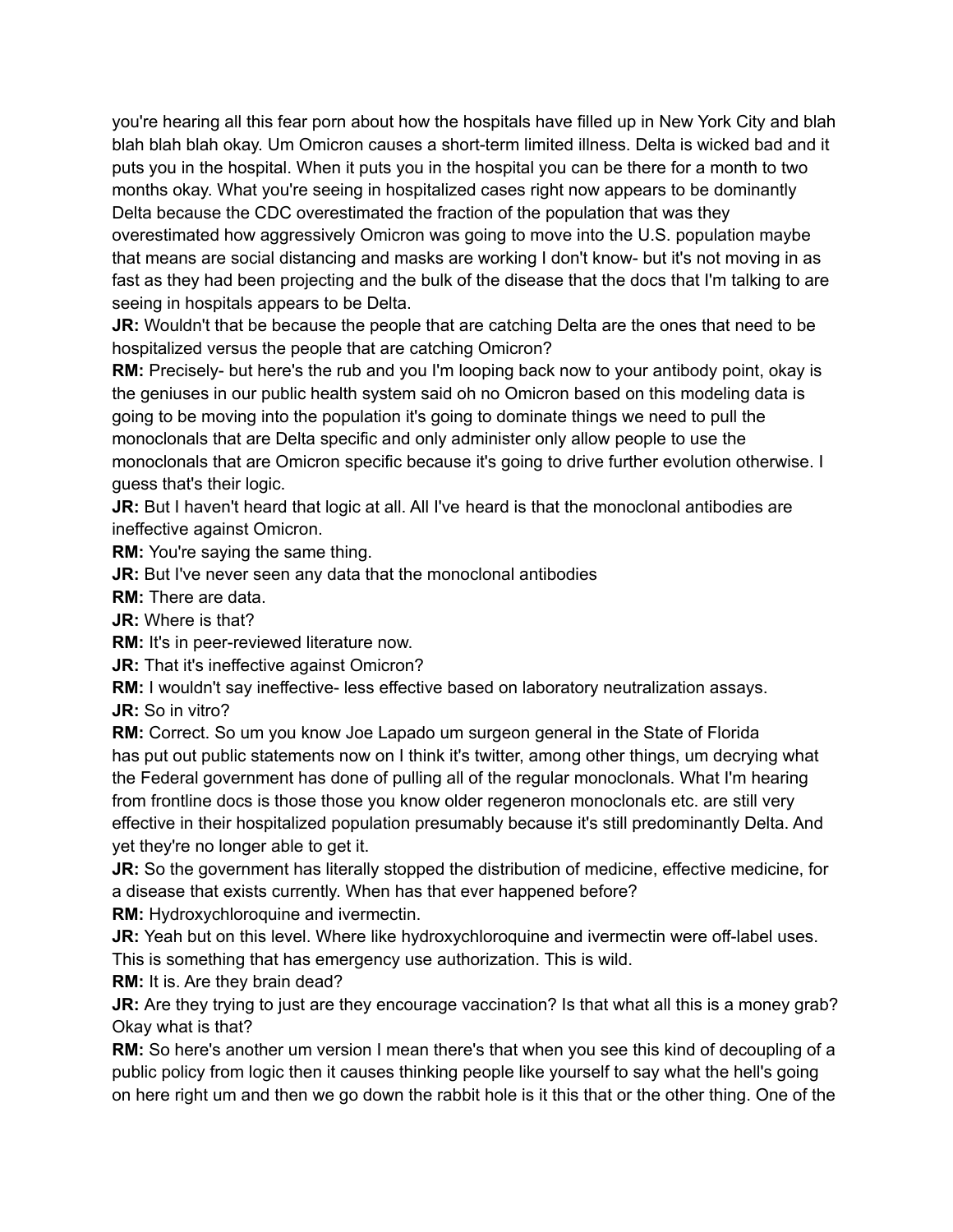things in that spectrum of what's going on is that the emergency use authorizations are predicated on um policy determinations that were in a state of emergency. Those are now two years old. They're expiring. I'm not saying this is what's going on in their head but there is another perverse incentive here to amplify the fear porn and to amplify- if you buy into the hypothesis that for some reason there are incentives for the government to maintain the state of emergency, um that is one explanation given that those declarations are expiring and will have to be re-implemented. Because if they're not then all of this emergency use authorization vanishes like dust.

**JR:** So are you saying, are you implying that perhaps one of the reasons why they're removing monoclonal antibodies is to enhance the amount of people that are sick?

**RM:** I'm saying it is in the spectrum of the range of possible just the same as the withholding of early treatments is inexplicable.

**JR:** And this is inexplicable in that we know that they're very effective. I have personal evidence that they're very effective. They worked great on me. The fact that they're removing this and that you would even consider that the reason why they're doing it is to extend the emergency use authorization is insane that's terrifying.

**RM:** It's hard for me to reconcile the behavior of the government and its public health decisions with the data. And it's like there's two bins is it incompetence or maleficience. Is there some ulterior political motive or are they just dumb stupid?

**JR:** If if there's some political motive if that's written anywhere someone's going to jail I mean if that if that comes out if that somehow another gets leaked Jesus fucking Christ that's scary. **RM:** I wish it was so.

**JR:** I wish it was so too I'm saying that and I might be completely wrong, I may be totally naive. **RM:** But the lab leak. You know the for me- the disclosure of emails that um Cliff Lane, Tony Fauci, and Francis Collins actively conspired to destroy any discussion of the appropriateness of lockdown strategies and in the mainstream press hardly covers it and there are no consequences. The document trail having to do with the gain of function research and the implication of NIH and by the way DTRA in that, having absolutely no consequences for anybody we're in an environment in which truth and consequences are fungible. This is modern media management and warfare. The truth is what those that are managing the Trusted News Initiative say it is.

**JR:** That is wild and uh for me personally it's so confusing that I find myself in a situation where I feel compelled to have people like you on because I don't know where else this is gonna get out.

**RM**: So um thank you on on behalf of, you know in my case, I'm the president of the Iinternational Alliance of Physicians and Scientists we're over 16,000 people from all over the world physicians and scientists and you can find our website at www.globalcovidsummit.org. We are gobsmacked about what's going on and we are shut down, censored, demeaned- fill in the blank all over the world.

**JR:** And over a period of two years the world's completely changed in that regard.

**RM:** And they're taking our licenses and license to practice medicine because we are speaking about these matters and you can label me however you want to label me I don't care I've done what I've done in my career I'm at a stage at 62 years old I've got a farm it's almost paid off, I raise horses, I love my wife you know I've been married a long time, my kids are both married, I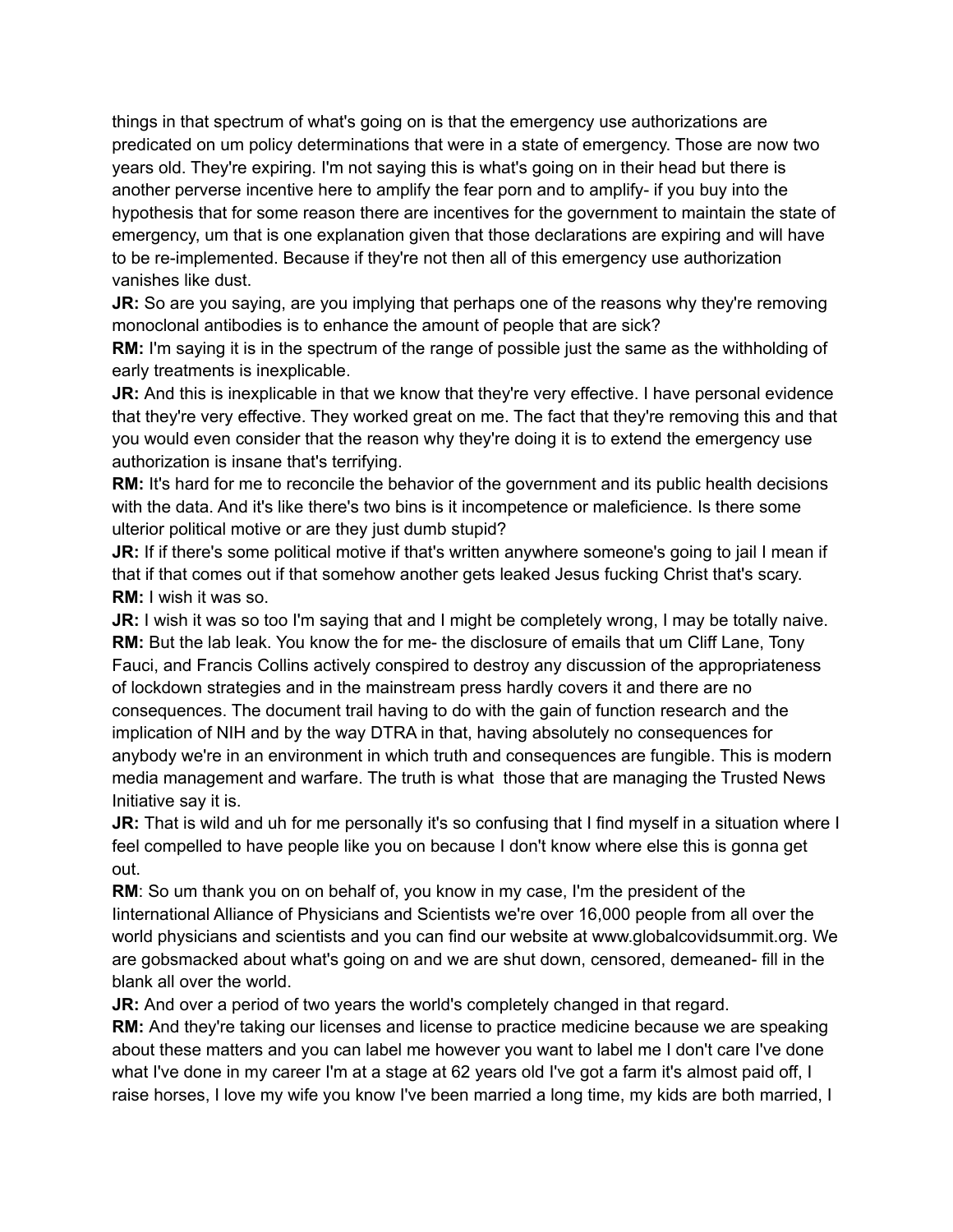got grandkids you know I don't need this. There's this claim I'm doing all this because I seek attention- trust me this is not a fun thing to be doing at this stage. Physicians at FLCCC in senior positions highly, like Peter Mccullough, people at the at the culmination of exceptional careers. Paul Merrick an exceptional physician by any standards- run out of his hospital demeaned destroyed actively attacked trying to take his license. This medicine is being destroyed globally. People are losing faith in the whole system. They're losing faith in the scientific enterprise. They're losing faith in our government. They're losing faith in the vaccine enterprise. I mean what is going to be the long-term consequences of public health when you have a large fraction of the population who wasn't anti-vaxxer, that pejorative, before they're now saying oh my god if this is how these people make decisions I don't want anything to do with it. I certainly don't want to jabbed into my kid.

**JR:** Well that's one of the more disturbing things, the the opposite of that, is one of the more disturbing things about this pandemic is how people have just decided because they're scared and because they want a solution that the pharmaceutical companies have their best interests at heart and that they're not these machines that are designed to make money. And they sell drugs and the drugs are often beneficial but their main goal is to make money and if they can fudge the data if they can move the numbers around if they can delete negative consequences. **RM:** Pfizer is one of the most criminal pharmaceutical organizations in the world based on their past legal history and fines. What do those fines include? Bribing physicians okay it is a cost benefit analysis in the pharmaceutical industry about misbehavior. They are not grounded in the ethical principles that you and I as average people believe in. They don't live in that world. As you appropriately point out they are about profit- return on investment. And furthermore the overlords that own them BlackRock, Vanguard, State Street etc. these large massive funds that are completely decoupled from nation states, have no moral core- they have no moral purpose. Their only purpose is return on investment. And that is the core problem here. That and the fact that we as a society have become grossly fragmented through social media, electronic appliances, the stress of what we've experienced, and this leads into this whole issue of mass formation psychosis that Matthias Desmond at the university of Ghent has promoted. That for many of us when Matthias a you know psychologist and statistician, interesting combination, made public a lot of us as we listened to Matthias we said oh that makes sense, that that was like the brain that what happened when I encountered the Trusted News Initiative I said oh. I don't know if you saw the Brett Weinstein podcast with me and Steve Kirsch where that lit this whole fire all over the world. Brett ends with the with the basically the question if you listen to the long version um of what's how does this happen how do we have this emergent phenomena the how question, right, and you know behind the how question is the why question. Um that the the how question of a third of the population basically being hypnotized and totally wrapped up in whatever Tony Fauci in the mainstream media feeds them whatever CNN tells them is true. Let me illustrate that the other day I was looking through New York Times recent articles about Omicron and pediatrics in preparation for this and for making some slideshows and um and I saw this headline in the New York Times um epidemiologist and a vaccinologist and the title was how you should think about children and Omicron. It was blatantly saying this is how you should think- we're going to tell you how to think okay. People kind of got to get that in their head that's the world we're in right now. Now what Matthias Desmond has has shared with us brilliant insight is another one of those aha now that part makes sense which is that this comes from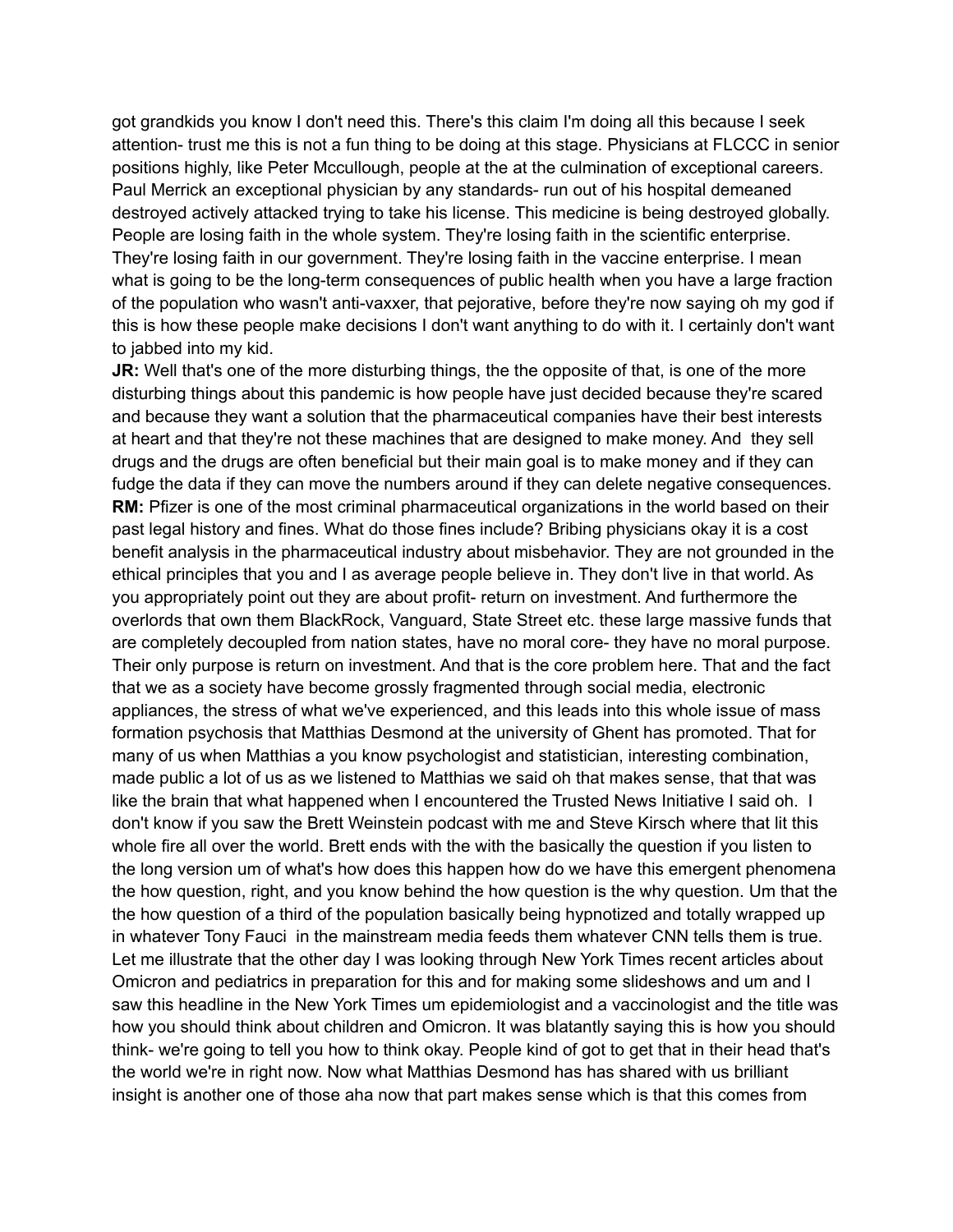basically European intellectual inquiry into what the heck happened in Germany in the 20s and 30s you know very intelligent highly educated population and they went barking mad. And how did that happen? The answer is mass formation psychosis. When you have a society that has become decoupled from each other and has free-floating anxiety in a sense that things don't make sense we can't understand it, and then their attention gets focused by a leader or series of events on one small point, just like hypnosis, they literally become hypnotized and can be led anywhere and one of the aspects of that phenomenon is the people that they identify as their leaders the ones typically that come in and say you have this pain and I can solve it for you I and I alone okay can fix this problem for you then they will lead they will follow that person through Hell. It doesn't matter whether they lie to them or whatever the data are irrelevant and furthermore anybody who questions that narrative is to be immediately attacked they are the other. This is central to mass formation psychosis and this is what has happened we had all those conditions. You remember back before 2019 everybody was complaining the world doesn't make sense blah blah blah um and we're all isolated from each other we're all on our little tools we're not connected socially anymore except through social media and then this thing happened and everybody focused on it. That is how mass formation psychosis happens and that is what's happened here. Now there's ways to get out of it um Matthias's recommendation is you got to get people to realize that what we've got is a situation of global totalitarianism. In his experience in Europe making people realize there's a bigger threat than the virus can cause a separation psychologically in this fusion this hypnosis that has happened the problem is then you're just substituting a bigger boogeyman for the current one and somebody else can come in and manipulate that. The real problem and it gets back to your core point- we're sick as a society and we have to heal ourselves and one of the things we have to do is come together we have to recreate our social bonds, we have to buy into integrity, the importance of human dignity, and the importance of community. That's how we get out of this and I think that this insight of Matthias Desmond is really central to kind of making sense of all of this crazy. We got a world in which the press is incentivized to push a storyline because they're all controlled by the same large funds that Pfizer is and so is tech. I don't know how we're going to get out of it but it's got to start with us all of us finding common ground.

**JR:** I think one way we're going to get out of it is by realizing what it is and by the way you just explained it and the way Peter Mccullough explained it and he was on the podcast as well this mass formation psychosis that we're currently experiencing most people are unaware of this even happening all these events take place and it's this perfect storm of the social media aspect of it, the the fact that we are disconnected, the the Covid the separation, the isolation from society, the lockdowns, also coming off of the four years of Trump where we're so polarized politically and this it's become very not just common but accepted to other people to to point at those the others whether it's the Republicans or the Democrats or the independents whatever you choose or the unvaccinated that was I was going to get to yeah. And that's one of the things that I find very bizarre about the tribal aspect of this is that people want me to get vaccinated and like my friends who've been vaccinated want me to join the team- like go ahead get the tattoo- like what are you saying and I'm like I've gone through the virus I have immunity I also have antibodies I just checked them last week like I could show you the test a matter of fact I have it right here. There it is.

**RM:** And I had to be tested when I came in the front door at your shop here.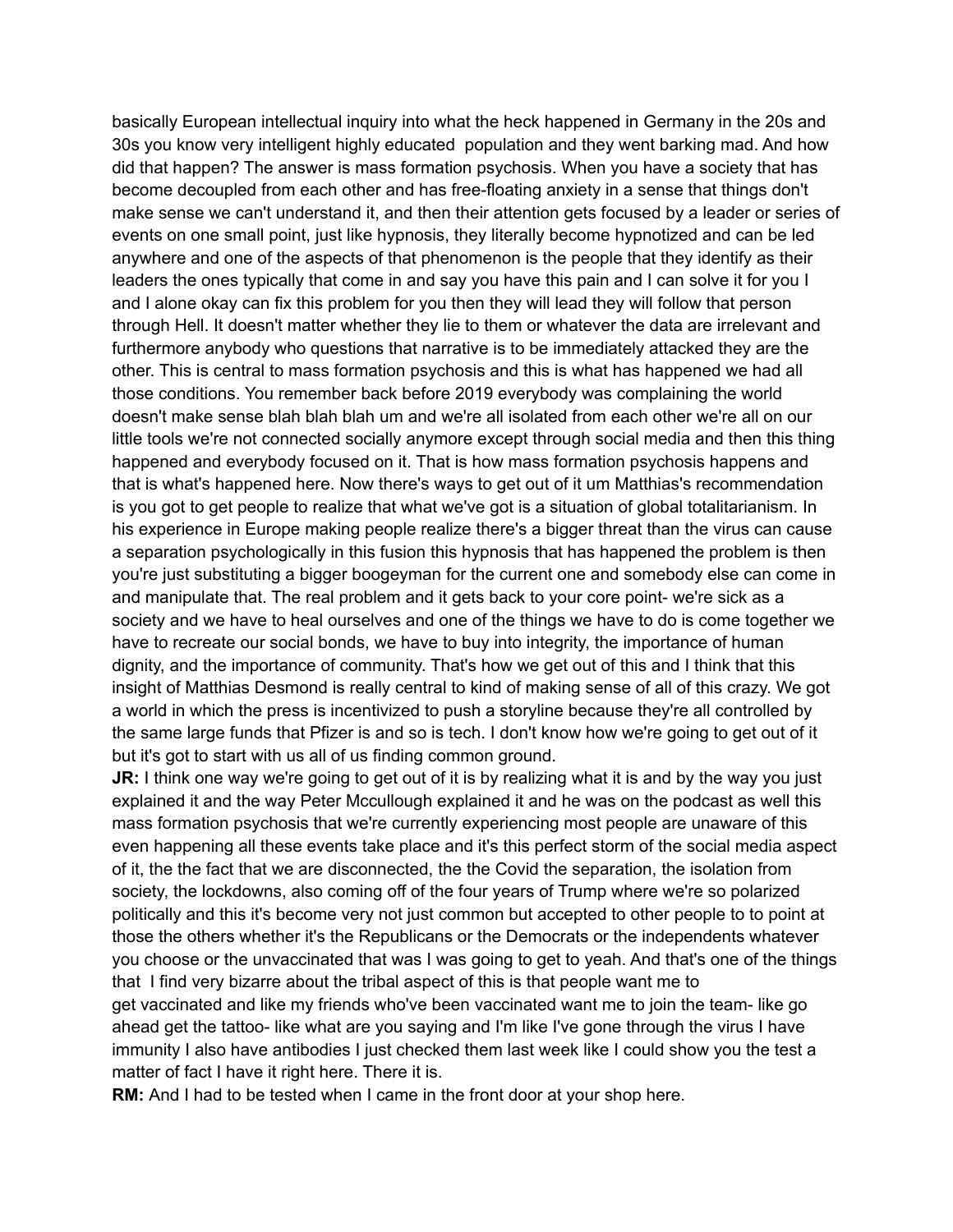**JR:** Yeah we test everybody but the point being is it doesn't make any sense for me to get vaccinated but they want me to join.

**RM:** It's worse than that it puts you at higher risk okay they're asking you to take more risk for your health in order to join their club.

**JR:** That's what it is and that's what it is and it's a tribal formation and it's people who don't have personal sovereignty and people who uh aren't confident with standing by their own thoughts and objectively analyzing things outside of an ideology outside of the tribe. Those people are very susceptible right now and those are more common than not.

**RM:** So Joe um again this is not me buttering you up but this is why you're providing such a service to your country and humanity because you're one of the few voices that um has an audience that is not Democrat or Republican or black or white or vaccinated or unvaccinated all these dipoles that we create artificially, and you are trying to speak to that persuadable middle and do so with an open heart um and an open mind and in a world in which all of the information is being so carefully manipulated and so pervasively distorted. And I'm grateful sincerely my colleagues are grateful um and I think the world uh should be grateful for your leadership.

**JR:** Well I'm very grateful that there's courageous people like yourself that do put your reputations and your careers on the line by speaking out against the stuff when it is very difficult and when you do get deplatformed for doing that they know that by censoring you they're not just censoring you hey're also making others like you self-censor.

**RM:** Absolutely I've been self-censoring for months. I mean every morning when we post on twitter my wife and I have this active dialogue um can we post this? You know how do we say this so we're not going to get de-platformed blah blah blah blah blah we're constantly self-censoring.

**JR:** And it's crazy because you're self-censoring about your area of expertise which is insane because the people are censoring you don't have any education in it.

**RM:** Yes I agree it's insane. It's the world we're in.

**JR:** I'm just hoping that that clip where you explained this mass formation psychosis makes the rounds and uh I think everything you laid out today is about as clear and as rational and as well documented as I could have hoped and more um so thank you very much for being here thank you very much for everything that you've done and jesus christ twitter put the fucking guy back on.

**RM:** It's okay you know so you do martial arts and so you get the idea of using your opponent's energy against him okay. Um I was immediately contacted by multiple lawyers. This this could be an excellent examplar case.

**JR:** I think it is between you and Alex Berenson...

**RM:** Who's already filed one. I've been through the legal grind I don't want to sue anybody frankly but it just sucks the blood out of you um not to mention your financial resources. I mean it's just a ugly process. I hate it but um there's two hills that are willing I'm willing to die on one is stopping the jabs and the children and one is you know resisting the erosion of free speech. Which is the fundamental principle on which our democracy, our society, civilized western culture is built on. I like to say when I give rallies do you remember back a couple of years ago when you felt sorry for the people in the People's Republic of China because their internet was filtered, they weren't allowed free speech, their government told them what to do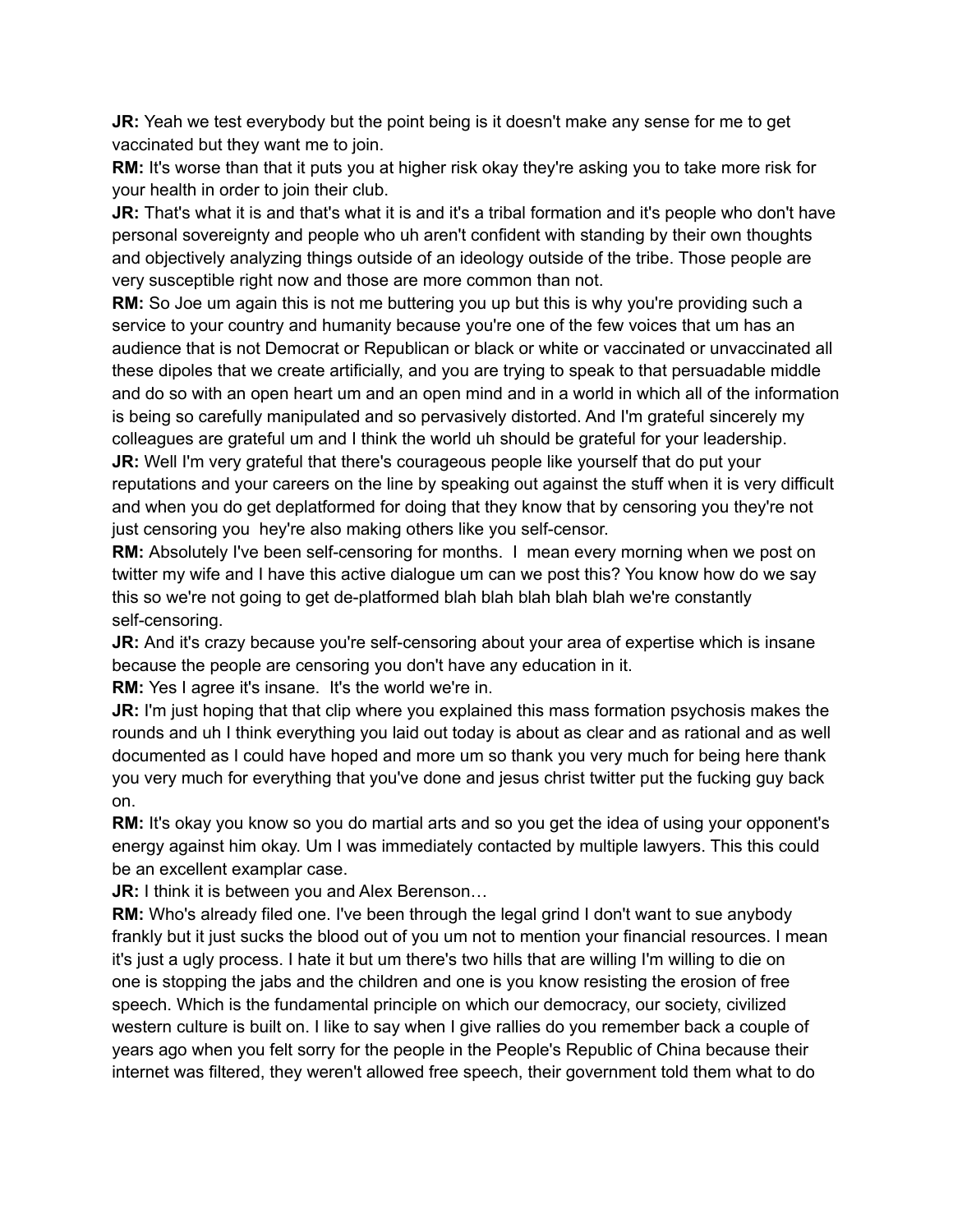and think? Okay now here we are. And the next thing that we all feel sorry about social credit system okay? Wake up folks.

**JR:** Wake up it's coming. If we give in to this, we give in to vaccine passports, and having an app on your phone that shows everything you're doing in terms of your medical history, and they've even offered people extra credit there was a article on yahoo about having access to your browser history and they they framed it in this very positive way that having access to your browser in history may allow you to receive extra credit so you would be available you you'd have credit available to buy a home or a car.

**RM:** So bingo okay we already know what social credit systems feel like um we call it our credit rating agencies, okay and you know what those guys do it doesn't matter whether or not if it's on your record doesn't matter whether or not you did it or what the extenuating circumstances were it's in their algorithm and you will get your score and your score basically will determine the tax on your access to credit in the form of the interest that you pay on the money that they have been given by the Federal government. That's the way this ecosystem works um they get that money at a huge discount and then they decide how worthy you are to receive it if you want to have credit and so if you want to understand a little tiny version of the social credit system it's right there in your credit score.

**JR:** I think the only thing that helps us here is that this may be the one subject where everyone loses. People on the left, people on the right, people in the center everyone loses if they impart a social credit system if there is some sort of social credit app that you have to carry around on your phone that determines where you're allowed to go what you're allowed to do we're all going to lose.

**RM:** No I disagree the oligarchs win.

**JR:** A very small percentage of the population wins yes right. But I mean the general public the people that are divided about Covid, the people that are now othering each other and you know you losers who got the jab and look at you unvaccinated plague rats this nonsense that's going on maybe this would be the one thing that unites us because we'll realize that this is tyranny. **RM:** Or if it won't welcome to the new boss you know welcome to the new overlords guys um and uh it's your choice I'm I'm gonna be dead. You know I'm I'm 62.

**JR:** You look good

**RM:** Thanks you're kind.

**JR:** You got some years in you bro settle in

**RM:** It's our children.

**JR:** Yeah it is our children it's our you know I mean they're there's they're challenged uniquely already because they're growing up with social media, they're growing up with tik-tok and these invasive apps that are tracking all their movement and everything they do and buy and see and what they look up and they cross-platform, they share this data across platform, it's very sketchy stuff and that the fact that it's happened and it happened so quickly and that our data which seemed to be nothing, became one of the most valuable commodities in the world. And then that data is used to manipulate all the people on the planet.

**RM:** So we're touching on some deep stuff about the kids and forgive me for an unabashed promotion for the unity project which I serve as chief medical and regulatory officer for so that's unityprojectonline.com. We're totally focused on the kids and if you go on that site you'll see a podcast that I did with a pediatric psychiatrist out of LA and a pediatric cardiologist who's also a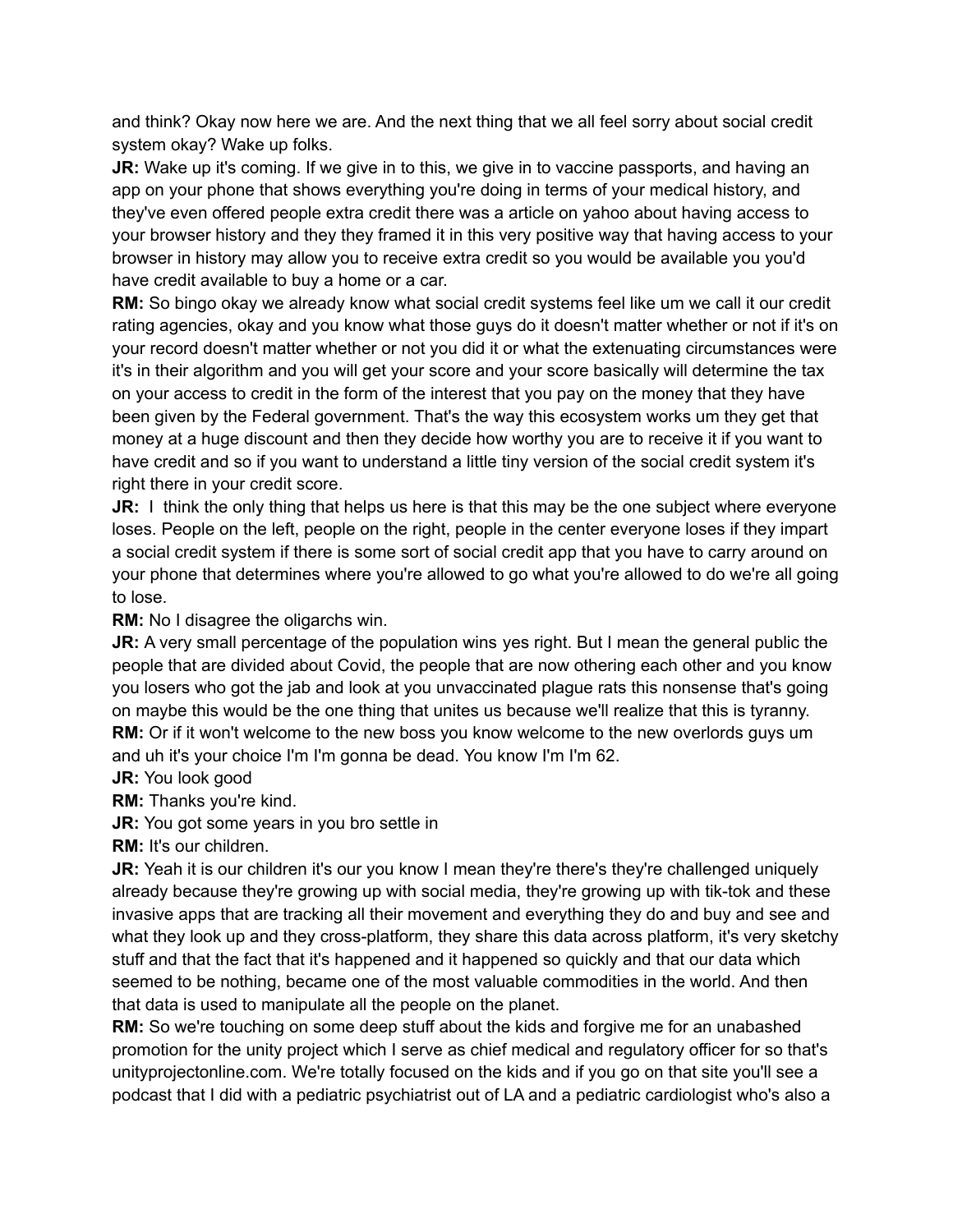PhD in vascular inflammation Kurt Millham and I got those two guys on to talk about what's happening to our children, in particular, the psychological damage of these lockdowns, this mask use, the school policies, the bullying of children who are unvaccinated- the psychological damage is huge. We're having a worldwide epidemic of suicide in children. We are having a huge surge of drug abuse in adolesents. We're having demonstrable drops in IQ and fundamental developmental milestones in the very young, like 20 IQ points, okay children have to see faces to learn how to speak and to interact socially. You're talking about social intelligence, which you're deep in, and connectedness. We're raising a generation of children in that have been blocked from their ability because their brains are developing extremely rapidly at this age the ability for their brains to assimilate the information necessary for them to become functional citizens and parents. We're destroying it without a second thought and the damage is going to last for generations and as if that's not bad enough we're allowing the state to insert itself into the family and make decisions by mandating vaccination. This is why his these childhood vaccines mandates are obscene we're setting up a situation in which children are going to see peers who have been vaccine damaged as a consequence of the policies that their teachers and their government have forced on them. The damage here is going to be with us for generations I'm not being chicken little here this is deep profound stuff it's way beyond myocarditis and no one seems to care. No one talks to children there was a big breakthrough we all celebrated a week ago- Face the Nation on the annual roundup of stories that have been under-reported one of the speakers got up journalist and and and said to the other group I think one of the most underreported stories has been the damage that's happened to our children. **JR:** I saw that yeah.

**RM:** And did you see what happened with other journalists no nobody said a word. They moved on. It was hardly covered in the media.

**JR:** Well she even glossed over the damage by the vaccines.

**RM:** Agreed- how could she speak about the vaccines? I suspect she may lose her job she's not going to be invited back on that program again. I mean how could she speak about the damage of the vaccines?

**JR:** She really just briefly touched on it.

**RM:** Yeah so so the point

**JR:** Is because it's dangerous

**RM:** Insanely dangerous to speak truth to power right now.

**JR:** Before we wrap this up why is the vaccine uniquely dangerous to children? **RM:** Good question. I'm not complete so the data here's the problem with the myocarditis bias in uh children in uh the data set, particularly boys okay. One of the things there is clearly an androgen component to the risk of both the vaccine and the disease of the the virus and that's why anti-androgens, by the way Pierre Kory shout out to him for a champion of anti-androgens being added to his math plus protocol, okay particularly for men. Um so why are boys, there there's probably a component of that that has to do with um an artifact in the data, that being that when us old codgers in general as a population have a much higher risk of cardiac events and so if there's a heart attack in one of us it's really hard to say is it just because we're old, um or is it vaccine-related okay so then the vaccine if there are vaccine-related events buried in that we're not going to see them statistically, it's really hard to pull it out whereas kids don't have heart attacks and they don't have strokes so you can see those things really clearly against the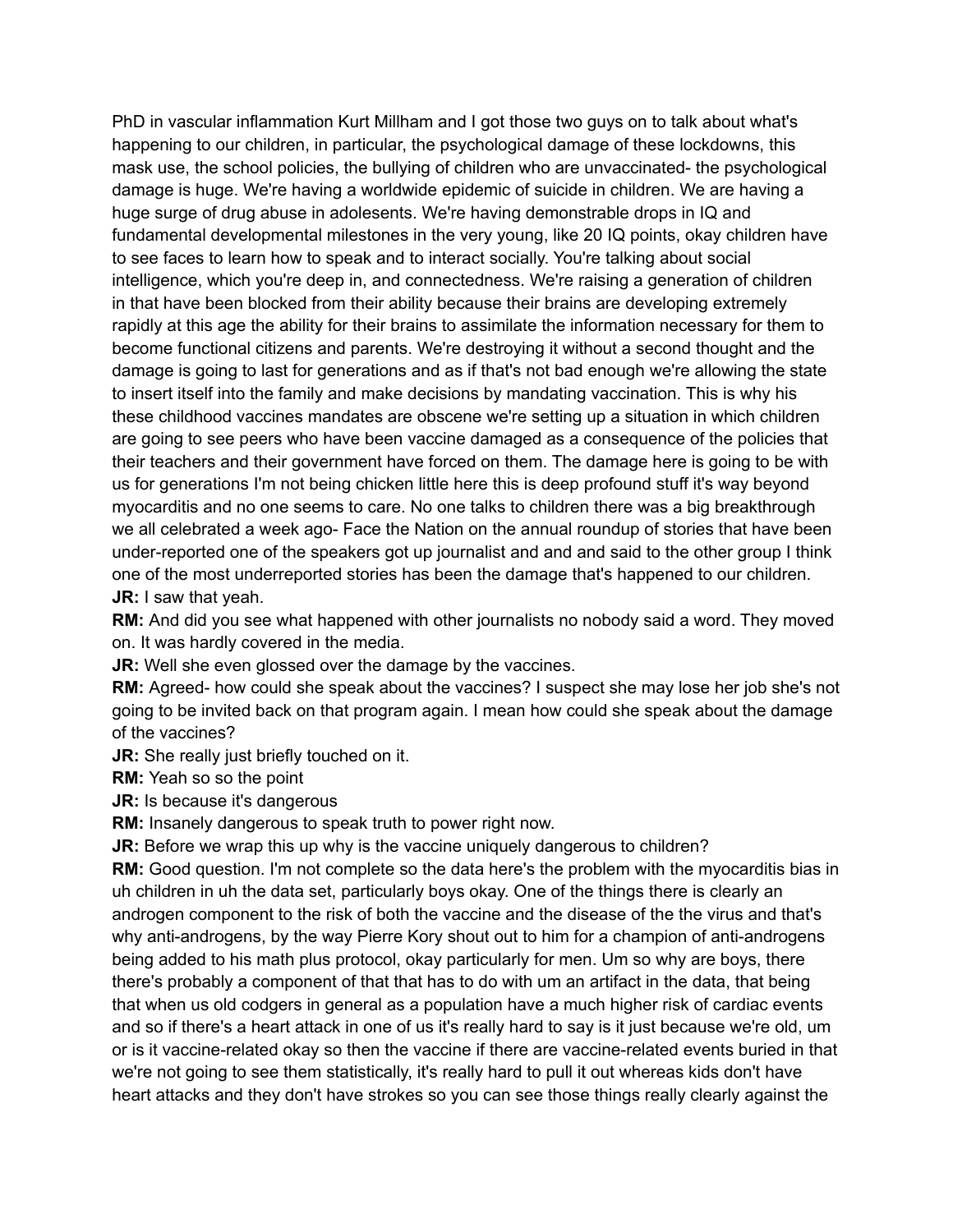background of virtually nothing. So that's it may be partially an artifact of reporting and bias because of confounding variables and it may be their other effects. Um in terms of your over broader question moving outside the myocarditis why are children more susceptible to these adverse events I think they're not. I think the problem is that we're seeing it in the kids but it's present in the adult population also. I think there is a significant reporting bias going on against reporting adult vaccine injury. I think that we have more in- and why would I say that oh because I'm a vaccine denier I'm a bad guy and I have some perverse incentive to have that media hit me. Um no. We have these reports from hospitalists and nurses the ones that- often it's the nurses that are able to speak for some reason the nurses are disclosing things that they're seeing in their hospitals and the physicians are all shutting up is it because they have financial incentives or because they're all owned because they have such debt burdens I don't know. But the nurses are speaking out and they're saying hey we're seeing strokes and heart attacks and these other types of problems that are known to be associated with the jabs- well it's hard to say because we got the virus in the vaccines overlapping you know is it chicken or egg um we know that they're happening. We know that the deaths are happening that's like the um excuses that are made about the sudden deaths in high-performing athletes that are being observed all over the world particularly in footballers um that where they're just suddenly dropping is it because they've been infected or they because they've been jabbed? And I think it's a mixture of both but if it's from the vaccines the thing about the vaccines is that's in you know we have this principle we used to of do no harm and um if a virus naturally infects you and you have a damage from it I haven't caused that damage as a physician. If I'm recommending that you take a drug an intervention they didn't need to have you may or may not have gotten infected and it causes damage well I gotta kind of own that as a physician as a representative of the medical industrial complex and a participant in it. And so for whatever reason there's a under reporting bias clearly in the adult population and I think that people being be a little more sensitive to adverse events and deaths in their children.

**JR:** Robert thank you for everything I really appreciate you. Appreciate you being here. If people want to read more of your work now that you've been banned from Twitter where are you where are you? Are you still on LinkedIn?

RM: I'm still on LinkedIn. I'm really cautious on Linkedin. I'm on Gettr, um and I'm on Substack so that's RW Malone MD

**JR:** Substack's probably the best place though right?

**RM:** the problem with Substack yeah it is least censored, and I would love more Substack subscriptions- but I have a financial conflict of interest there so I don't want to pump it but that is I try to use Substack for more in-depth intellectual pieces, thought pieces not just, I mean Alex bless his heart he blasts everything out as if Substack is Twitter that's not my style right so I'm going to be using Gettr for that thread.

**JR:** Gettr what is that?

**RM:** That's a that's a Twitter alternative

**JR:** oh never heard about Gettr been waiting for one though

**RM:** I'm using Gettr um and and again @rwmalonemd

**JR:** is it spelled like g-e-t-t-e-r

**RM:** g-e-t-t-r

**JR:** do you you want it Jamie? No? G-e-t-t-r.